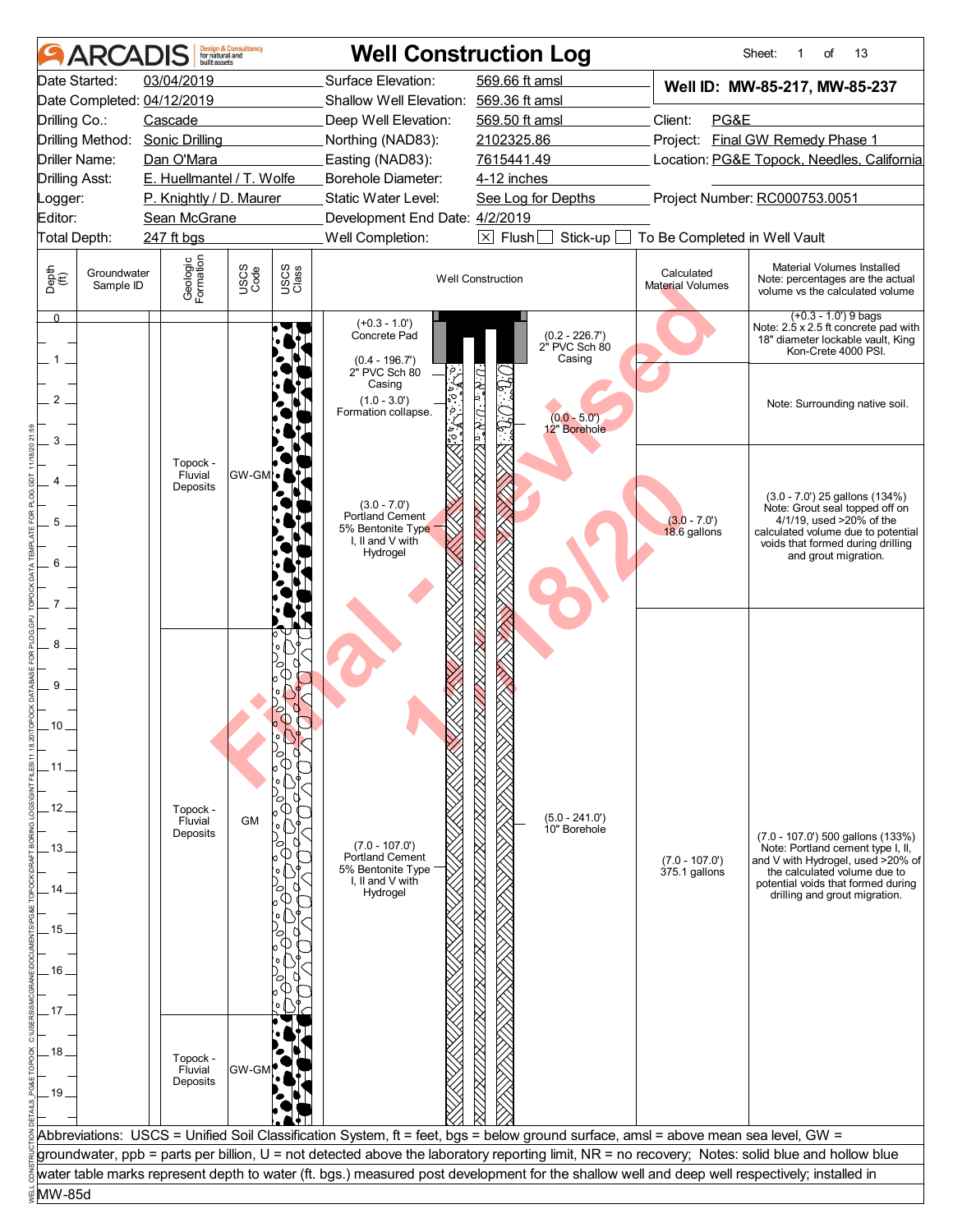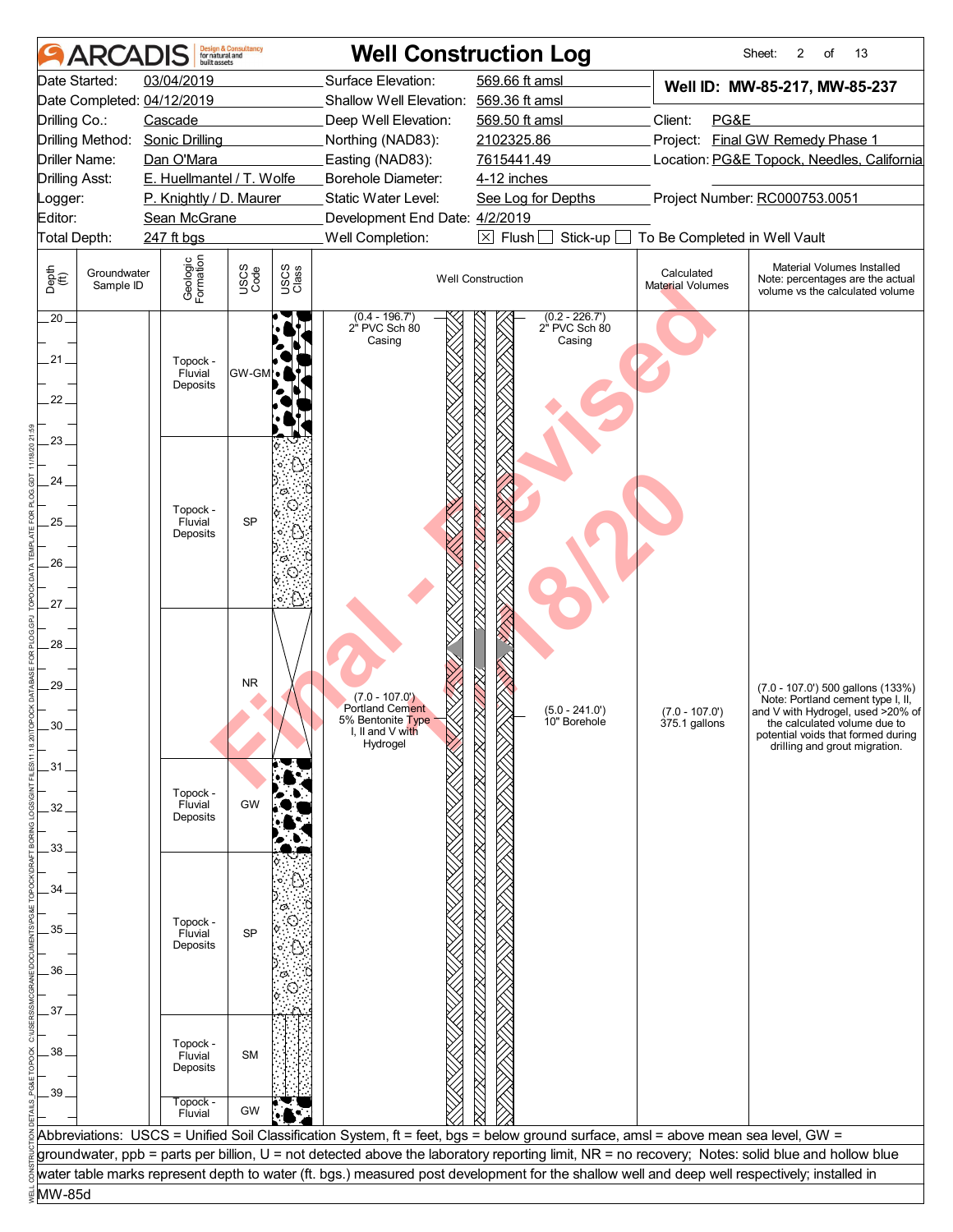|                                | <b>ARCADIS</b>           | huilt assets                           | <b>Design &amp; Consultancy</b><br>for natural and |               |                                           | <b>Well Construction Log</b>                                                                                                                     |                                   | Sheet:<br>13<br>3<br>of                                                                           |
|--------------------------------|--------------------------|----------------------------------------|----------------------------------------------------|---------------|-------------------------------------------|--------------------------------------------------------------------------------------------------------------------------------------------------|-----------------------------------|---------------------------------------------------------------------------------------------------|
|                                | Date Started:            | 03/04/2019                             |                                                    |               | Surface Elevation:                        | 569.66 ft amsl                                                                                                                                   |                                   | Well ID: MW-85-217, MW-85-237                                                                     |
|                                |                          | Date Completed: 04/12/2019             |                                                    |               | Shallow Well Elevation: 569.36 ft amsl    |                                                                                                                                                  |                                   |                                                                                                   |
| Drilling Co.:                  |                          | Cascade                                |                                                    |               | Deep Well Elevation:                      | 569.50 ft amsl                                                                                                                                   | Client:<br>PG&E                   |                                                                                                   |
|                                | Drilling Method:         | <b>Sonic Drilling</b>                  |                                                    |               | Northing (NAD83):                         | 2102325.86                                                                                                                                       |                                   | Project: Final GW Remedy Phase 1                                                                  |
| Driller Name:                  |                          | Dan O'Mara                             |                                                    |               | Easting (NAD83):                          | 7615441.49                                                                                                                                       |                                   | Location: PG&E Topock, Needles, California                                                        |
| <b>Drilling Asst:</b>          |                          | E. Huellmantel / T. Wolfe              |                                                    |               | Borehole Diameter:                        | 4-12 inches                                                                                                                                      |                                   |                                                                                                   |
| _ogger:                        |                          | P. Knightly / D. Maurer                |                                                    |               | Static Water Level:                       | See Log for Depths                                                                                                                               |                                   | Project Number: RC000753.0051                                                                     |
| Editor:                        |                          | Sean McGrane                           |                                                    |               | Development End Date: 4/2/2019            |                                                                                                                                                  |                                   |                                                                                                   |
| Total Depth:                   |                          | 247 ft bgs                             |                                                    |               | Well Completion:                          | $\boxtimes$ Flush<br>Stick-up                                                                                                                    | To Be Completed in Well Vault     |                                                                                                   |
| Depth<br>$\bigoplus_{i=1}^{n}$ | Groundwater<br>Sample ID | Geologic<br>Formation                  | USCS<br>Code                                       | USCS<br>Class |                                           | <b>Well Construction</b>                                                                                                                         | Calculated<br>Material Volumes    | Material Volumes Installed<br>Note: percentages are the actual<br>volume vs the calculated volume |
| $.40-$                         |                          | <b>Deposits</b><br>Topock -<br>Fluvial | GW                                                 |               | $(0.4 - 196.7')$<br>2" PVC Sch 80         | $(0.2 - 226.7)$<br>2" PVC Sch 80                                                                                                                 |                                   |                                                                                                   |
|                                |                          | Deposits                               |                                                    |               | Casing                                    | Casing                                                                                                                                           |                                   |                                                                                                   |
| 41.                            |                          |                                        |                                                    |               |                                           |                                                                                                                                                  |                                   |                                                                                                   |
|                                |                          |                                        |                                                    |               |                                           |                                                                                                                                                  |                                   |                                                                                                   |
| 42                             |                          |                                        |                                                    |               |                                           |                                                                                                                                                  |                                   |                                                                                                   |
|                                |                          |                                        |                                                    |               |                                           |                                                                                                                                                  |                                   |                                                                                                   |
| $.43-$                         |                          |                                        |                                                    |               |                                           |                                                                                                                                                  |                                   |                                                                                                   |
|                                |                          | Topock -                               |                                                    |               |                                           |                                                                                                                                                  |                                   |                                                                                                   |
| 44                             |                          | Fluvial                                | GW                                                 |               |                                           |                                                                                                                                                  |                                   |                                                                                                   |
|                                |                          | Deposits                               |                                                    |               |                                           |                                                                                                                                                  |                                   |                                                                                                   |
| 45                             |                          |                                        |                                                    |               |                                           |                                                                                                                                                  |                                   |                                                                                                   |
|                                |                          |                                        |                                                    |               |                                           |                                                                                                                                                  |                                   |                                                                                                   |
| 46                             |                          |                                        |                                                    |               |                                           |                                                                                                                                                  |                                   |                                                                                                   |
|                                |                          |                                        |                                                    |               |                                           |                                                                                                                                                  |                                   |                                                                                                   |
| 47.                            |                          |                                        |                                                    |               |                                           |                                                                                                                                                  |                                   |                                                                                                   |
|                                |                          |                                        |                                                    |               |                                           |                                                                                                                                                  |                                   |                                                                                                   |
| 48.                            |                          |                                        |                                                    |               |                                           |                                                                                                                                                  |                                   |                                                                                                   |
|                                |                          |                                        |                                                    |               |                                           |                                                                                                                                                  |                                   |                                                                                                   |
| 49_                            |                          |                                        |                                                    |               |                                           |                                                                                                                                                  |                                   | (7.0 - 107.0') 500 gallons (133%)                                                                 |
|                                |                          | Topock -                               | <b>GW</b>                                          |               | $(7.0 - 107.0)$<br><b>Portland Cement</b> |                                                                                                                                                  |                                   | Note: Portland cement type I, II,                                                                 |
| 50                             |                          | Fluvial<br>Deposits                    |                                                    |               | 5% Bentonite Type                         | $(5.0 - 241.0')$<br>10" Borehole                                                                                                                 | $(7.0 - 107.0')$<br>375.1 gallons | and V with Hydrogel, used >20% of<br>the calculated volume due to                                 |
|                                |                          |                                        |                                                    |               | I, II and V with<br>Hydrogel              |                                                                                                                                                  |                                   | potential voids that formed during<br>drilling and grout migration.                               |
| .51 .                          |                          |                                        |                                                    |               |                                           |                                                                                                                                                  |                                   |                                                                                                   |
|                                |                          |                                        |                                                    |               |                                           |                                                                                                                                                  |                                   |                                                                                                   |
|                                |                          |                                        |                                                    |               |                                           |                                                                                                                                                  |                                   |                                                                                                   |
| 52                             |                          |                                        |                                                    |               |                                           |                                                                                                                                                  |                                   |                                                                                                   |
|                                |                          |                                        |                                                    |               |                                           |                                                                                                                                                  |                                   |                                                                                                   |
| 53                             |                          |                                        |                                                    |               |                                           |                                                                                                                                                  |                                   |                                                                                                   |
|                                |                          |                                        |                                                    |               |                                           |                                                                                                                                                  |                                   |                                                                                                   |
| 54                             |                          |                                        |                                                    |               |                                           |                                                                                                                                                  |                                   |                                                                                                   |
|                                |                          |                                        |                                                    |               |                                           |                                                                                                                                                  |                                   |                                                                                                   |
| 55                             |                          |                                        |                                                    |               |                                           |                                                                                                                                                  |                                   |                                                                                                   |
|                                |                          | Topock -                               |                                                    |               |                                           |                                                                                                                                                  |                                   |                                                                                                   |
| 56                             |                          | Fluvial<br>Deposits                    | SW                                                 |               |                                           |                                                                                                                                                  |                                   |                                                                                                   |
|                                |                          |                                        |                                                    |               |                                           |                                                                                                                                                  |                                   |                                                                                                   |
| 57.                            |                          |                                        |                                                    |               |                                           |                                                                                                                                                  |                                   |                                                                                                   |
|                                |                          |                                        |                                                    |               |                                           |                                                                                                                                                  |                                   |                                                                                                   |
| 58                             |                          |                                        |                                                    |               |                                           |                                                                                                                                                  |                                   |                                                                                                   |
|                                |                          |                                        |                                                    |               |                                           |                                                                                                                                                  |                                   |                                                                                                   |
| 59                             |                          |                                        |                                                    |               |                                           |                                                                                                                                                  |                                   |                                                                                                   |
|                                |                          |                                        |                                                    |               |                                           |                                                                                                                                                  |                                   |                                                                                                   |
|                                |                          |                                        |                                                    |               |                                           | Abbreviations: USCS = Unified Soil Classification System, ft = feet, bgs = below ground surface, amsl = above mean sea level, GW =               |                                   |                                                                                                   |
|                                |                          |                                        |                                                    |               |                                           | groundwater, ppb = parts per billion, U = not detected above the laboratory reporting limit, NR = no recovery; Notes: solid blue and hollow blue |                                   |                                                                                                   |
|                                |                          |                                        |                                                    |               |                                           | water table marks represent depth to water (ft. bgs.) measured post development for the shallow well and deep well respectively; installed in    |                                   |                                                                                                   |
| MW-85d                         |                          |                                        |                                                    |               |                                           |                                                                                                                                                  |                                   |                                                                                                   |
|                                |                          |                                        |                                                    |               |                                           |                                                                                                                                                  |                                   |                                                                                                   |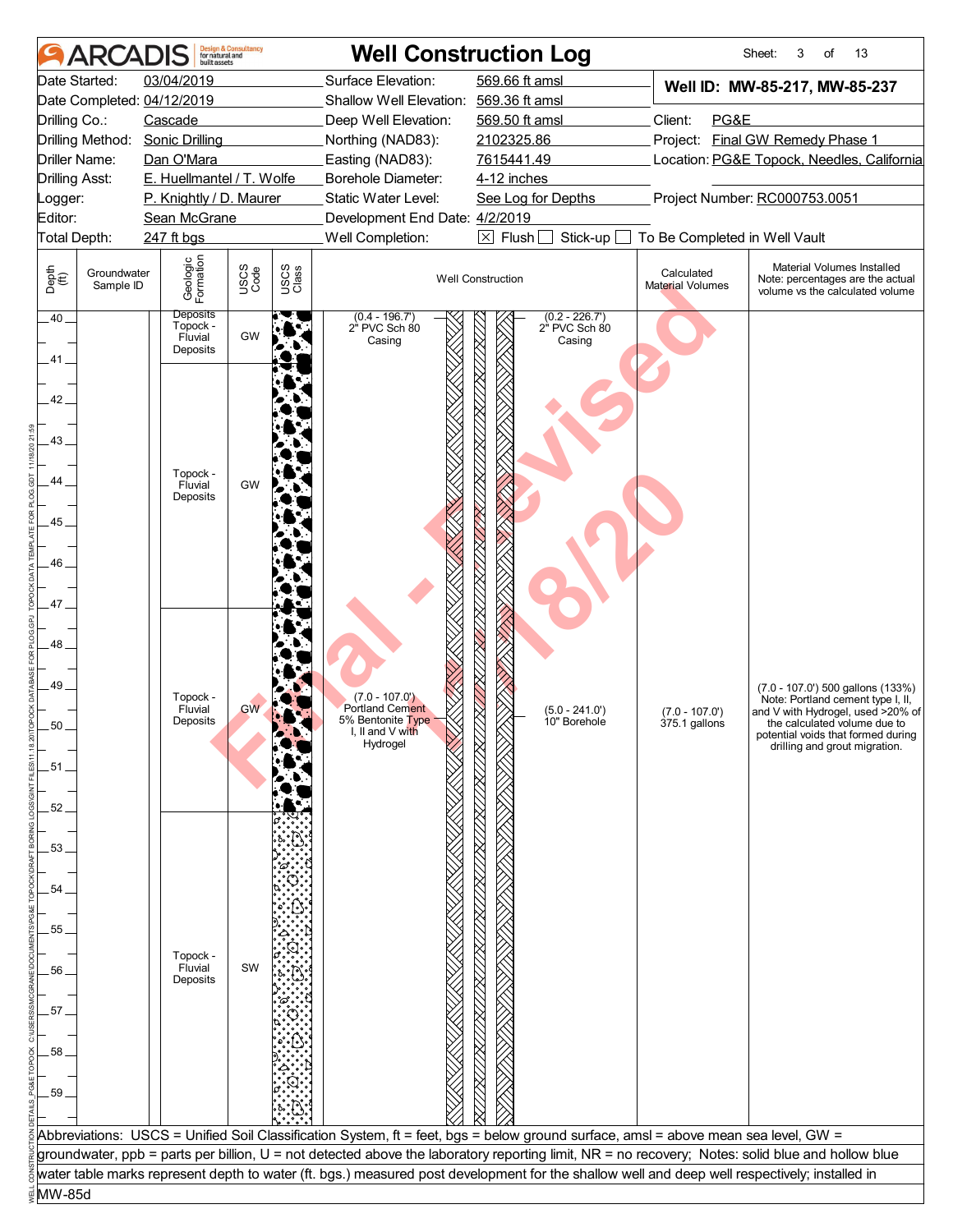|                                                                                                                | <b>ARCADIS</b>           | built assets                                                       | <b>Design &amp; Consultancy</b><br>for natural and |               |                                                                                                                                        | <b>Well Construction Log</b>                                                                                                                     |                                       | Sheet:<br>of<br>13<br>4                                                                                                                                                                                            |  |
|----------------------------------------------------------------------------------------------------------------|--------------------------|--------------------------------------------------------------------|----------------------------------------------------|---------------|----------------------------------------------------------------------------------------------------------------------------------------|--------------------------------------------------------------------------------------------------------------------------------------------------|---------------------------------------|--------------------------------------------------------------------------------------------------------------------------------------------------------------------------------------------------------------------|--|
|                                                                                                                | Date Started:            | 03/04/2019                                                         |                                                    |               | Surface Elevation:                                                                                                                     | 569.66 ft amsl                                                                                                                                   |                                       | Well ID: MW-85-217, MW-85-237                                                                                                                                                                                      |  |
|                                                                                                                |                          | Date Completed: 04/12/2019                                         |                                                    |               | Shallow Well Elevation: 569.36 ft amsl                                                                                                 |                                                                                                                                                  |                                       |                                                                                                                                                                                                                    |  |
| Drilling Co.:                                                                                                  |                          | Cascade                                                            |                                                    |               | Deep Well Elevation:                                                                                                                   | 569.50 ft amsl                                                                                                                                   | Client:<br>PG&E                       |                                                                                                                                                                                                                    |  |
|                                                                                                                |                          | Drilling Method: Sonic Drilling                                    |                                                    |               | Northing (NAD83):                                                                                                                      | 2102325.86                                                                                                                                       |                                       | Project: Final GW Remedy Phase 1                                                                                                                                                                                   |  |
| Driller Name:                                                                                                  |                          | Dan O'Mara                                                         |                                                    |               | Easting (NAD83):                                                                                                                       | 7615441.49                                                                                                                                       |                                       | Location: PG&E Topock, Needles, California                                                                                                                                                                         |  |
| <b>Drilling Asst:</b>                                                                                          |                          | E. Huellmantel / T. Wolfe                                          |                                                    |               | Borehole Diameter:                                                                                                                     | 4-12 inches                                                                                                                                      |                                       |                                                                                                                                                                                                                    |  |
| Logger:                                                                                                        |                          | P. Knightly / D. Maurer                                            |                                                    |               | Static Water Level:                                                                                                                    | See Log for Depths                                                                                                                               | Project Number: RC000753.0051         |                                                                                                                                                                                                                    |  |
| Editor:                                                                                                        |                          | Sean McGrane                                                       |                                                    |               | Development End Date: 4/2/2019                                                                                                         |                                                                                                                                                  | To Be Completed in Well Vault         |                                                                                                                                                                                                                    |  |
| Total Depth:                                                                                                   |                          | 247 ft bgs                                                         |                                                    |               | Well Completion:                                                                                                                       | $\boxtimes$ Flush<br>Stick-up                                                                                                                    |                                       |                                                                                                                                                                                                                    |  |
| Depth<br>(ff)                                                                                                  | Groundwater<br>Sample ID | Geologic<br>Formation                                              | USCS<br>Code                                       | USCS<br>Class |                                                                                                                                        | <b>Well Construction</b>                                                                                                                         | Calculated<br><b>Material Volumes</b> | Material Volumes Installed<br>Note: percentages are the actual<br>volume vs the calculated volume                                                                                                                  |  |
| $.60-$<br>.61 .<br>62.<br>63_<br>64<br>.65<br>66.<br>.67.<br>68.<br>69.<br>70<br>.71<br>72<br>73<br>74<br>.75. |                          | Topock -<br>Fluvial<br>Deposits<br>Topock -<br>Fluvial<br>Deposits | <b>SW</b><br>GW<br>SP                              | ಿಚ್ಚ          | $(0.4 - 196.7')$<br>2" PVC Sch 80<br>Casing<br>$(7.0 - 107.0)$<br>Portland Cement<br>5% Bentonite Type<br>I, II and V with<br>Hydrogel | $(0.2 - 226.7')$<br>2" PVC Sch 80<br>Casing<br>$(5.0 - 241.0')$<br>10" Borehole                                                                  | $(7.0 - 107.0')$<br>375.1 gallons     | (7.0 - 107.0') 500 gallons (133%)<br>Note: Portland cement type I, II,<br>and V with Hydrogel, used >20% of<br>the calculated volume due to<br>potential voids that formed during<br>drilling and grout migration. |  |
| .76<br>77.                                                                                                     |                          |                                                                    |                                                    |               |                                                                                                                                        |                                                                                                                                                  |                                       |                                                                                                                                                                                                                    |  |
| .78                                                                                                            |                          |                                                                    |                                                    |               |                                                                                                                                        |                                                                                                                                                  |                                       |                                                                                                                                                                                                                    |  |
| 79                                                                                                             |                          |                                                                    |                                                    |               |                                                                                                                                        |                                                                                                                                                  |                                       |                                                                                                                                                                                                                    |  |
|                                                                                                                |                          |                                                                    |                                                    |               |                                                                                                                                        |                                                                                                                                                  |                                       |                                                                                                                                                                                                                    |  |
|                                                                                                                |                          |                                                                    |                                                    |               |                                                                                                                                        | Abbreviations: USCS = Unified Soil Classification System, ft = feet, bgs = below ground surface, amsl = above mean sea level, GW =               |                                       |                                                                                                                                                                                                                    |  |
|                                                                                                                |                          |                                                                    |                                                    |               |                                                                                                                                        | groundwater, ppb = parts per billion, U = not detected above the laboratory reporting limit, NR = no recovery; Notes: solid blue and hollow blue |                                       |                                                                                                                                                                                                                    |  |
|                                                                                                                |                          |                                                                    |                                                    |               |                                                                                                                                        | water table marks represent depth to water (ft. bgs.) measured post development for the shallow well and deep well respectively; installed in    |                                       |                                                                                                                                                                                                                    |  |
| MW-85d                                                                                                         |                          |                                                                    |                                                    |               |                                                                                                                                        |                                                                                                                                                  |                                       |                                                                                                                                                                                                                    |  |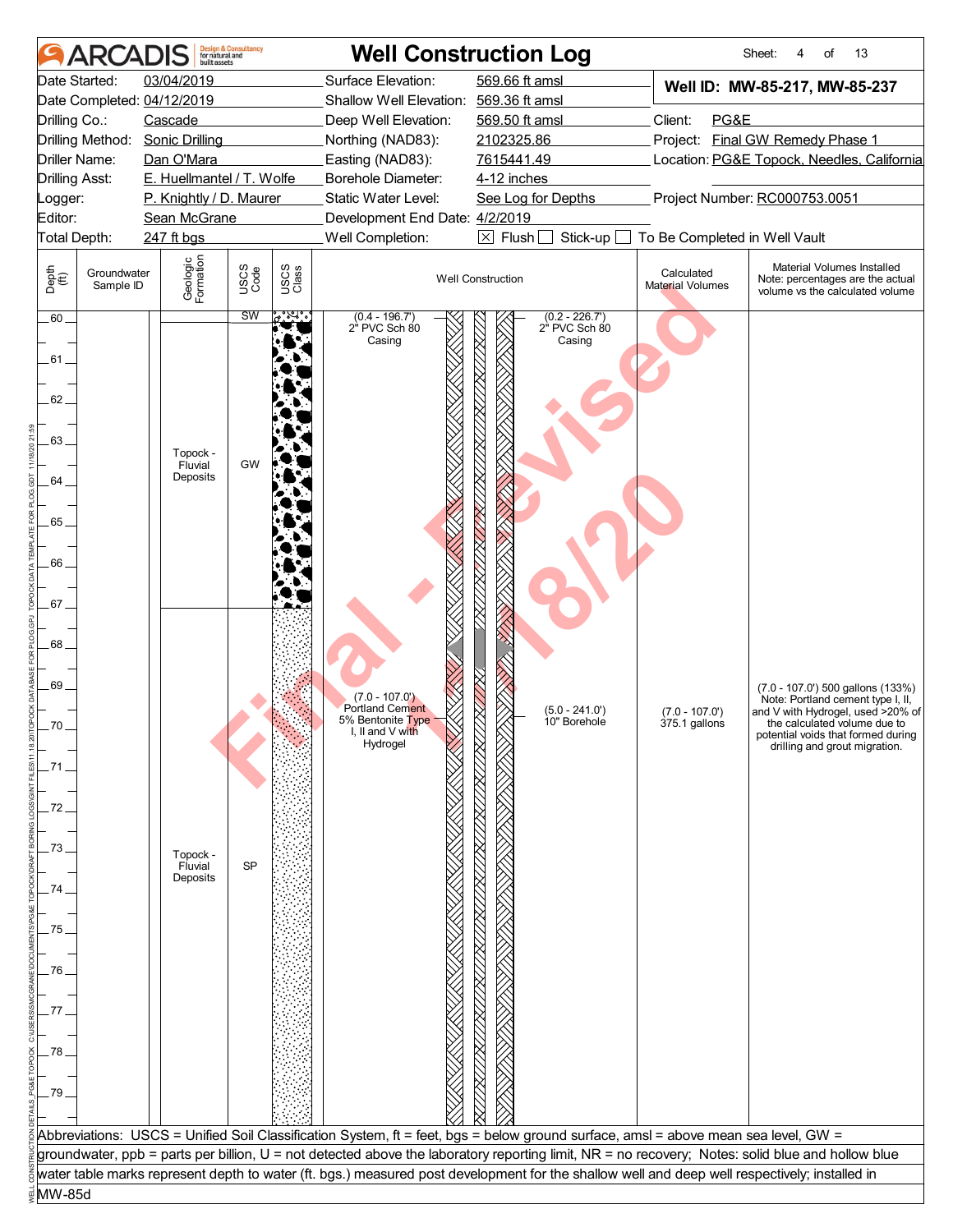|                       | <b>ARCADIS</b>           | built assets                    | <b>Design &amp; Consultancy</b><br>for natural and |               |                                        | <b>Well Construction Log</b>                                                                                                                     |                                       | Sheet:<br>5<br>of<br>13                                                                           |
|-----------------------|--------------------------|---------------------------------|----------------------------------------------------|---------------|----------------------------------------|--------------------------------------------------------------------------------------------------------------------------------------------------|---------------------------------------|---------------------------------------------------------------------------------------------------|
|                       | Date Started:            | 03/04/2019                      |                                                    |               | Surface Elevation:                     | 569.66 ft amsl                                                                                                                                   |                                       | Well ID: MW-85-217, MW-85-237                                                                     |
|                       |                          | Date Completed: 04/12/2019      |                                                    |               | Shallow Well Elevation: 569.36 ft amsl |                                                                                                                                                  |                                       |                                                                                                   |
| Drilling Co.:         |                          | Cascade                         |                                                    |               | Deep Well Elevation:                   | 569.50 ft amsl                                                                                                                                   | Client:<br>PG&E                       |                                                                                                   |
|                       |                          | Drilling Method: Sonic Drilling |                                                    |               | Northing (NAD83):                      | 2102325.86                                                                                                                                       |                                       | Project: Final GW Remedy Phase 1                                                                  |
|                       | Driller Name:            | Dan O'Mara                      |                                                    |               | Easting (NAD83):                       | 7615441.49                                                                                                                                       |                                       | Location: PG&E Topock, Needles, California                                                        |
| <b>Drilling Asst:</b> |                          | E. Huellmantel / T. Wolfe       |                                                    |               | Borehole Diameter:                     | 4-12 inches                                                                                                                                      |                                       |                                                                                                   |
| Logger:               |                          | P. Knightly / D. Maurer         |                                                    |               | Static Water Level:                    | See Log for Depths                                                                                                                               |                                       | Project Number: RC000753.0051                                                                     |
| Editor:               |                          | Sean McGrane                    |                                                    |               | Development End Date: 4/2/2019         |                                                                                                                                                  |                                       |                                                                                                   |
| Total Depth:          |                          | 247 ft bgs                      |                                                    |               | Well Completion:                       | $\boxtimes$ Flush<br>Stick-up                                                                                                                    | To Be Completed in Well Vault         |                                                                                                   |
| Depth<br>(ff)         | Groundwater<br>Sample ID | Geologic<br>Formation           | USCS<br>Code                                       | USCS<br>Class |                                        | <b>Well Construction</b>                                                                                                                         | Calculated<br><b>Material Volumes</b> | Material Volumes Installed<br>Note: percentages are the actual<br>volume vs the calculated volume |
| $.80-$                |                          |                                 | <b>SP</b>                                          |               | $(0.4 - 196.7')$<br>2" PVC Sch 80      | $(0.2 - 226.7')$<br>2" PVC Sch 80                                                                                                                |                                       |                                                                                                   |
|                       |                          |                                 |                                                    |               | Casing                                 | Casing                                                                                                                                           |                                       |                                                                                                   |
| $81 -$                |                          |                                 |                                                    |               |                                        |                                                                                                                                                  |                                       |                                                                                                   |
|                       |                          |                                 |                                                    |               |                                        |                                                                                                                                                  |                                       |                                                                                                   |
| 82                    |                          |                                 |                                                    |               |                                        |                                                                                                                                                  |                                       |                                                                                                   |
|                       |                          |                                 |                                                    |               |                                        |                                                                                                                                                  |                                       |                                                                                                   |
| 83_                   |                          |                                 |                                                    |               |                                        |                                                                                                                                                  |                                       |                                                                                                   |
|                       |                          |                                 |                                                    |               |                                        |                                                                                                                                                  |                                       |                                                                                                   |
| 84                    |                          |                                 |                                                    |               |                                        |                                                                                                                                                  |                                       |                                                                                                   |
|                       |                          |                                 |                                                    |               |                                        |                                                                                                                                                  |                                       |                                                                                                   |
| 85                    |                          |                                 |                                                    |               |                                        |                                                                                                                                                  |                                       |                                                                                                   |
|                       |                          |                                 |                                                    |               |                                        |                                                                                                                                                  |                                       |                                                                                                   |
| 86.                   |                          | Topock -<br>Fluvial             | GW                                                 |               |                                        |                                                                                                                                                  |                                       |                                                                                                   |
|                       |                          | Deposits                        |                                                    |               |                                        |                                                                                                                                                  |                                       |                                                                                                   |
| 87                    |                          |                                 |                                                    |               |                                        |                                                                                                                                                  |                                       |                                                                                                   |
|                       |                          |                                 |                                                    |               |                                        |                                                                                                                                                  |                                       |                                                                                                   |
| 88                    |                          |                                 |                                                    |               |                                        |                                                                                                                                                  |                                       |                                                                                                   |
|                       |                          |                                 |                                                    |               |                                        |                                                                                                                                                  |                                       |                                                                                                   |
| 89.                   |                          |                                 |                                                    |               | $(7.0 - 107.0)$                        |                                                                                                                                                  |                                       | (7.0 - 107.0') 500 gallons (133%)<br>Note: Portland cement type I, II,                            |
|                       |                          |                                 |                                                    |               | Portland Cement<br>5% Bentonite Type   | $(5.0 - 241.0')$                                                                                                                                 | $(7.0 - 107.0')$                      | and V with Hydrogel, used >20% of                                                                 |
| 90                    |                          |                                 |                                                    |               | I, II and V with                       | 10" Borehole                                                                                                                                     | 375.1 gallons                         | the calculated volume due to<br>potential voids that formed during                                |
|                       |                          |                                 |                                                    |               | Hydrogel                               |                                                                                                                                                  |                                       | drilling and grout migration.                                                                     |
| .91.                  |                          |                                 |                                                    |               |                                        |                                                                                                                                                  |                                       |                                                                                                   |
|                       |                          |                                 |                                                    |               |                                        |                                                                                                                                                  |                                       |                                                                                                   |
| 92.                   |                          |                                 |                                                    |               |                                        |                                                                                                                                                  |                                       |                                                                                                   |
|                       |                          |                                 |                                                    |               |                                        |                                                                                                                                                  |                                       |                                                                                                   |
| .93                   |                          |                                 |                                                    |               |                                        |                                                                                                                                                  |                                       |                                                                                                   |
|                       |                          |                                 |                                                    |               |                                        |                                                                                                                                                  |                                       |                                                                                                   |
| 94.                   |                          | Topock -                        |                                                    |               |                                        |                                                                                                                                                  |                                       |                                                                                                   |
|                       |                          | Fluvial<br>Deposits             | SW                                                 |               |                                        |                                                                                                                                                  |                                       |                                                                                                   |
| 95                    |                          |                                 |                                                    |               |                                        |                                                                                                                                                  |                                       |                                                                                                   |
|                       |                          |                                 |                                                    |               |                                        |                                                                                                                                                  |                                       |                                                                                                   |
| .96                   |                          |                                 |                                                    |               |                                        |                                                                                                                                                  |                                       |                                                                                                   |
|                       |                          | Topock -                        | GP                                                 |               |                                        |                                                                                                                                                  |                                       |                                                                                                   |
| $.97-$                |                          | Fluvial<br>Deposits             |                                                    |               |                                        |                                                                                                                                                  |                                       |                                                                                                   |
|                       |                          |                                 |                                                    |               |                                        |                                                                                                                                                  |                                       |                                                                                                   |
| .98                   |                          | Topock -                        |                                                    |               |                                        |                                                                                                                                                  |                                       |                                                                                                   |
|                       |                          | Fluvial<br>Deposits             | GW                                                 |               |                                        |                                                                                                                                                  |                                       |                                                                                                   |
| .99                   |                          |                                 |                                                    |               |                                        |                                                                                                                                                  |                                       |                                                                                                   |
|                       |                          |                                 |                                                    |               |                                        |                                                                                                                                                  |                                       |                                                                                                   |
|                       |                          |                                 |                                                    |               |                                        | Abbreviations: USCS = Unified Soil Classification System, ft = feet, bgs = below ground surface, amsl = above mean sea level, GW =               |                                       |                                                                                                   |
|                       |                          |                                 |                                                    |               |                                        | groundwater, ppb = parts per billion, U = not detected above the laboratory reporting limit, NR = no recovery; Notes: solid blue and hollow blue |                                       |                                                                                                   |
|                       |                          |                                 |                                                    |               |                                        | water table marks represent depth to water (ft. bgs.) measured post development for the shallow well and deep well respectively; installed in    |                                       |                                                                                                   |
| MW-85d                |                          |                                 |                                                    |               |                                        |                                                                                                                                                  |                                       |                                                                                                   |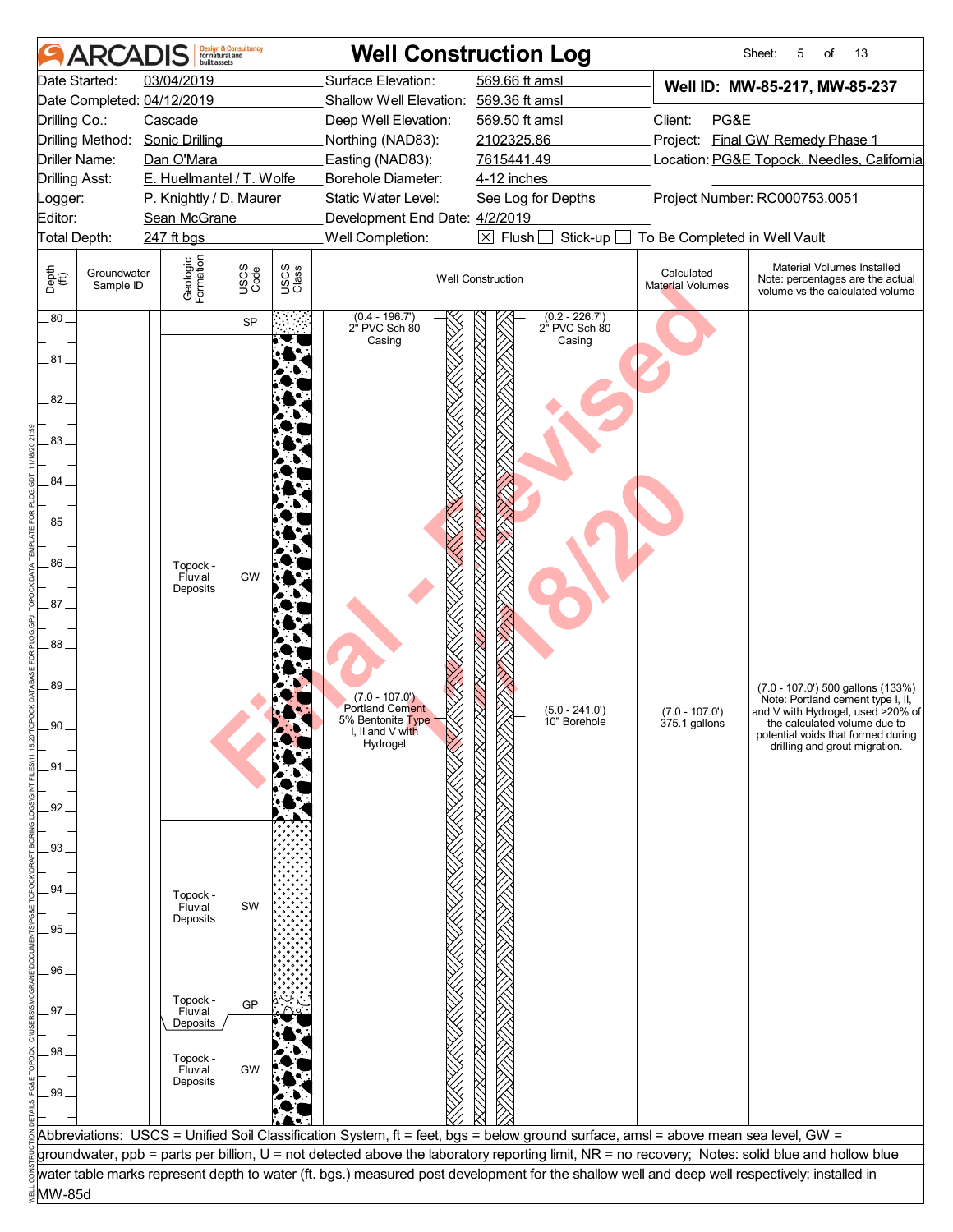|                            | <b>ARCAI</b>             | huilt assets                    | <b>Design &amp; Consultancy</b><br>for natural and |               |                                                                                         | <b>Well Construction Log</b>                                                                                                                     |                                       | Sheet:<br>13<br>6<br>of                                                                                                                                                                                            |  |
|----------------------------|--------------------------|---------------------------------|----------------------------------------------------|---------------|-----------------------------------------------------------------------------------------|--------------------------------------------------------------------------------------------------------------------------------------------------|---------------------------------------|--------------------------------------------------------------------------------------------------------------------------------------------------------------------------------------------------------------------|--|
|                            | Date Started:            | 03/04/2019                      |                                                    |               | Surface Elevation:                                                                      | 569.66 ft amsl                                                                                                                                   |                                       | Well ID: MW-85-217, MW-85-237                                                                                                                                                                                      |  |
|                            |                          | Date Completed: 04/12/2019      |                                                    |               | Shallow Well Elevation: 569.36 ft amsl                                                  |                                                                                                                                                  |                                       |                                                                                                                                                                                                                    |  |
| Drilling Co.:              |                          | Cascade                         |                                                    |               | Deep Well Elevation:                                                                    | 569.50 ft amsl                                                                                                                                   | Client:<br>PG&E                       |                                                                                                                                                                                                                    |  |
|                            | Drilling Method:         | <b>Sonic Drilling</b>           |                                                    |               | Northing (NAD83):                                                                       | 2102325.86                                                                                                                                       | Project: Final GW Remedy Phase 1      |                                                                                                                                                                                                                    |  |
| Driller Name:              |                          | Dan O'Mara                      |                                                    |               | Easting (NAD83):                                                                        | 7615441.49                                                                                                                                       |                                       | Location: PG&E Topock, Needles, California                                                                                                                                                                         |  |
| <b>Drilling Asst:</b>      |                          | E. Huellmantel / T. Wolfe       |                                                    |               | Borehole Diameter:                                                                      | 4-12 inches                                                                                                                                      |                                       |                                                                                                                                                                                                                    |  |
| Logger:                    |                          | P. Knightly / D. Maurer         |                                                    |               | Static Water Level:                                                                     | See Log for Depths                                                                                                                               |                                       | Project Number: RC000753.0051                                                                                                                                                                                      |  |
| Editor:                    |                          | Sean McGrane                    |                                                    |               | Development End Date: 4/2/2019                                                          |                                                                                                                                                  |                                       |                                                                                                                                                                                                                    |  |
| Total Depth:               |                          | 247 ft bgs                      |                                                    |               | Well Completion:                                                                        | $\boxtimes$ Flush<br>Stick-up                                                                                                                    | To Be Completed in Well Vault         |                                                                                                                                                                                                                    |  |
| Depth<br>(ff)              | Groundwater<br>Sample ID | Geologic<br>Formation           | USCS<br>Code                                       | USCS<br>Class |                                                                                         | <b>Well Construction</b>                                                                                                                         | Calculated<br><b>Material Volumes</b> | Material Volumes Installed<br>Note: percentages are the actual<br>volume vs the calculated volume                                                                                                                  |  |
| $100 -$<br>_101_<br>$-102$ |                          |                                 |                                                    |               | $(0.4 - 196.7')$<br>2" PVC Sch 80<br>Casing                                             | $(0.2 - 226.7)$<br>2" PVC Sch 80<br>Casing                                                                                                       |                                       |                                                                                                                                                                                                                    |  |
| $103$ <sub>-</sub><br>104  |                          | Topock -<br>Fluvial<br>Deposits | <b>GW</b>                                          |               | $(7.0 - 107.0)$<br>Portland Cement<br>5% Bentonite Type<br>I, II and V with<br>Hydrogel |                                                                                                                                                  | $(7.0 - 107.0)$<br>375.1 gallons      | (7.0 - 107.0') 500 gallons (133%)<br>Note: Portland cement type I, II,<br>and V with Hydrogel, used >20% of<br>the calculated volume due to<br>potential voids that formed during<br>drilling and grout migration. |  |
| 105                        |                          |                                 |                                                    |               |                                                                                         |                                                                                                                                                  |                                       |                                                                                                                                                                                                                    |  |
|                            |                          |                                 |                                                    |               |                                                                                         |                                                                                                                                                  |                                       |                                                                                                                                                                                                                    |  |
| $-106$                     |                          |                                 |                                                    |               |                                                                                         |                                                                                                                                                  |                                       |                                                                                                                                                                                                                    |  |
|                            |                          |                                 |                                                    |               |                                                                                         |                                                                                                                                                  |                                       |                                                                                                                                                                                                                    |  |
| $\_107\_$                  |                          |                                 |                                                    |               |                                                                                         |                                                                                                                                                  |                                       |                                                                                                                                                                                                                    |  |
|                            |                          |                                 |                                                    |               |                                                                                         |                                                                                                                                                  |                                       |                                                                                                                                                                                                                    |  |
| $-108$                     |                          |                                 |                                                    |               |                                                                                         |                                                                                                                                                  |                                       |                                                                                                                                                                                                                    |  |
|                            |                          |                                 |                                                    |               |                                                                                         |                                                                                                                                                  |                                       |                                                                                                                                                                                                                    |  |
| $-109$                     |                          |                                 |                                                    |               |                                                                                         |                                                                                                                                                  |                                       |                                                                                                                                                                                                                    |  |
|                            |                          |                                 |                                                    |               | $(107.0 - 112.0)$<br>Bentonite seal chips_                                              | $(5.0 - 241.0')$                                                                                                                                 | $(107.0 - 112.0')$                    | $(107.0 - 112.0)$ 3 bags $(86%)$<br>Note: Seal above high solids                                                                                                                                                   |  |
| .110                       |                          |                                 |                                                    |               | Enviroplug medium<br>cnips                                                              | 10" Borehole                                                                                                                                     | 3.48 bags                             | bentonite grout                                                                                                                                                                                                    |  |
|                            |                          |                                 |                                                    |               |                                                                                         |                                                                                                                                                  |                                       |                                                                                                                                                                                                                    |  |
| _111_                      |                          |                                 |                                                    |               |                                                                                         |                                                                                                                                                  |                                       |                                                                                                                                                                                                                    |  |
|                            |                          |                                 |                                                    |               |                                                                                         |                                                                                                                                                  |                                       |                                                                                                                                                                                                                    |  |
| _112_                      |                          |                                 |                                                    |               |                                                                                         |                                                                                                                                                  |                                       |                                                                                                                                                                                                                    |  |
|                            |                          | Topock -<br>Fluvial             | GW-GM                                              |               |                                                                                         |                                                                                                                                                  |                                       |                                                                                                                                                                                                                    |  |
| _113_                      |                          | Deposits                        |                                                    |               |                                                                                         |                                                                                                                                                  |                                       |                                                                                                                                                                                                                    |  |
|                            |                          |                                 |                                                    |               |                                                                                         |                                                                                                                                                  |                                       |                                                                                                                                                                                                                    |  |
| _114_                      |                          |                                 |                                                    |               |                                                                                         |                                                                                                                                                  |                                       |                                                                                                                                                                                                                    |  |
|                            |                          |                                 |                                                    |               |                                                                                         |                                                                                                                                                  |                                       |                                                                                                                                                                                                                    |  |
| _115_                      |                          |                                 |                                                    |               |                                                                                         |                                                                                                                                                  |                                       |                                                                                                                                                                                                                    |  |
|                            |                          |                                 |                                                    |               |                                                                                         |                                                                                                                                                  |                                       | (112.0 - 185.0') 360 gallons<br>(131%)                                                                                                                                                                             |  |
| _116_                      |                          |                                 |                                                    |               | $(112.0 - 185.0)$<br>Agua Guard High                                                    |                                                                                                                                                  | $(112.0 - 185.0')$                    | Note: Annular seal across the<br>screen interval of MW-85-129,                                                                                                                                                     |  |
|                            |                          |                                 |                                                    |               | Solids Bentonite<br>Grout                                                               |                                                                                                                                                  | $273.9$ gallons                       | used >20% of the calculated                                                                                                                                                                                        |  |
|                            |                          |                                 |                                                    |               |                                                                                         |                                                                                                                                                  |                                       | volume due to potential voids that<br>formed during drilling.                                                                                                                                                      |  |
| _117_                      |                          |                                 |                                                    |               |                                                                                         |                                                                                                                                                  |                                       |                                                                                                                                                                                                                    |  |
|                            |                          |                                 |                                                    |               |                                                                                         |                                                                                                                                                  |                                       |                                                                                                                                                                                                                    |  |
| _118_                      |                          |                                 |                                                    |               |                                                                                         |                                                                                                                                                  |                                       |                                                                                                                                                                                                                    |  |
|                            |                          |                                 |                                                    |               |                                                                                         |                                                                                                                                                  |                                       |                                                                                                                                                                                                                    |  |
| _119_                      |                          |                                 |                                                    |               |                                                                                         |                                                                                                                                                  |                                       |                                                                                                                                                                                                                    |  |
|                            |                          |                                 |                                                    |               |                                                                                         |                                                                                                                                                  |                                       |                                                                                                                                                                                                                    |  |
|                            |                          |                                 |                                                    |               |                                                                                         | Abbreviations: USCS = Unified Soil Classification System, ft = feet, bgs = below ground surface, amsl = above mean sea level, GW =               |                                       |                                                                                                                                                                                                                    |  |
|                            |                          |                                 |                                                    |               |                                                                                         | groundwater, ppb = parts per billion, U = not detected above the laboratory reporting limit, NR = no recovery; Notes: solid blue and hollow blue |                                       |                                                                                                                                                                                                                    |  |
|                            |                          |                                 |                                                    |               |                                                                                         | water table marks represent depth to water (ft. bgs.) measured post development for the shallow well and deep well respectively; installed in    |                                       |                                                                                                                                                                                                                    |  |
| MW-85d                     |                          |                                 |                                                    |               |                                                                                         |                                                                                                                                                  |                                       |                                                                                                                                                                                                                    |  |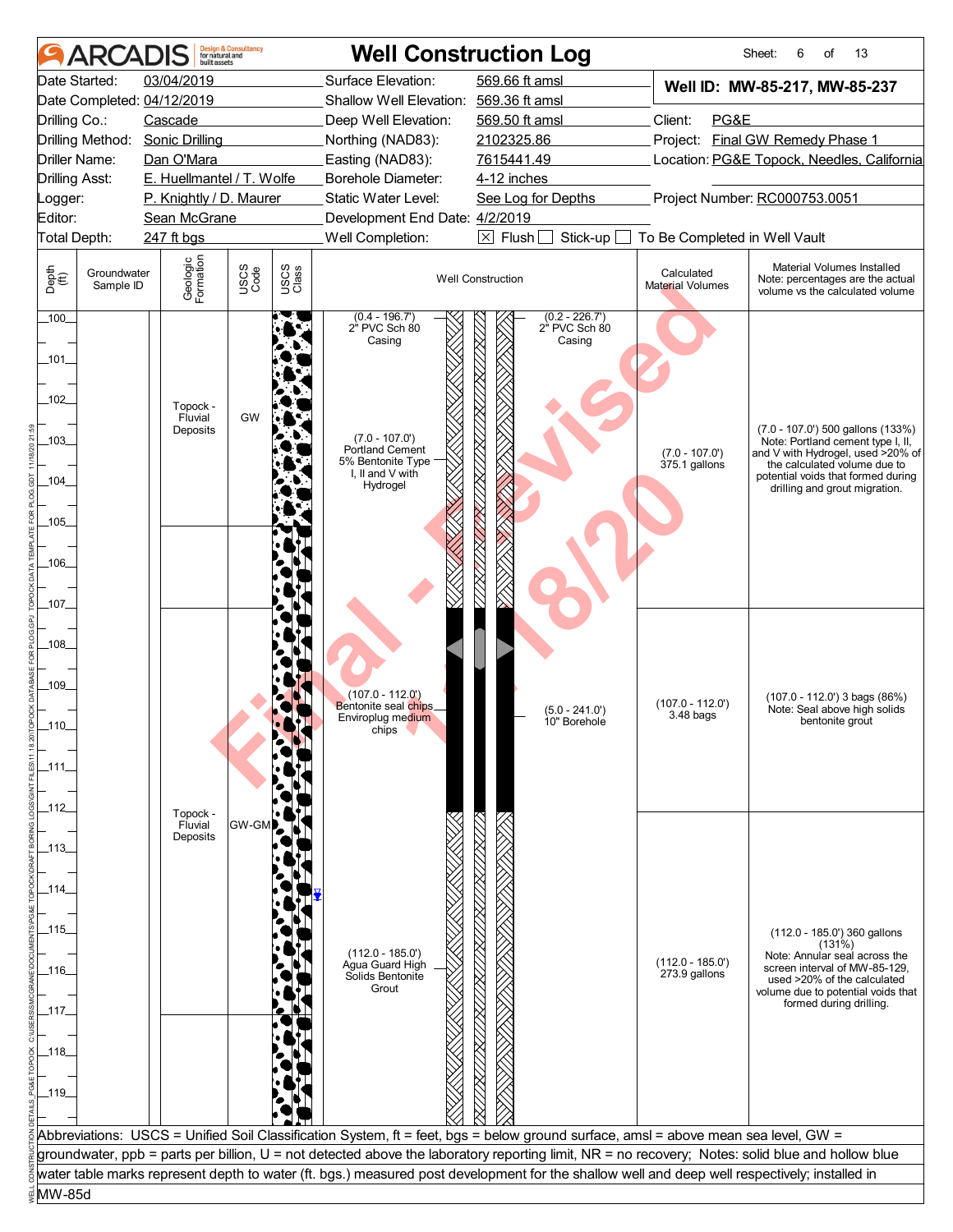|                       | <b>ARCADIS</b>           | built assets                            | <b>Design &amp; Consultancy</b><br>for natural and |               |                                                       | <b>Well Construction Log</b>                                                                                                                     |                                            | Sheet:<br>7<br>of<br>13                                                                           |  |
|-----------------------|--------------------------|-----------------------------------------|----------------------------------------------------|---------------|-------------------------------------------------------|--------------------------------------------------------------------------------------------------------------------------------------------------|--------------------------------------------|---------------------------------------------------------------------------------------------------|--|
|                       | Date Started:            | 03/04/2019                              |                                                    |               | Surface Elevation:                                    | 569.66 ft amsl                                                                                                                                   |                                            | Well ID: MW-85-217, MW-85-237                                                                     |  |
|                       |                          | Date Completed: 04/12/2019              |                                                    |               | Shallow Well Elevation: 569.36 ft amsl                |                                                                                                                                                  |                                            |                                                                                                   |  |
| Drilling Co.:         |                          | Cascade                                 |                                                    |               | Deep Well Elevation:                                  | 569.50 ft amsl                                                                                                                                   | Client:<br>PG&E                            |                                                                                                   |  |
|                       | Drilling Method:         | <b>Sonic Drilling</b>                   |                                                    |               | Northing (NAD83):                                     | 2102325.86                                                                                                                                       |                                            | Project: Final GW Remedy Phase 1                                                                  |  |
|                       | Driller Name:            | Dan O'Mara                              |                                                    |               | Easting (NAD83):                                      | 7615441.49                                                                                                                                       | Location: PG&E Topock, Needles, California |                                                                                                   |  |
| <b>Drilling Asst:</b> |                          | E. Huellmantel / T. Wolfe               |                                                    |               | Borehole Diameter:                                    | 4-12 inches                                                                                                                                      | Project Number: RC000753.0051              |                                                                                                   |  |
| Logger:<br>Editor:    |                          | P. Knightly / D. Maurer<br>Sean McGrane |                                                    |               | Static Water Level:<br>Development End Date: 4/2/2019 | See Log for Depths                                                                                                                               |                                            |                                                                                                   |  |
| Total Depth:          |                          | 247 ft bgs                              |                                                    |               | Well Completion:                                      | $\boxtimes$ Flush [<br>Stick-up                                                                                                                  | To Be Completed in Well Vault              |                                                                                                   |  |
|                       |                          |                                         |                                                    |               |                                                       |                                                                                                                                                  |                                            |                                                                                                   |  |
| Depth<br>(ff)         | Groundwater<br>Sample ID | Geologic<br>Formation                   | USCS<br>Code                                       | USCS<br>Class |                                                       | <b>Well Construction</b>                                                                                                                         | Calculated<br><b>Material Volumes</b>      | Material Volumes Installed<br>Note: percentages are the actual<br>volume vs the calculated volume |  |
| 120                   |                          |                                         | <b>GW-GMD</b>                                      |               | $(0.4 - 196.7)$<br>2" PVC Sch 80                      | $(0.2 - 226.7')$<br>2" PVC Sch 80                                                                                                                |                                            |                                                                                                   |  |
|                       |                          |                                         |                                                    |               | Casing                                                | Casing                                                                                                                                           |                                            |                                                                                                   |  |
| _121_                 |                          |                                         |                                                    |               |                                                       |                                                                                                                                                  |                                            |                                                                                                   |  |
|                       |                          |                                         |                                                    |               |                                                       |                                                                                                                                                  |                                            |                                                                                                   |  |
| $122$                 |                          |                                         |                                                    |               |                                                       |                                                                                                                                                  |                                            |                                                                                                   |  |
|                       |                          |                                         |                                                    |               |                                                       |                                                                                                                                                  |                                            |                                                                                                   |  |
| _123_                 | MW-N-VAS-<br>121.0-126.0 | Topock -                                |                                                    |               |                                                       |                                                                                                                                                  |                                            |                                                                                                   |  |
| 124                   | (0.51 ppb)<br>2/14/2019  | Alluvium<br>Deposits                    | <b>GM</b>                                          |               |                                                       |                                                                                                                                                  |                                            |                                                                                                   |  |
|                       | 14:09                    |                                         |                                                    |               |                                                       |                                                                                                                                                  |                                            |                                                                                                   |  |
| $-125$                |                          |                                         |                                                    |               |                                                       |                                                                                                                                                  |                                            |                                                                                                   |  |
|                       |                          |                                         |                                                    |               |                                                       |                                                                                                                                                  |                                            |                                                                                                   |  |
| 126                   |                          |                                         |                                                    |               |                                                       |                                                                                                                                                  |                                            |                                                                                                   |  |
|                       |                          |                                         |                                                    |               |                                                       |                                                                                                                                                  |                                            |                                                                                                   |  |
| _127_                 |                          |                                         |                                                    |               |                                                       |                                                                                                                                                  |                                            |                                                                                                   |  |
|                       |                          |                                         |                                                    |               |                                                       |                                                                                                                                                  |                                            |                                                                                                   |  |
| $-128$                |                          |                                         |                                                    |               |                                                       |                                                                                                                                                  |                                            |                                                                                                   |  |
|                       |                          |                                         |                                                    |               |                                                       |                                                                                                                                                  |                                            |                                                                                                   |  |
| 129                   |                          |                                         |                                                    |               |                                                       |                                                                                                                                                  |                                            | (112.0 - 185.0') 360 gallons                                                                      |  |
|                       |                          |                                         |                                                    |               | (112.0 - 185.0 <sup>'</sup> )                         | $(5.0 - 241.0')$                                                                                                                                 | $(112.0 - 185.0')$                         | (131%)<br>Note: Annular seal across the                                                           |  |
| 130                   |                          |                                         |                                                    |               | Agua Guard High<br>Solids Bentonite                   | 10" Borehole                                                                                                                                     | 273.9 gallons                              | screen interval of MW-85-129,<br>used >20% of the calculated                                      |  |
|                       |                          |                                         |                                                    |               | Grout                                                 |                                                                                                                                                  |                                            | volume due to potential voids that<br>formed during drilling.                                     |  |
| _131_                 |                          |                                         |                                                    |               |                                                       |                                                                                                                                                  |                                            |                                                                                                   |  |
|                       |                          |                                         |                                                    |               |                                                       |                                                                                                                                                  |                                            |                                                                                                   |  |
| _132_                 |                          | Topock -<br>Alluvium                    | GW-GM                                              |               |                                                       |                                                                                                                                                  |                                            |                                                                                                   |  |
|                       |                          | Deposits                                |                                                    |               |                                                       |                                                                                                                                                  |                                            |                                                                                                   |  |
| _133_                 |                          |                                         |                                                    |               |                                                       |                                                                                                                                                  |                                            |                                                                                                   |  |
|                       |                          |                                         |                                                    |               |                                                       |                                                                                                                                                  |                                            |                                                                                                   |  |
| _134_                 |                          |                                         |                                                    |               |                                                       |                                                                                                                                                  |                                            |                                                                                                   |  |
|                       |                          |                                         |                                                    |               |                                                       |                                                                                                                                                  |                                            |                                                                                                   |  |
| _135_                 |                          |                                         |                                                    |               |                                                       |                                                                                                                                                  |                                            |                                                                                                   |  |
|                       |                          |                                         |                                                    |               |                                                       |                                                                                                                                                  |                                            |                                                                                                   |  |
| _136_                 |                          |                                         |                                                    |               |                                                       |                                                                                                                                                  |                                            |                                                                                                   |  |
|                       |                          |                                         |                                                    |               |                                                       |                                                                                                                                                  |                                            |                                                                                                   |  |
| _137_                 |                          |                                         |                                                    |               |                                                       |                                                                                                                                                  |                                            |                                                                                                   |  |
|                       |                          |                                         |                                                    |               |                                                       |                                                                                                                                                  |                                            |                                                                                                   |  |
| _138_                 |                          | Topock -                                |                                                    |               |                                                       |                                                                                                                                                  |                                            |                                                                                                   |  |
|                       |                          | Alluvium<br>Deposits                    | <b>SM</b>                                          |               |                                                       |                                                                                                                                                  |                                            |                                                                                                   |  |
| 139                   |                          |                                         |                                                    |               |                                                       |                                                                                                                                                  |                                            |                                                                                                   |  |
|                       |                          |                                         |                                                    |               |                                                       |                                                                                                                                                  |                                            |                                                                                                   |  |
|                       |                          |                                         |                                                    |               |                                                       | Abbreviations: USCS = Unified Soil Classification System, ft = feet, bgs = below ground surface, amsl = above mean sea level, GW =               |                                            |                                                                                                   |  |
|                       |                          |                                         |                                                    |               |                                                       | groundwater, ppb = parts per billion, U = not detected above the laboratory reporting limit, NR = no recovery; Notes: solid blue and hollow blue |                                            |                                                                                                   |  |
|                       |                          |                                         |                                                    |               |                                                       | water table marks represent depth to water (ft. bgs.) measured post development for the shallow well and deep well respectively; installed in    |                                            |                                                                                                   |  |
| MW-85d                |                          |                                         |                                                    |               |                                                       |                                                                                                                                                  |                                            |                                                                                                   |  |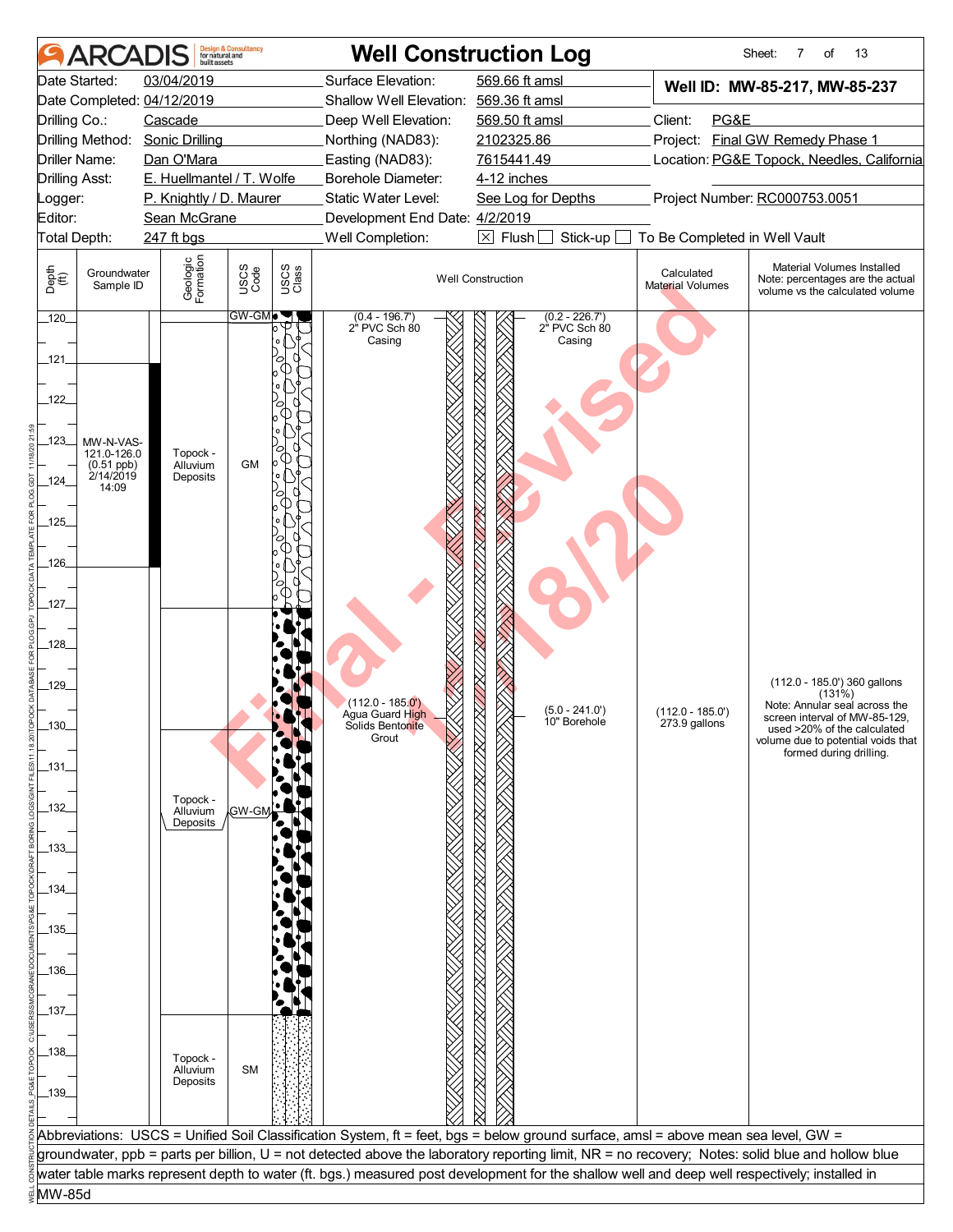|                                                                | <b>ARCADIS</b>                                                  | huilt assets                     | <b>Design &amp; Consultancy</b><br>for natural and |               |                                                                               | <b>Well Construction Log</b>                                                                                                                     |                                     | Sheet:<br>8<br>of<br>13                                                                                                                                                                                     |
|----------------------------------------------------------------|-----------------------------------------------------------------|----------------------------------|----------------------------------------------------|---------------|-------------------------------------------------------------------------------|--------------------------------------------------------------------------------------------------------------------------------------------------|-------------------------------------|-------------------------------------------------------------------------------------------------------------------------------------------------------------------------------------------------------------|
|                                                                | Date Started:                                                   | 03/04/2019                       |                                                    |               | Surface Elevation:                                                            | 569.66 ft amsl                                                                                                                                   |                                     | Well ID: MW-85-217, MW-85-237                                                                                                                                                                               |
|                                                                |                                                                 | Date Completed: 04/12/2019       |                                                    |               | Shallow Well Elevation: 569.36 ft amsl                                        |                                                                                                                                                  |                                     |                                                                                                                                                                                                             |
| Drilling Co.:                                                  |                                                                 | Cascade                          |                                                    |               | Deep Well Elevation:                                                          | 569.50 ft amsl                                                                                                                                   | Client:<br>PG&E                     |                                                                                                                                                                                                             |
|                                                                | Drilling Method:                                                | <b>Sonic Drilling</b>            |                                                    |               | Northing (NAD83):                                                             | 2102325.86                                                                                                                                       |                                     | Project: Final GW Remedy Phase 1                                                                                                                                                                            |
| Driller Name:                                                  |                                                                 | Dan O'Mara                       |                                                    |               | Easting (NAD83):                                                              | 7615441.49                                                                                                                                       |                                     | Location: PG&E Topock, Needles, California                                                                                                                                                                  |
| <b>Drilling Asst:</b>                                          |                                                                 | E. Huellmantel / T. Wolfe        |                                                    |               | Borehole Diameter:                                                            | 4-12 inches                                                                                                                                      |                                     |                                                                                                                                                                                                             |
| _ogger:                                                        |                                                                 | P. Knightly / D. Maurer          |                                                    |               | Static Water Level:                                                           | See Log for Depths                                                                                                                               |                                     | Project Number: RC000753.0051                                                                                                                                                                               |
| Editor:                                                        |                                                                 | Sean McGrane                     |                                                    |               | Development End Date: 4/2/2019                                                |                                                                                                                                                  |                                     |                                                                                                                                                                                                             |
| Total Depth:                                                   |                                                                 | 247 ft bgs                       |                                                    |               | Well Completion:                                                              | $\boxtimes$ Flush<br>Stick-up                                                                                                                    | To Be Completed in Well Vault       |                                                                                                                                                                                                             |
| Depth<br>(ff)                                                  | Groundwater<br>Sample ID                                        | Geologic<br>Formation            | USCS<br>Code                                       | USCS<br>Class |                                                                               | <b>Well Construction</b>                                                                                                                         | Calculated<br>Material Volumes      | Material Volumes Installed<br>Note: percentages are the actual<br>volume vs the calculated volume                                                                                                           |
| 140<br>_141_<br>142<br>$-143$<br>_144_<br>145<br>$-146$<br>147 | MW-N-VAS-<br>142.0-147.0<br>$($ <0.033 U)<br>2/16/2019<br>10:57 | Topock -<br>Alluvium<br>Deposits | <b>SM</b>                                          |               | $(0.4 - 196.7)$<br>2 <sup>"</sup> PVC Sch 80<br>Casing                        | $(0.2 - 226.7)$<br>2" PVC Sch 80<br>Casing                                                                                                       |                                     |                                                                                                                                                                                                             |
| $-148$<br>$-149$<br>$-150$<br>_151_<br>_152_<br>_153_          |                                                                 | Topock -<br>Alluvium             | <b>GM</b>                                          |               | (112.0 - 185.0 <sup>'</sup> )<br>Agua Guard High<br>Solids Bentonite<br>Grout | $(5.0 - 241.0')$<br>10" Borehole                                                                                                                 | $(112.0 - 185.0')$<br>273.9 gallons | (112.0 - 185.0') 360 gallons<br>$(131\%)$<br>Note: Annular seal across the<br>screen interval of MW-85-129,<br>used >20% of the calculated<br>volume due to potential voids that<br>formed during drilling. |
|                                                                |                                                                 | Deposits                         |                                                    |               |                                                                               |                                                                                                                                                  |                                     |                                                                                                                                                                                                             |
| _154_                                                          |                                                                 |                                  |                                                    |               |                                                                               |                                                                                                                                                  |                                     |                                                                                                                                                                                                             |
|                                                                |                                                                 |                                  |                                                    |               |                                                                               |                                                                                                                                                  |                                     |                                                                                                                                                                                                             |
| _155_                                                          |                                                                 |                                  |                                                    |               |                                                                               |                                                                                                                                                  |                                     |                                                                                                                                                                                                             |
|                                                                |                                                                 |                                  |                                                    |               |                                                                               |                                                                                                                                                  |                                     |                                                                                                                                                                                                             |
| _156_                                                          |                                                                 |                                  |                                                    |               |                                                                               |                                                                                                                                                  |                                     |                                                                                                                                                                                                             |
|                                                                |                                                                 |                                  |                                                    |               |                                                                               |                                                                                                                                                  |                                     |                                                                                                                                                                                                             |
| _157_                                                          |                                                                 |                                  |                                                    |               |                                                                               |                                                                                                                                                  |                                     |                                                                                                                                                                                                             |
|                                                                |                                                                 |                                  |                                                    |               |                                                                               |                                                                                                                                                  |                                     |                                                                                                                                                                                                             |
| _158_                                                          |                                                                 |                                  |                                                    |               |                                                                               |                                                                                                                                                  |                                     |                                                                                                                                                                                                             |
|                                                                |                                                                 |                                  |                                                    |               |                                                                               |                                                                                                                                                  |                                     |                                                                                                                                                                                                             |
|                                                                |                                                                 |                                  |                                                    |               |                                                                               |                                                                                                                                                  |                                     |                                                                                                                                                                                                             |
| $-159$                                                         |                                                                 |                                  |                                                    |               |                                                                               |                                                                                                                                                  |                                     |                                                                                                                                                                                                             |
|                                                                |                                                                 |                                  |                                                    |               |                                                                               |                                                                                                                                                  |                                     |                                                                                                                                                                                                             |
|                                                                |                                                                 |                                  |                                                    |               |                                                                               | Abbreviations: USCS = Unified Soil Classification System, ft = feet, bgs = below ground surface, amsl = above mean sea level, GW =               |                                     |                                                                                                                                                                                                             |
|                                                                |                                                                 |                                  |                                                    |               |                                                                               | groundwater, ppb = parts per billion, U = not detected above the laboratory reporting limit, NR = no recovery; Notes: solid blue and hollow blue |                                     |                                                                                                                                                                                                             |
|                                                                |                                                                 |                                  |                                                    |               |                                                                               | water table marks represent depth to water (ft. bgs.) measured post development for the shallow well and deep well respectively; installed in    |                                     |                                                                                                                                                                                                             |
| MW-85d                                                         |                                                                 |                                  |                                                    |               |                                                                               |                                                                                                                                                  |                                     |                                                                                                                                                                                                             |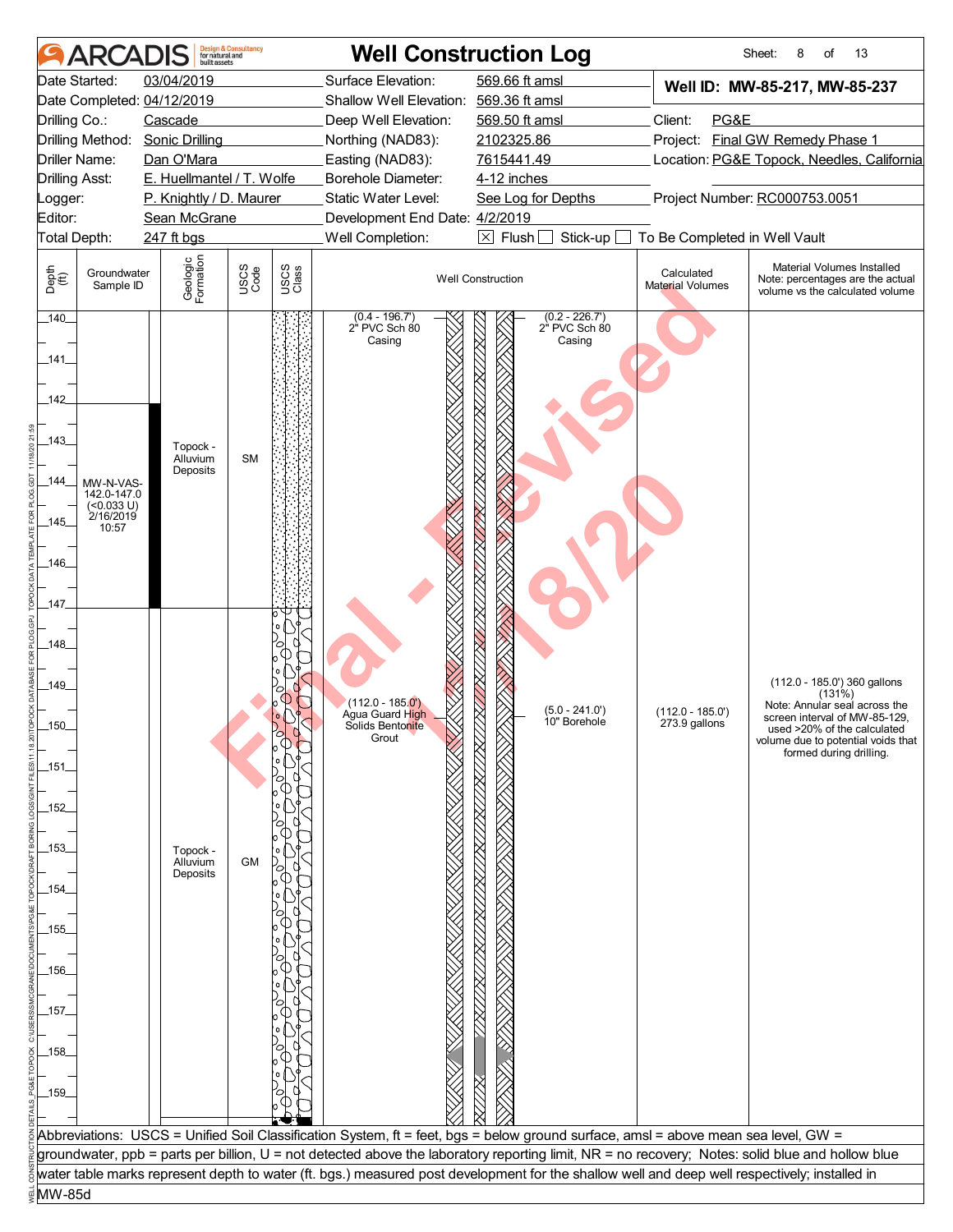|                       | <b>ARCADIS</b>            | built assets                            | <b>Design &amp; Consultancy</b><br>for natural and |               |                                                       | <b>Well Construction Log</b>                                                                                                                     |                                       | Sheet:<br>9<br>of<br>13                                                                           |
|-----------------------|---------------------------|-----------------------------------------|----------------------------------------------------|---------------|-------------------------------------------------------|--------------------------------------------------------------------------------------------------------------------------------------------------|---------------------------------------|---------------------------------------------------------------------------------------------------|
|                       | Date Started:             | 03/04/2019                              |                                                    |               | Surface Elevation:                                    | 569.66 ft amsl                                                                                                                                   |                                       | Well ID: MW-85-217, MW-85-237                                                                     |
|                       |                           | Date Completed: 04/12/2019              |                                                    |               | Shallow Well Elevation: 569.36 ft amsl                |                                                                                                                                                  |                                       |                                                                                                   |
| Drilling Co.:         |                           | Cascade                                 |                                                    |               | Deep Well Elevation:                                  | 569.50 ft amsl                                                                                                                                   | Client:<br>PG&E                       |                                                                                                   |
|                       | Drilling Method:          | <b>Sonic Drilling</b>                   |                                                    |               | Northing (NAD83):                                     | 2102325.86                                                                                                                                       |                                       | Project: Final GW Remedy Phase 1                                                                  |
| Driller Name:         |                           | Dan O'Mara                              |                                                    |               | Easting (NAD83):                                      | 7615441.49                                                                                                                                       |                                       | Location: PG&E Topock, Needles, California                                                        |
| <b>Drilling Asst:</b> |                           | E. Huellmantel / T. Wolfe               |                                                    |               | Borehole Diameter:                                    | 4-12 inches                                                                                                                                      |                                       |                                                                                                   |
| Logger:<br>Editor:    |                           | P. Knightly / D. Maurer<br>Sean McGrane |                                                    |               | Static Water Level:<br>Development End Date: 4/2/2019 | See Log for Depths                                                                                                                               | Project Number: RC000753.0051         |                                                                                                   |
| Total Depth:          |                           | 247 ft bgs                              |                                                    |               | Well Completion:                                      | $\boxtimes$ Flush [<br>Stick-up                                                                                                                  | To Be Completed in Well Vault         |                                                                                                   |
|                       |                           |                                         |                                                    |               |                                                       |                                                                                                                                                  |                                       |                                                                                                   |
| Depth<br>(ff)         | Groundwater<br>Sample ID  | Geologic<br>Formation                   | USCS<br>Code                                       | USCS<br>Class | <b>Well Construction</b>                              |                                                                                                                                                  | Calculated<br><b>Material Volumes</b> | Material Volumes Installed<br>Note: percentages are the actual<br>volume vs the calculated volume |
| $160 -$               |                           | Тороск -<br>Alluvium<br>Deposits        | GW<br>GW                                           |               | $(0.4 - 196.7)$<br>2" PVC Sch 80<br>Casing            | $(0.2 - 226.7')$<br>2" PVC Sch 80<br>Casing                                                                                                      |                                       |                                                                                                   |
| _161_                 |                           |                                         |                                                    |               |                                                       |                                                                                                                                                  |                                       |                                                                                                   |
| $-162$                |                           |                                         |                                                    |               |                                                       |                                                                                                                                                  |                                       |                                                                                                   |
| $163$ <sub>-</sub>    |                           | Topock -                                |                                                    |               |                                                       |                                                                                                                                                  |                                       |                                                                                                   |
| 164                   |                           | Alluvium<br>Deposits                    | <b>GM</b>                                          |               |                                                       |                                                                                                                                                  |                                       |                                                                                                   |
| $-165$                |                           |                                         |                                                    |               |                                                       |                                                                                                                                                  |                                       |                                                                                                   |
|                       |                           |                                         |                                                    |               |                                                       |                                                                                                                                                  |                                       |                                                                                                   |
| $-166$                |                           |                                         |                                                    |               |                                                       |                                                                                                                                                  |                                       |                                                                                                   |
|                       |                           |                                         |                                                    |               |                                                       |                                                                                                                                                  |                                       |                                                                                                   |
| _167_                 |                           |                                         |                                                    |               |                                                       |                                                                                                                                                  |                                       |                                                                                                   |
|                       |                           |                                         |                                                    |               |                                                       |                                                                                                                                                  |                                       |                                                                                                   |
| _168_                 |                           |                                         |                                                    |               |                                                       |                                                                                                                                                  |                                       |                                                                                                   |
|                       |                           | Topock -                                |                                                    |               |                                                       |                                                                                                                                                  |                                       |                                                                                                   |
| $-169$                |                           | Alluvium<br>Deposits                    | SW                                                 |               |                                                       |                                                                                                                                                  |                                       | (112.0 - 185.0') 360 gallons<br>(131%)                                                            |
|                       |                           |                                         |                                                    |               | (112.0 - 185.0 <sup>'</sup> )<br>Agua Guard High      | $(5.0 - 241.0')$<br>10" Borehole                                                                                                                 | $(112.0 - 185.0')$                    | Note: Annular seal across the<br>screen interval of MW-85-129,                                    |
| 170                   |                           |                                         |                                                    |               | Solids Bentonite<br>Grout                             |                                                                                                                                                  | 273.9 gallons                         | used >20% of the calculated<br>volume due to potential voids that                                 |
|                       |                           |                                         |                                                    |               |                                                       |                                                                                                                                                  |                                       | formed during drilling.                                                                           |
| _171_                 |                           |                                         |                                                    |               |                                                       |                                                                                                                                                  |                                       |                                                                                                   |
| _172                  |                           | Topock -<br>Alluvium                    | <b>GM</b>                                          |               |                                                       |                                                                                                                                                  |                                       |                                                                                                   |
|                       |                           | Deposits                                |                                                    |               |                                                       |                                                                                                                                                  |                                       |                                                                                                   |
| _173_                 |                           |                                         |                                                    |               |                                                       |                                                                                                                                                  |                                       |                                                                                                   |
|                       |                           |                                         |                                                    |               |                                                       |                                                                                                                                                  |                                       |                                                                                                   |
| _174_                 |                           | Topock -                                |                                                    |               |                                                       |                                                                                                                                                  |                                       |                                                                                                   |
|                       |                           | Alluvium<br>Deposits                    | SW                                                 |               |                                                       |                                                                                                                                                  |                                       |                                                                                                   |
| _175_                 | MW-N-VAS-                 |                                         |                                                    |               |                                                       |                                                                                                                                                  |                                       |                                                                                                   |
|                       | 173.0-178.0<br>(<0.033 U) |                                         |                                                    |               |                                                       |                                                                                                                                                  |                                       |                                                                                                   |
| _176_                 | 2/18/2019<br>09:20        |                                         |                                                    |               |                                                       |                                                                                                                                                  |                                       |                                                                                                   |
|                       |                           |                                         |                                                    |               |                                                       |                                                                                                                                                  |                                       |                                                                                                   |
| _177_                 |                           | Topock -                                |                                                    |               |                                                       |                                                                                                                                                  |                                       |                                                                                                   |
|                       |                           | Alluvium<br>Deposits                    | GC                                                 |               |                                                       |                                                                                                                                                  |                                       |                                                                                                   |
| _178_                 |                           |                                         |                                                    |               |                                                       |                                                                                                                                                  |                                       |                                                                                                   |
|                       |                           |                                         |                                                    |               |                                                       |                                                                                                                                                  |                                       |                                                                                                   |
| $-179$                |                           |                                         |                                                    |               |                                                       |                                                                                                                                                  |                                       |                                                                                                   |
|                       |                           |                                         |                                                    |               |                                                       |                                                                                                                                                  |                                       |                                                                                                   |
|                       |                           |                                         |                                                    |               |                                                       | Abbreviations: USCS = Unified Soil Classification System, ft = feet, bgs = below ground surface, amsl = above mean sea level, GW =               |                                       |                                                                                                   |
|                       |                           |                                         |                                                    |               |                                                       | groundwater, ppb = parts per billion, U = not detected above the laboratory reporting limit, NR = no recovery; Notes: solid blue and hollow blue |                                       |                                                                                                   |
|                       |                           |                                         |                                                    |               |                                                       | water table marks represent depth to water (ft. bgs.) measured post development for the shallow well and deep well respectively; installed in    |                                       |                                                                                                   |
| MW-85d                |                           |                                         |                                                    |               |                                                       |                                                                                                                                                  |                                       |                                                                                                   |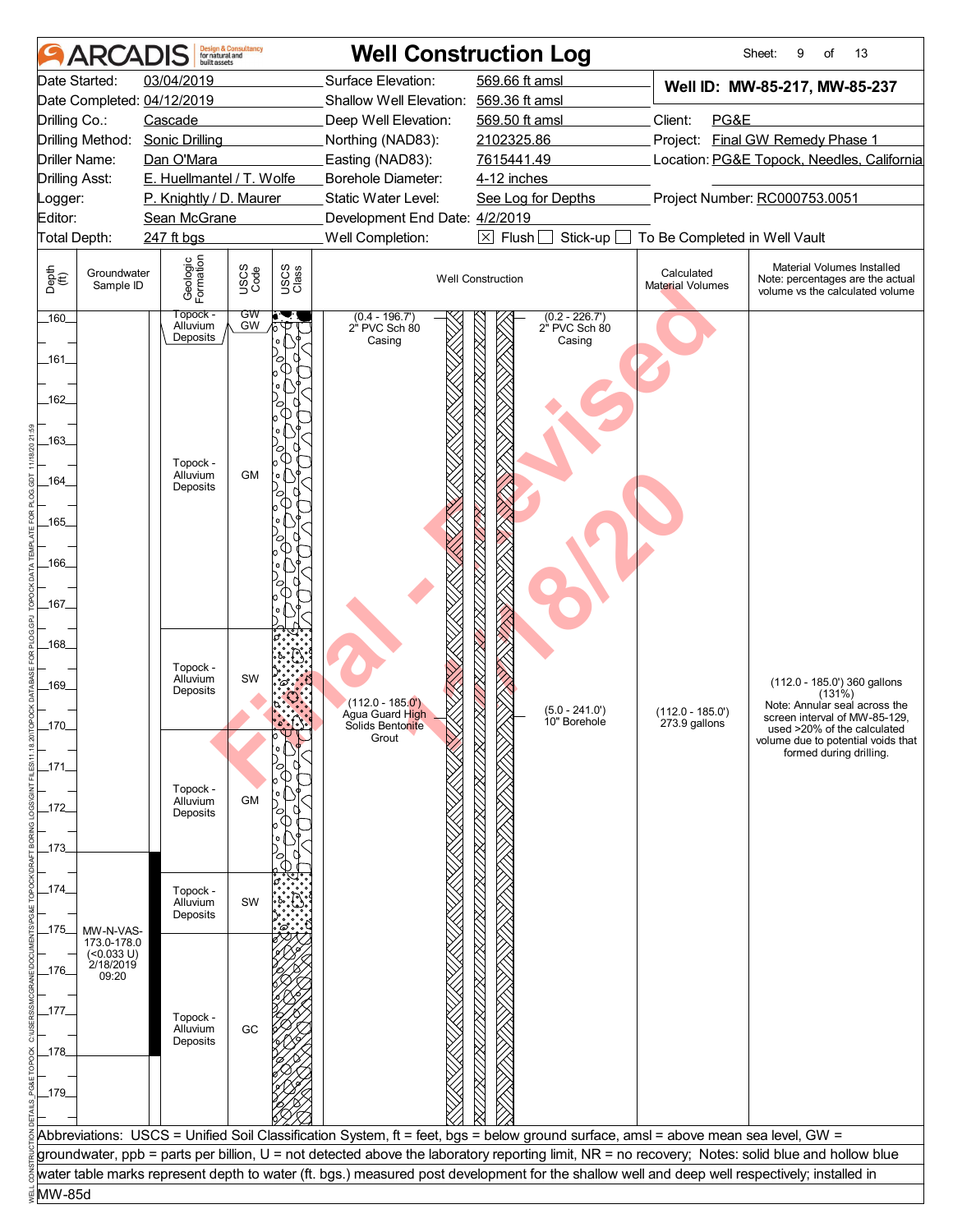|                                         | <b>ARCADIS</b>           | built assets                     | <b>Design &amp; Consultancy</b><br>for natural and |               |                                                                    | <b>Well Construction Log</b>                                                                                                                     |                                            | Sheet:<br>13<br>10<br>of                                                                                                                                                                                 |
|-----------------------------------------|--------------------------|----------------------------------|----------------------------------------------------|---------------|--------------------------------------------------------------------|--------------------------------------------------------------------------------------------------------------------------------------------------|--------------------------------------------|----------------------------------------------------------------------------------------------------------------------------------------------------------------------------------------------------------|
|                                         | Date Started:            | 03/04/2019                       |                                                    |               | Surface Elevation:                                                 | 569.66 ft amsl                                                                                                                                   |                                            | Well ID: MW-85-217, MW-85-237                                                                                                                                                                            |
|                                         |                          | Date Completed: 04/12/2019       |                                                    |               | Shallow Well Elevation: 569.36 ft amsl                             |                                                                                                                                                  |                                            |                                                                                                                                                                                                          |
| Drilling Co.:                           |                          | Cascade                          |                                                    |               | Deep Well Elevation:                                               | 569.50 ft amsl                                                                                                                                   | Client:<br>PG&E                            |                                                                                                                                                                                                          |
|                                         | Drilling Method:         | <b>Sonic Drilling</b>            |                                                    |               | Northing (NAD83):                                                  | 2102325.86                                                                                                                                       |                                            | Project: Final GW Remedy Phase 1                                                                                                                                                                         |
| <b>Driller Name:</b>                    |                          | Dan O'Mara                       |                                                    |               | Easting (NAD83):                                                   | 7615441.49                                                                                                                                       | Location: PG&E Topock, Needles, California |                                                                                                                                                                                                          |
| Drilling Asst:                          |                          | E. Huellmantel / T. Wolfe        |                                                    |               | Borehole Diameter:                                                 | 4-12 inches                                                                                                                                      |                                            |                                                                                                                                                                                                          |
| _ogger:                                 |                          | P. Knightly / D. Maurer          |                                                    |               | Static Water Level:                                                | See Log for Depths                                                                                                                               |                                            | Project Number: RC000753.0051                                                                                                                                                                            |
| Editor:                                 |                          | Sean McGrane                     |                                                    |               | Development End Date: 4/2/2019                                     |                                                                                                                                                  |                                            |                                                                                                                                                                                                          |
| Total Depth:                            |                          | 247 ft bgs                       |                                                    |               | Well Completion:                                                   | $\boxtimes$ Flush [<br>Stick-up $\Box$                                                                                                           | To Be Completed in Well Vault              |                                                                                                                                                                                                          |
| Depth<br>$\widetilde{f}(\widetilde{f})$ | Groundwater<br>Sample ID | Geologic<br>Formation            | USCS<br>Code                                       | USCS<br>Class | <b>Well Construction</b>                                           |                                                                                                                                                  | Calculated<br><b>Material Volumes</b>      | Material Volumes Installed<br>Note: percentages are the actual<br>volume vs the calculated volume                                                                                                        |
| $180 -$<br>_181_                        |                          | Topock -<br>Alluvium<br>Deposits | GC                                                 |               | $(0.4 - 196.7')$<br>2" PVC Sch 80<br>Casing                        | $(0.2 - 226.7)$<br>2" PVC Sch 80<br>Casing                                                                                                       |                                            |                                                                                                                                                                                                          |
| 182<br>$-183$                           |                          | Topock -<br>Alluvium<br>Deposits | <b>GW</b>                                          |               | $(112.0 - 185.0')$<br>Agua Guard High<br>Solids Bentonite<br>Grout |                                                                                                                                                  | $(112.0 - 185.0')$<br>273.9 gallons        | (112.0 - 185.0') 360 gallons<br>(131%)<br>Note: Annular seal across the<br>screen interval of MW-85-129,<br>used >20% of the calculated<br>volume due to potential voids that<br>formed during drilling. |
| 184                                     |                          |                                  |                                                    |               |                                                                    |                                                                                                                                                  |                                            |                                                                                                                                                                                                          |
|                                         |                          |                                  |                                                    |               |                                                                    |                                                                                                                                                  |                                            |                                                                                                                                                                                                          |
| _185_                                   |                          | Topock -                         |                                                    |               |                                                                    |                                                                                                                                                  |                                            |                                                                                                                                                                                                          |
|                                         |                          | Alluvium<br>Deposits             | GC                                                 |               |                                                                    |                                                                                                                                                  |                                            |                                                                                                                                                                                                          |
| $-186$                                  |                          |                                  |                                                    |               |                                                                    |                                                                                                                                                  |                                            |                                                                                                                                                                                                          |
|                                         |                          |                                  |                                                    |               |                                                                    |                                                                                                                                                  |                                            |                                                                                                                                                                                                          |
| $\_187\_$                               |                          |                                  |                                                    |               |                                                                    |                                                                                                                                                  |                                            |                                                                                                                                                                                                          |
|                                         |                          |                                  |                                                    |               |                                                                    |                                                                                                                                                  |                                            |                                                                                                                                                                                                          |
| 188                                     |                          |                                  |                                                    |               |                                                                    |                                                                                                                                                  |                                            |                                                                                                                                                                                                          |
|                                         |                          | Topock -<br>Alluvium             | SC                                                 |               |                                                                    |                                                                                                                                                  |                                            |                                                                                                                                                                                                          |
| 189                                     |                          | Deposits                         |                                                    |               |                                                                    |                                                                                                                                                  |                                            |                                                                                                                                                                                                          |
|                                         |                          |                                  |                                                    |               | (185.0 - 194. <mark>5')</mark>                                     |                                                                                                                                                  |                                            | (185.0 - 194.5') 7.7 buckets<br>(105%)                                                                                                                                                                   |
| 190                                     |                          |                                  |                                                    |               | Bentonite seal                                                     | $(5.0 - 241.0')$<br>10" Borehole                                                                                                                 | $(185.0 - 194.5')$<br>7.3 buckets          | Note: Seal above filter pack, added<br>more bentonite pellets to avoid                                                                                                                                   |
|                                         |                          |                                  |                                                    |               | pellets Pel-Plug<br>(TR30) 3/8"                                    |                                                                                                                                                  |                                            | open borehole when removing 10                                                                                                                                                                           |
|                                         |                          |                                  |                                                    |               |                                                                    |                                                                                                                                                  |                                            | inch casing.                                                                                                                                                                                             |
| _191_                                   |                          |                                  |                                                    |               |                                                                    |                                                                                                                                                  |                                            |                                                                                                                                                                                                          |
| _192_                                   |                          | Topock -<br>Alluvium<br>Deposits | SC                                                 |               |                                                                    |                                                                                                                                                  |                                            |                                                                                                                                                                                                          |
| _193_                                   |                          |                                  |                                                    |               |                                                                    |                                                                                                                                                  |                                            |                                                                                                                                                                                                          |
|                                         |                          |                                  |                                                    |               |                                                                    |                                                                                                                                                  |                                            |                                                                                                                                                                                                          |
| 194                                     |                          |                                  |                                                    |               |                                                                    |                                                                                                                                                  |                                            |                                                                                                                                                                                                          |
|                                         |                          |                                  |                                                    |               |                                                                    |                                                                                                                                                  |                                            |                                                                                                                                                                                                          |
|                                         |                          |                                  |                                                    |               |                                                                    |                                                                                                                                                  |                                            |                                                                                                                                                                                                          |
| _195_                                   |                          | Topock -<br>Alluvium             | GW                                                 |               |                                                                    |                                                                                                                                                  |                                            |                                                                                                                                                                                                          |
|                                         |                          | Deposits                         |                                                    |               |                                                                    |                                                                                                                                                  |                                            |                                                                                                                                                                                                          |
| _196_                                   |                          |                                  |                                                    |               |                                                                    |                                                                                                                                                  |                                            |                                                                                                                                                                                                          |
|                                         |                          |                                  |                                                    |               | $(194.5 - 221.0')$                                                 |                                                                                                                                                  |                                            | (194.5 - 221.0') 31 bags (121%)<br>Note: Filter pack, used >20% of                                                                                                                                       |
| _197_                                   |                          |                                  |                                                    |               | Cemex #3 MESH                                                      |                                                                                                                                                  | $(194.5 - 221.0')$<br>25.7 bags            | the calculated volume due to                                                                                                                                                                             |
|                                         |                          |                                  |                                                    |               | (8x20) Lapis Lustre<br>Sand                                        |                                                                                                                                                  |                                            | potential voids that formed during<br>drilling.                                                                                                                                                          |
| _198_                                   |                          | Topock -                         |                                                    |               | $(196.7 - 216.7')$                                                 |                                                                                                                                                  |                                            |                                                                                                                                                                                                          |
|                                         |                          | Alluvium<br>Deposits             | GC                                                 |               | 2" Sch 80 PVC<br>(20-slot) Screen                                  |                                                                                                                                                  |                                            |                                                                                                                                                                                                          |
| _199_                                   |                          |                                  |                                                    |               |                                                                    |                                                                                                                                                  |                                            |                                                                                                                                                                                                          |
|                                         |                          |                                  |                                                    |               |                                                                    |                                                                                                                                                  |                                            |                                                                                                                                                                                                          |
|                                         |                          |                                  |                                                    |               |                                                                    | Abbreviations: USCS = Unified Soil Classification System, ft = feet, bgs = below ground surface, amsl = above mean sea level, GW =               |                                            |                                                                                                                                                                                                          |
|                                         |                          |                                  |                                                    |               |                                                                    | groundwater, ppb = parts per billion, U = not detected above the laboratory reporting limit, NR = no recovery; Notes: solid blue and hollow blue |                                            |                                                                                                                                                                                                          |
|                                         |                          |                                  |                                                    |               |                                                                    | water table marks represent depth to water (ft. bgs.) measured post development for the shallow well and deep well respectively; installed in    |                                            |                                                                                                                                                                                                          |
| MW-85d                                  |                          |                                  |                                                    |               |                                                                    |                                                                                                                                                  |                                            |                                                                                                                                                                                                          |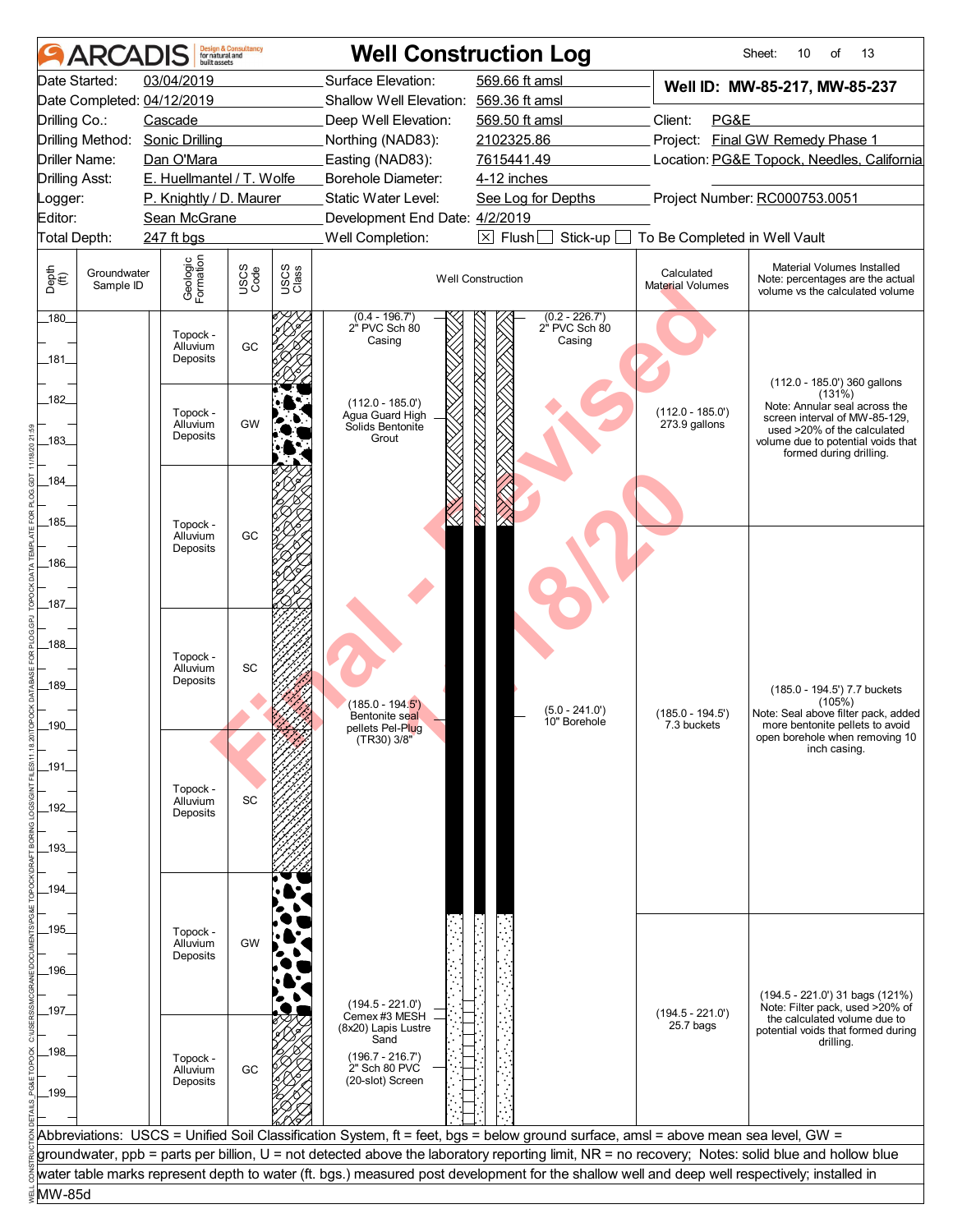|                           | <b>ARCADIS</b>                |                            | <b>Design &amp; Consultancy</b><br>for natural and |               |                                                        | <b>Well Construction Log</b>                                                                                                                     |                                | Sheet:<br>11<br>of<br>13                                                                          |  |
|---------------------------|-------------------------------|----------------------------|----------------------------------------------------|---------------|--------------------------------------------------------|--------------------------------------------------------------------------------------------------------------------------------------------------|--------------------------------|---------------------------------------------------------------------------------------------------|--|
|                           | Date Started:                 | 03/04/2019                 |                                                    |               | Surface Elevation:                                     | 569.66 ft amsl                                                                                                                                   |                                | Well ID: MW-85-217, MW-85-237                                                                     |  |
|                           |                               | Date Completed: 04/12/2019 |                                                    |               | Shallow Well Elevation: 569.36 ft amsl                 |                                                                                                                                                  |                                |                                                                                                   |  |
| Drilling Co.:             |                               | Cascade                    |                                                    |               | Deep Well Elevation:                                   | 569.50 ft amsl                                                                                                                                   | Client:<br>PG&E                |                                                                                                   |  |
|                           | Drilling Method:              | <b>Sonic Drilling</b>      |                                                    |               | Northing (NAD83):                                      | 2102325.86                                                                                                                                       |                                | Project: Final GW Remedy Phase 1                                                                  |  |
|                           | Driller Name:                 | Dan O'Mara                 |                                                    |               | Easting (NAD83):                                       | 7615441.49                                                                                                                                       |                                | Location: PG&E Topock, Needles, California                                                        |  |
| <b>Drilling Asst:</b>     |                               | E. Huellmantel / T. Wolfe  |                                                    |               | Borehole Diameter:                                     | 4-12 inches                                                                                                                                      |                                |                                                                                                   |  |
| _ogger:                   |                               | P. Knightly / D. Maurer    |                                                    |               | Static Water Level:                                    | See Log for Depths                                                                                                                               |                                | Project Number: RC000753.0051                                                                     |  |
| Editor:                   |                               | Sean McGrane               |                                                    |               | Development End Date: 4/2/2019                         |                                                                                                                                                  |                                |                                                                                                   |  |
| Total Depth:              |                               | 247 ft bgs                 |                                                    |               | Well Completion:                                       | $\boxtimes$ Flush<br>Stick-up                                                                                                                    | To Be Completed in Well Vault  |                                                                                                   |  |
| Depth<br>(ff)             | Groundwater<br>Sample ID      | Geologic<br>Formation      | USCS<br>Code                                       | USCS<br>Class | <b>Well Construction</b>                               |                                                                                                                                                  | Calculated<br>Material Volumes | Material Volumes Installed<br>Note: percentages are the actual<br>volume vs the calculated volume |  |
| 200                       |                               |                            |                                                    |               | $(196.7 - 216.7)$<br>2" Sch 80 PVC<br>(20-slot) Screen | $(0.2 - 226.7')$<br>2" PVC Sch 80<br>Casing                                                                                                      |                                |                                                                                                   |  |
| $201$ <sub>-</sub>        |                               |                            |                                                    |               |                                                        |                                                                                                                                                  |                                |                                                                                                   |  |
| 202                       |                               |                            |                                                    |               |                                                        |                                                                                                                                                  |                                |                                                                                                   |  |
| $203$ <sub>-</sub><br>204 |                               |                            |                                                    |               |                                                        |                                                                                                                                                  |                                |                                                                                                   |  |
|                           |                               |                            |                                                    |               |                                                        |                                                                                                                                                  |                                |                                                                                                   |  |
| 205                       |                               |                            |                                                    |               |                                                        |                                                                                                                                                  |                                |                                                                                                   |  |
|                           |                               |                            |                                                    |               |                                                        |                                                                                                                                                  |                                |                                                                                                   |  |
| 206_                      |                               |                            |                                                    |               |                                                        |                                                                                                                                                  |                                |                                                                                                   |  |
|                           |                               |                            |                                                    |               |                                                        |                                                                                                                                                  |                                |                                                                                                   |  |
| 207_                      |                               |                            |                                                    |               |                                                        |                                                                                                                                                  |                                |                                                                                                   |  |
|                           |                               |                            |                                                    |               |                                                        |                                                                                                                                                  |                                |                                                                                                   |  |
| .208                      |                               | Topock -                   |                                                    |               |                                                        |                                                                                                                                                  |                                |                                                                                                   |  |
|                           |                               | Alluvium                   | GC                                                 |               |                                                        |                                                                                                                                                  |                                |                                                                                                   |  |
| 209_                      |                               | Deposits                   |                                                    |               |                                                        |                                                                                                                                                  |                                |                                                                                                   |  |
|                           |                               |                            |                                                    |               | $(194.5 - 221.0')$                                     | $(5.0 - 241.0')$                                                                                                                                 | $(194.5 - 221.0')$             | (194.5 - 221.0') 31 bags (121%)<br>Note: Filter pack, used >20% of                                |  |
| 210                       |                               |                            |                                                    |               | Cemex #3 ME <mark>SH</mark><br>(8x20) Lapis Lustre     | 10" Borehole                                                                                                                                     | 25.7 bags                      | the calculated volume due to<br>potential voids that formed during                                |  |
|                           |                               |                            |                                                    |               | Sand                                                   |                                                                                                                                                  |                                | drilling.                                                                                         |  |
| _211.                     |                               |                            |                                                    |               |                                                        |                                                                                                                                                  |                                |                                                                                                   |  |
|                           |                               |                            |                                                    |               |                                                        |                                                                                                                                                  |                                |                                                                                                   |  |
| 212                       | MW-N-VAS-                     |                            |                                                    |               |                                                        |                                                                                                                                                  |                                |                                                                                                   |  |
|                           | 210.0-215.0                   |                            |                                                    |               |                                                        |                                                                                                                                                  |                                |                                                                                                   |  |
| _213_                     | $(290)$<br>2/21/2019<br>09:21 |                            |                                                    |               |                                                        |                                                                                                                                                  |                                |                                                                                                   |  |
|                           |                               |                            |                                                    |               |                                                        |                                                                                                                                                  |                                |                                                                                                   |  |
| 214_                      |                               |                            |                                                    |               |                                                        |                                                                                                                                                  |                                |                                                                                                   |  |
|                           |                               |                            |                                                    |               |                                                        |                                                                                                                                                  |                                |                                                                                                   |  |
| 215                       |                               |                            |                                                    |               |                                                        |                                                                                                                                                  |                                |                                                                                                   |  |
|                           |                               |                            |                                                    |               |                                                        |                                                                                                                                                  |                                |                                                                                                   |  |
| _216_                     |                               |                            |                                                    |               |                                                        |                                                                                                                                                  |                                |                                                                                                   |  |
|                           |                               |                            |                                                    |               |                                                        |                                                                                                                                                  |                                |                                                                                                   |  |
| 217_                      |                               |                            |                                                    |               |                                                        |                                                                                                                                                  |                                |                                                                                                   |  |
|                           |                               |                            |                                                    |               |                                                        |                                                                                                                                                  |                                |                                                                                                   |  |
| _218_                     |                               | Topock -                   |                                                    |               |                                                        |                                                                                                                                                  |                                |                                                                                                   |  |
|                           |                               | Alluvium                   | GC                                                 |               |                                                        |                                                                                                                                                  |                                |                                                                                                   |  |
| 219                       |                               | Deposits                   |                                                    |               | $(216.7 - 219.0')$                                     |                                                                                                                                                  |                                |                                                                                                   |  |
|                           |                               |                            |                                                    |               | Sump and PVC End<br>Cap                                |                                                                                                                                                  |                                |                                                                                                   |  |
|                           |                               |                            |                                                    |               |                                                        | Abbreviations: USCS = Unified Soil Classification System, ft = feet, bgs = below ground surface, amsl = above mean sea level, GW =               |                                |                                                                                                   |  |
|                           |                               |                            |                                                    |               |                                                        | groundwater, ppb = parts per billion, U = not detected above the laboratory reporting limit, NR = no recovery; Notes: solid blue and hollow blue |                                |                                                                                                   |  |
|                           |                               |                            |                                                    |               |                                                        | water table marks represent depth to water (ft. bgs.) measured post development for the shallow well and deep well respectively; installed in    |                                |                                                                                                   |  |
| MW-85d                    |                               |                            |                                                    |               |                                                        |                                                                                                                                                  |                                |                                                                                                   |  |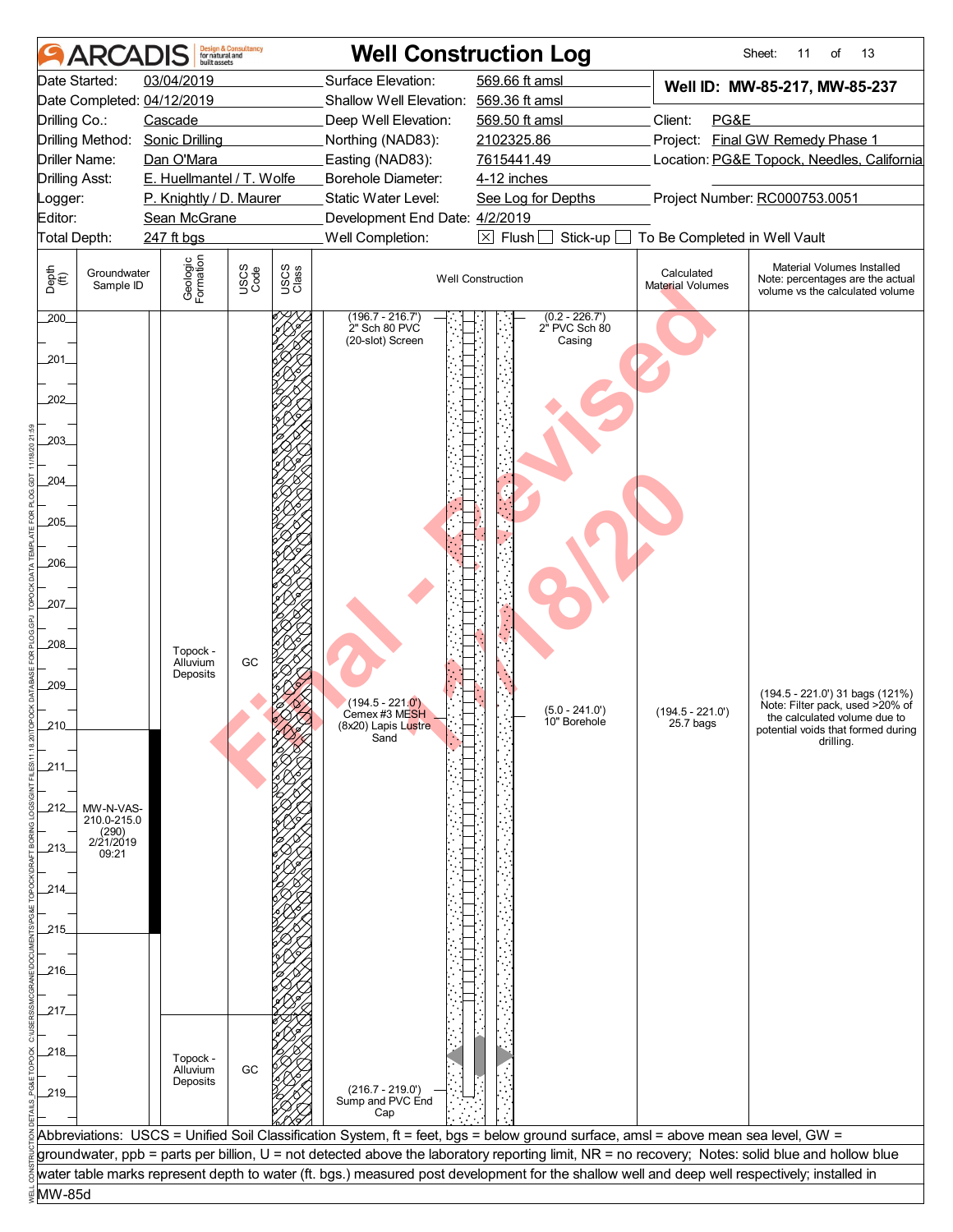| 03/04/2019<br>Surface Elevation:<br>569.66 ft amsl<br>Date Started:<br>Well ID: MW-85-217, MW-85-237<br>Date Completed: 04/12/2019<br>Shallow Well Elevation: 569.36 ft amsl<br>Client:<br>PG&E<br>Drilling Co.:<br>Cascade<br>Deep Well Elevation:<br>569.50 ft amsl<br>Project: Final GW Remedy Phase 1<br>Drilling Method:<br><b>Sonic Drilling</b><br>Northing (NAD83):<br>2102325.86<br>Dan O'Mara<br>Easting (NAD83):<br>7615441.49<br>Location: PG&E Topock, Needles, California<br>Driller Name:<br>E. Huellmantel / T. Wolfe<br>Borehole Diameter:<br>4-12 inches<br><b>Drilling Asst:</b><br>Project Number: RC000753.0051<br>P. Knightly / D. Maurer<br>Static Water Level:<br>See Log for Depths<br>_ogger:<br>Editor:<br>Sean McGrane<br>Development End Date: 4/2/2019<br>Well Completion:<br>$\boxtimes$ Flush<br>To Be Completed in Well Vault<br>Total Depth:<br>247 ft bgs<br>Stick-up<br>Geologic<br>Formation<br>Material Volumes Installed<br>USCS<br>Code<br>USCS<br>Class<br>Depth<br>(ff)<br>Groundwater<br>Calculated<br><b>Well Construction</b><br>Note: percentages are the actual<br>Sample ID<br><b>Material Volumes</b><br>volume vs the calculated volume |  |  |  |
|-------------------------------------------------------------------------------------------------------------------------------------------------------------------------------------------------------------------------------------------------------------------------------------------------------------------------------------------------------------------------------------------------------------------------------------------------------------------------------------------------------------------------------------------------------------------------------------------------------------------------------------------------------------------------------------------------------------------------------------------------------------------------------------------------------------------------------------------------------------------------------------------------------------------------------------------------------------------------------------------------------------------------------------------------------------------------------------------------------------------------------------------------------------------------------------------|--|--|--|
|                                                                                                                                                                                                                                                                                                                                                                                                                                                                                                                                                                                                                                                                                                                                                                                                                                                                                                                                                                                                                                                                                                                                                                                           |  |  |  |
|                                                                                                                                                                                                                                                                                                                                                                                                                                                                                                                                                                                                                                                                                                                                                                                                                                                                                                                                                                                                                                                                                                                                                                                           |  |  |  |
|                                                                                                                                                                                                                                                                                                                                                                                                                                                                                                                                                                                                                                                                                                                                                                                                                                                                                                                                                                                                                                                                                                                                                                                           |  |  |  |
|                                                                                                                                                                                                                                                                                                                                                                                                                                                                                                                                                                                                                                                                                                                                                                                                                                                                                                                                                                                                                                                                                                                                                                                           |  |  |  |
|                                                                                                                                                                                                                                                                                                                                                                                                                                                                                                                                                                                                                                                                                                                                                                                                                                                                                                                                                                                                                                                                                                                                                                                           |  |  |  |
|                                                                                                                                                                                                                                                                                                                                                                                                                                                                                                                                                                                                                                                                                                                                                                                                                                                                                                                                                                                                                                                                                                                                                                                           |  |  |  |
|                                                                                                                                                                                                                                                                                                                                                                                                                                                                                                                                                                                                                                                                                                                                                                                                                                                                                                                                                                                                                                                                                                                                                                                           |  |  |  |
|                                                                                                                                                                                                                                                                                                                                                                                                                                                                                                                                                                                                                                                                                                                                                                                                                                                                                                                                                                                                                                                                                                                                                                                           |  |  |  |
|                                                                                                                                                                                                                                                                                                                                                                                                                                                                                                                                                                                                                                                                                                                                                                                                                                                                                                                                                                                                                                                                                                                                                                                           |  |  |  |
|                                                                                                                                                                                                                                                                                                                                                                                                                                                                                                                                                                                                                                                                                                                                                                                                                                                                                                                                                                                                                                                                                                                                                                                           |  |  |  |
| $(0.2 - 226.7)$<br>220_<br>$(194.5 - 221.0')$<br>2" PVC Sch 80<br>$(194.5 - 221.0')$<br>Cemex #3 MESH<br>Casing<br>25.7 bags<br>(8x20) Lapis Lustre<br>Sand<br>221                                                                                                                                                                                                                                                                                                                                                                                                                                                                                                                                                                                                                                                                                                                                                                                                                                                                                                                                                                                                                        |  |  |  |
| 222                                                                                                                                                                                                                                                                                                                                                                                                                                                                                                                                                                                                                                                                                                                                                                                                                                                                                                                                                                                                                                                                                                                                                                                       |  |  |  |
| (221.0 - 225.0')<br>Bentonite seal<br>(221.0 - 225.0') 3.5 buckets<br>$(221.0 - 225.0')$<br>223<br>$(106\%)$<br>3.3 buckets<br>pellets Pel-Plug<br>Note: Intermediate seal                                                                                                                                                                                                                                                                                                                                                                                                                                                                                                                                                                                                                                                                                                                                                                                                                                                                                                                                                                                                                |  |  |  |
| (TR30) 3/8"<br>224                                                                                                                                                                                                                                                                                                                                                                                                                                                                                                                                                                                                                                                                                                                                                                                                                                                                                                                                                                                                                                                                                                                                                                        |  |  |  |
| Topock -<br>225                                                                                                                                                                                                                                                                                                                                                                                                                                                                                                                                                                                                                                                                                                                                                                                                                                                                                                                                                                                                                                                                                                                                                                           |  |  |  |
| GC<br>Alluvium<br>Deposits                                                                                                                                                                                                                                                                                                                                                                                                                                                                                                                                                                                                                                                                                                                                                                                                                                                                                                                                                                                                                                                                                                                                                                |  |  |  |
| .226                                                                                                                                                                                                                                                                                                                                                                                                                                                                                                                                                                                                                                                                                                                                                                                                                                                                                                                                                                                                                                                                                                                                                                                      |  |  |  |
|                                                                                                                                                                                                                                                                                                                                                                                                                                                                                                                                                                                                                                                                                                                                                                                                                                                                                                                                                                                                                                                                                                                                                                                           |  |  |  |
| (226.7 - 236.7')<br>2" Sch 80 PVC<br>227.                                                                                                                                                                                                                                                                                                                                                                                                                                                                                                                                                                                                                                                                                                                                                                                                                                                                                                                                                                                                                                                                                                                                                 |  |  |  |
| (20-slot) Screen                                                                                                                                                                                                                                                                                                                                                                                                                                                                                                                                                                                                                                                                                                                                                                                                                                                                                                                                                                                                                                                                                                                                                                          |  |  |  |
| 228_                                                                                                                                                                                                                                                                                                                                                                                                                                                                                                                                                                                                                                                                                                                                                                                                                                                                                                                                                                                                                                                                                                                                                                                      |  |  |  |
|                                                                                                                                                                                                                                                                                                                                                                                                                                                                                                                                                                                                                                                                                                                                                                                                                                                                                                                                                                                                                                                                                                                                                                                           |  |  |  |
| 229                                                                                                                                                                                                                                                                                                                                                                                                                                                                                                                                                                                                                                                                                                                                                                                                                                                                                                                                                                                                                                                                                                                                                                                       |  |  |  |
| $(5.0 - 241.0')$                                                                                                                                                                                                                                                                                                                                                                                                                                                                                                                                                                                                                                                                                                                                                                                                                                                                                                                                                                                                                                                                                                                                                                          |  |  |  |
| 10" Borehole<br>230<br>MW-N-VAS-                                                                                                                                                                                                                                                                                                                                                                                                                                                                                                                                                                                                                                                                                                                                                                                                                                                                                                                                                                                                                                                                                                                                                          |  |  |  |
| 228.0-233.0                                                                                                                                                                                                                                                                                                                                                                                                                                                                                                                                                                                                                                                                                                                                                                                                                                                                                                                                                                                                                                                                                                                                                                               |  |  |  |
| (<0.17 U ppb)<br>2/26/2019<br>Topock -<br><b>SW</b><br>Alluvium<br>231<br>16:30                                                                                                                                                                                                                                                                                                                                                                                                                                                                                                                                                                                                                                                                                                                                                                                                                                                                                                                                                                                                                                                                                                           |  |  |  |
| Deposits                                                                                                                                                                                                                                                                                                                                                                                                                                                                                                                                                                                                                                                                                                                                                                                                                                                                                                                                                                                                                                                                                                                                                                                  |  |  |  |
| (225.0 - 241.0') 22 bags (130%)<br>232<br>$(225.0 - 241.0')$<br>Note: Filter pack, used >20% of                                                                                                                                                                                                                                                                                                                                                                                                                                                                                                                                                                                                                                                                                                                                                                                                                                                                                                                                                                                                                                                                                           |  |  |  |
| $(225.0 - 241.0')$<br>Cemex #3 MESH<br>the calculated volume due to<br>$16.9$ bags<br>(8x20) Lapis Lustre                                                                                                                                                                                                                                                                                                                                                                                                                                                                                                                                                                                                                                                                                                                                                                                                                                                                                                                                                                                                                                                                                 |  |  |  |
| potential voids that formed during<br>Sand<br>233<br>drilling.                                                                                                                                                                                                                                                                                                                                                                                                                                                                                                                                                                                                                                                                                                                                                                                                                                                                                                                                                                                                                                                                                                                            |  |  |  |
|                                                                                                                                                                                                                                                                                                                                                                                                                                                                                                                                                                                                                                                                                                                                                                                                                                                                                                                                                                                                                                                                                                                                                                                           |  |  |  |
| 234.                                                                                                                                                                                                                                                                                                                                                                                                                                                                                                                                                                                                                                                                                                                                                                                                                                                                                                                                                                                                                                                                                                                                                                                      |  |  |  |
|                                                                                                                                                                                                                                                                                                                                                                                                                                                                                                                                                                                                                                                                                                                                                                                                                                                                                                                                                                                                                                                                                                                                                                                           |  |  |  |
| 235<br>Topock -                                                                                                                                                                                                                                                                                                                                                                                                                                                                                                                                                                                                                                                                                                                                                                                                                                                                                                                                                                                                                                                                                                                                                                           |  |  |  |
| GC<br>Alluvium                                                                                                                                                                                                                                                                                                                                                                                                                                                                                                                                                                                                                                                                                                                                                                                                                                                                                                                                                                                                                                                                                                                                                                            |  |  |  |
| Deposits<br>236                                                                                                                                                                                                                                                                                                                                                                                                                                                                                                                                                                                                                                                                                                                                                                                                                                                                                                                                                                                                                                                                                                                                                                           |  |  |  |
|                                                                                                                                                                                                                                                                                                                                                                                                                                                                                                                                                                                                                                                                                                                                                                                                                                                                                                                                                                                                                                                                                                                                                                                           |  |  |  |
| 237.                                                                                                                                                                                                                                                                                                                                                                                                                                                                                                                                                                                                                                                                                                                                                                                                                                                                                                                                                                                                                                                                                                                                                                                      |  |  |  |
|                                                                                                                                                                                                                                                                                                                                                                                                                                                                                                                                                                                                                                                                                                                                                                                                                                                                                                                                                                                                                                                                                                                                                                                           |  |  |  |
| 238                                                                                                                                                                                                                                                                                                                                                                                                                                                                                                                                                                                                                                                                                                                                                                                                                                                                                                                                                                                                                                                                                                                                                                                       |  |  |  |
|                                                                                                                                                                                                                                                                                                                                                                                                                                                                                                                                                                                                                                                                                                                                                                                                                                                                                                                                                                                                                                                                                                                                                                                           |  |  |  |
| $(236.7 - 239.0')$<br>239_                                                                                                                                                                                                                                                                                                                                                                                                                                                                                                                                                                                                                                                                                                                                                                                                                                                                                                                                                                                                                                                                                                                                                                |  |  |  |
| Sump and PVC End<br>Cap                                                                                                                                                                                                                                                                                                                                                                                                                                                                                                                                                                                                                                                                                                                                                                                                                                                                                                                                                                                                                                                                                                                                                                   |  |  |  |
| Abbreviations: USCS = Unified Soil Classification System, ft = feet, bgs = below ground surface, amsl = above mean sea level, GW =                                                                                                                                                                                                                                                                                                                                                                                                                                                                                                                                                                                                                                                                                                                                                                                                                                                                                                                                                                                                                                                        |  |  |  |
| groundwater, ppb = parts per billion, U = not detected above the laboratory reporting limit, NR = no recovery; Notes: solid blue and hollow blue                                                                                                                                                                                                                                                                                                                                                                                                                                                                                                                                                                                                                                                                                                                                                                                                                                                                                                                                                                                                                                          |  |  |  |
| water table marks represent depth to water (ft. bgs.) measured post development for the shallow well and deep well respectively; installed in                                                                                                                                                                                                                                                                                                                                                                                                                                                                                                                                                                                                                                                                                                                                                                                                                                                                                                                                                                                                                                             |  |  |  |
| MW-85d                                                                                                                                                                                                                                                                                                                                                                                                                                                                                                                                                                                                                                                                                                                                                                                                                                                                                                                                                                                                                                                                                                                                                                                    |  |  |  |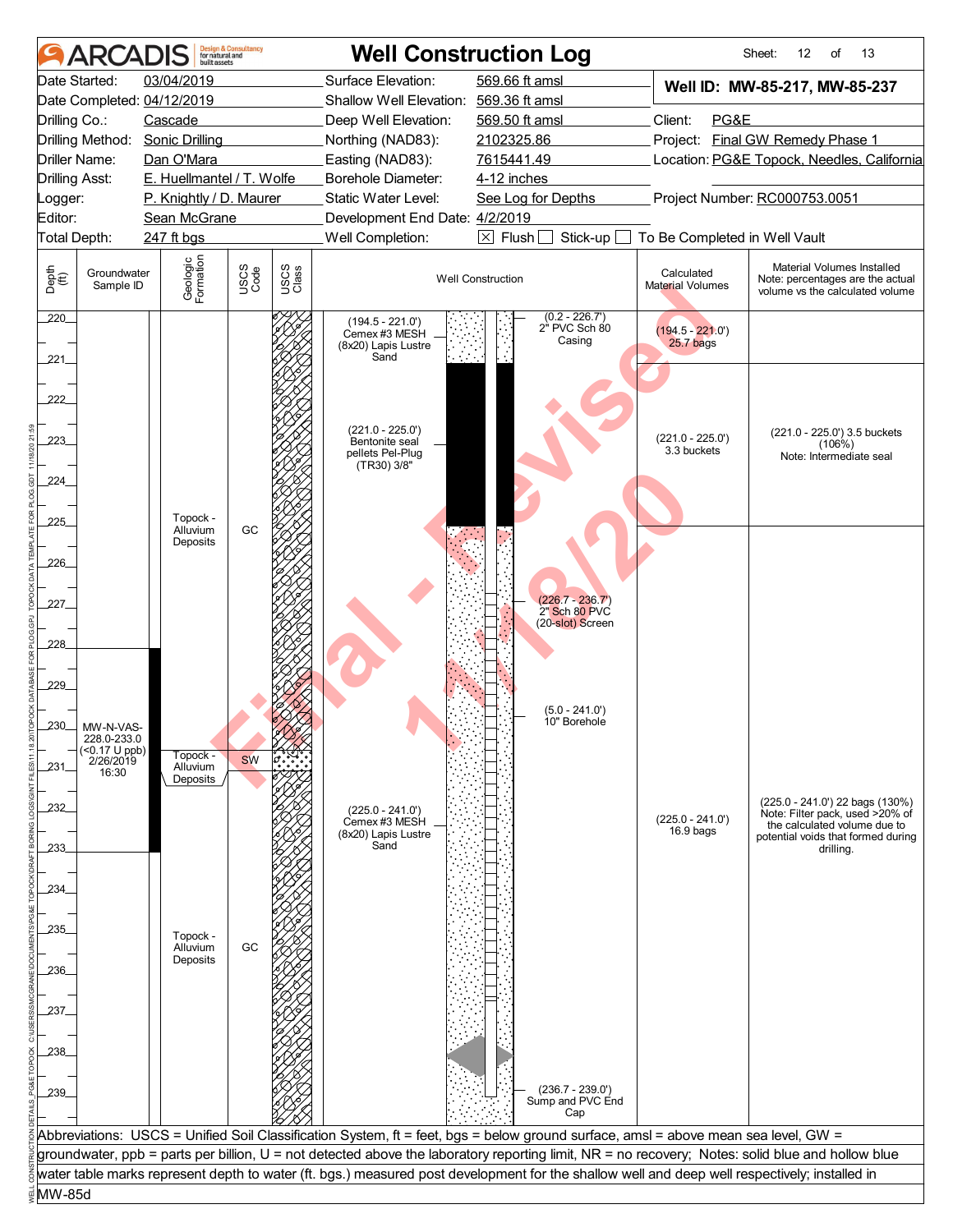|                       | <b>ARCADIS</b>           | <b>built</b> assets        | <b>Design &amp; Consultancy</b><br>for natural and |               |                                                                                                                                               | <b>Well Construction Log</b>     |                                       | Sheet:<br>13<br>of<br>13                                                                                                                         |  |  |
|-----------------------|--------------------------|----------------------------|----------------------------------------------------|---------------|-----------------------------------------------------------------------------------------------------------------------------------------------|----------------------------------|---------------------------------------|--------------------------------------------------------------------------------------------------------------------------------------------------|--|--|
|                       | Date Started:            | 03/04/2019                 |                                                    |               | Surface Elevation:                                                                                                                            | 569.66 ft amsl                   |                                       | Well ID: MW-85-217, MW-85-237                                                                                                                    |  |  |
|                       |                          | Date Completed: 04/12/2019 |                                                    |               | Shallow Well Elevation: 569.36 ft amsl                                                                                                        |                                  |                                       |                                                                                                                                                  |  |  |
| Drilling Co.:         |                          | Cascade                    |                                                    |               | Deep Well Elevation:                                                                                                                          | 569.50 ft amsl                   | Client:<br>PG&E                       |                                                                                                                                                  |  |  |
|                       | Drilling Method:         | <b>Sonic Drilling</b>      |                                                    |               | Northing (NAD83):                                                                                                                             | 2102325.86                       |                                       | Project: Final GW Remedy Phase 1                                                                                                                 |  |  |
|                       | Driller Name:            | Dan O'Mara                 |                                                    |               | Easting (NAD83):                                                                                                                              | 7615441.49                       |                                       | Location: PG&E Topock, Needles, California                                                                                                       |  |  |
| <b>Drilling Asst:</b> |                          | E. Huellmantel / T. Wolfe  |                                                    |               | Borehole Diameter:                                                                                                                            | 4-12 inches                      |                                       |                                                                                                                                                  |  |  |
| Logger:               |                          | P. Knightly / D. Maurer    |                                                    |               | Static Water Level:                                                                                                                           | See Log for Depths               | Project Number: RC000753.0051         |                                                                                                                                                  |  |  |
| Editor:               |                          | Sean McGrane               |                                                    |               | Development End Date: 4/2/2019                                                                                                                |                                  |                                       |                                                                                                                                                  |  |  |
| Total Depth:          |                          | 247 ft bgs                 |                                                    |               | Well Completion:                                                                                                                              | $\boxtimes$ Flush<br>Stick-up    | To Be Completed in Well Vault         |                                                                                                                                                  |  |  |
| Depth<br>(ff)         | Groundwater<br>Sample ID | Geologic<br>Formation      | USCS<br>Code                                       | USCS<br>Class |                                                                                                                                               | <b>Well Construction</b>         | Calculated<br><b>Material Volumes</b> | Material Volumes Installed<br>Note: percentages are the actual<br>volume vs the calculated volume                                                |  |  |
| 240<br>241            |                          | Topock -<br>Weathered      | $\overline{GC}$<br>SC                              |               | $(225.0 - 241.0')$<br>Cemex #3 MESH<br>(8x20) Lapis Lustre<br>Sand                                                                            | $(5.0 - 241.0')$<br>10" Borehole | $(225.0 - 241.0')$<br>16.9 bags       |                                                                                                                                                  |  |  |
| 242_                  |                          | Bedrock -<br>conglomerate  |                                                    |               |                                                                                                                                               |                                  |                                       |                                                                                                                                                  |  |  |
| 243<br>244            |                          |                            |                                                    |               | $(241.0 - 247.0')$<br>Bentonite seal chips                                                                                                    | $(241.0 - 247.0')$               | $(241.0 - 247.0')$                    | (241.0 - 247.0') 1 bags (83%)<br>Note: Decommissioned rathole,<br>installed to 240 ft. bgs 1 foot                                                |  |  |
|                       |                          | Topock -                   |                                                    |               | Enviroplug medium<br>chips                                                                                                                    | 4" Borehole                      | 1.2 bags                              | removed during overdrilling with                                                                                                                 |  |  |
| 245                   |                          | Competent<br>Bedrock -     |                                                    |               |                                                                                                                                               |                                  |                                       | 10-inch casing.                                                                                                                                  |  |  |
|                       |                          | conglomerate               |                                                    |               |                                                                                                                                               |                                  |                                       |                                                                                                                                                  |  |  |
| 246_                  |                          |                            |                                                    |               |                                                                                                                                               |                                  |                                       |                                                                                                                                                  |  |  |
|                       |                          |                            |                                                    |               |                                                                                                                                               |                                  |                                       |                                                                                                                                                  |  |  |
| 247                   |                          |                            |                                                    |               |                                                                                                                                               |                                  |                                       |                                                                                                                                                  |  |  |
|                       |                          |                            |                                                    |               | End of Boring at                                                                                                                              |                                  |                                       |                                                                                                                                                  |  |  |
| 248                   |                          |                            |                                                    |               | 247.0 ft bgs.                                                                                                                                 |                                  |                                       |                                                                                                                                                  |  |  |
|                       |                          |                            |                                                    |               |                                                                                                                                               |                                  |                                       |                                                                                                                                                  |  |  |
| 249                   |                          |                            |                                                    |               |                                                                                                                                               |                                  |                                       |                                                                                                                                                  |  |  |
|                       |                          |                            |                                                    |               |                                                                                                                                               |                                  |                                       |                                                                                                                                                  |  |  |
| 250                   |                          |                            |                                                    |               |                                                                                                                                               |                                  |                                       |                                                                                                                                                  |  |  |
|                       |                          |                            |                                                    |               |                                                                                                                                               |                                  |                                       |                                                                                                                                                  |  |  |
| 251                   |                          |                            |                                                    |               |                                                                                                                                               |                                  |                                       |                                                                                                                                                  |  |  |
|                       |                          |                            |                                                    |               |                                                                                                                                               |                                  |                                       |                                                                                                                                                  |  |  |
| 252                   |                          |                            |                                                    |               |                                                                                                                                               |                                  |                                       |                                                                                                                                                  |  |  |
|                       |                          |                            |                                                    |               |                                                                                                                                               |                                  |                                       |                                                                                                                                                  |  |  |
|                       |                          |                            |                                                    |               |                                                                                                                                               |                                  |                                       |                                                                                                                                                  |  |  |
| 253.                  |                          |                            |                                                    |               |                                                                                                                                               |                                  |                                       |                                                                                                                                                  |  |  |
|                       |                          |                            |                                                    |               |                                                                                                                                               |                                  |                                       |                                                                                                                                                  |  |  |
| .254                  |                          |                            |                                                    |               |                                                                                                                                               |                                  |                                       |                                                                                                                                                  |  |  |
|                       |                          |                            |                                                    |               |                                                                                                                                               |                                  |                                       |                                                                                                                                                  |  |  |
| 255.                  |                          |                            |                                                    |               |                                                                                                                                               |                                  |                                       |                                                                                                                                                  |  |  |
|                       |                          |                            |                                                    |               |                                                                                                                                               |                                  |                                       |                                                                                                                                                  |  |  |
| 256                   |                          |                            |                                                    |               |                                                                                                                                               |                                  |                                       |                                                                                                                                                  |  |  |
|                       |                          |                            |                                                    |               |                                                                                                                                               |                                  |                                       |                                                                                                                                                  |  |  |
| 257.                  |                          |                            |                                                    |               |                                                                                                                                               |                                  |                                       |                                                                                                                                                  |  |  |
|                       |                          |                            |                                                    |               |                                                                                                                                               |                                  |                                       |                                                                                                                                                  |  |  |
| 258.                  |                          |                            |                                                    |               |                                                                                                                                               |                                  |                                       |                                                                                                                                                  |  |  |
|                       |                          |                            |                                                    |               |                                                                                                                                               |                                  |                                       |                                                                                                                                                  |  |  |
| 259                   |                          |                            |                                                    |               |                                                                                                                                               |                                  |                                       |                                                                                                                                                  |  |  |
|                       |                          |                            |                                                    |               |                                                                                                                                               |                                  |                                       |                                                                                                                                                  |  |  |
|                       |                          |                            |                                                    |               | Abbreviations: USCS = Unified Soil Classification System, ft = feet, bgs = below ground surface, amsl = above mean sea level, GW =            |                                  |                                       |                                                                                                                                                  |  |  |
|                       |                          |                            |                                                    |               |                                                                                                                                               |                                  |                                       | groundwater, ppb = parts per billion, U = not detected above the laboratory reporting limit, NR = no recovery; Notes: solid blue and hollow blue |  |  |
|                       |                          |                            |                                                    |               | water table marks represent depth to water (ft. bgs.) measured post development for the shallow well and deep well respectively; installed in |                                  |                                       |                                                                                                                                                  |  |  |
| MW-85d                |                          |                            |                                                    |               |                                                                                                                                               |                                  |                                       |                                                                                                                                                  |  |  |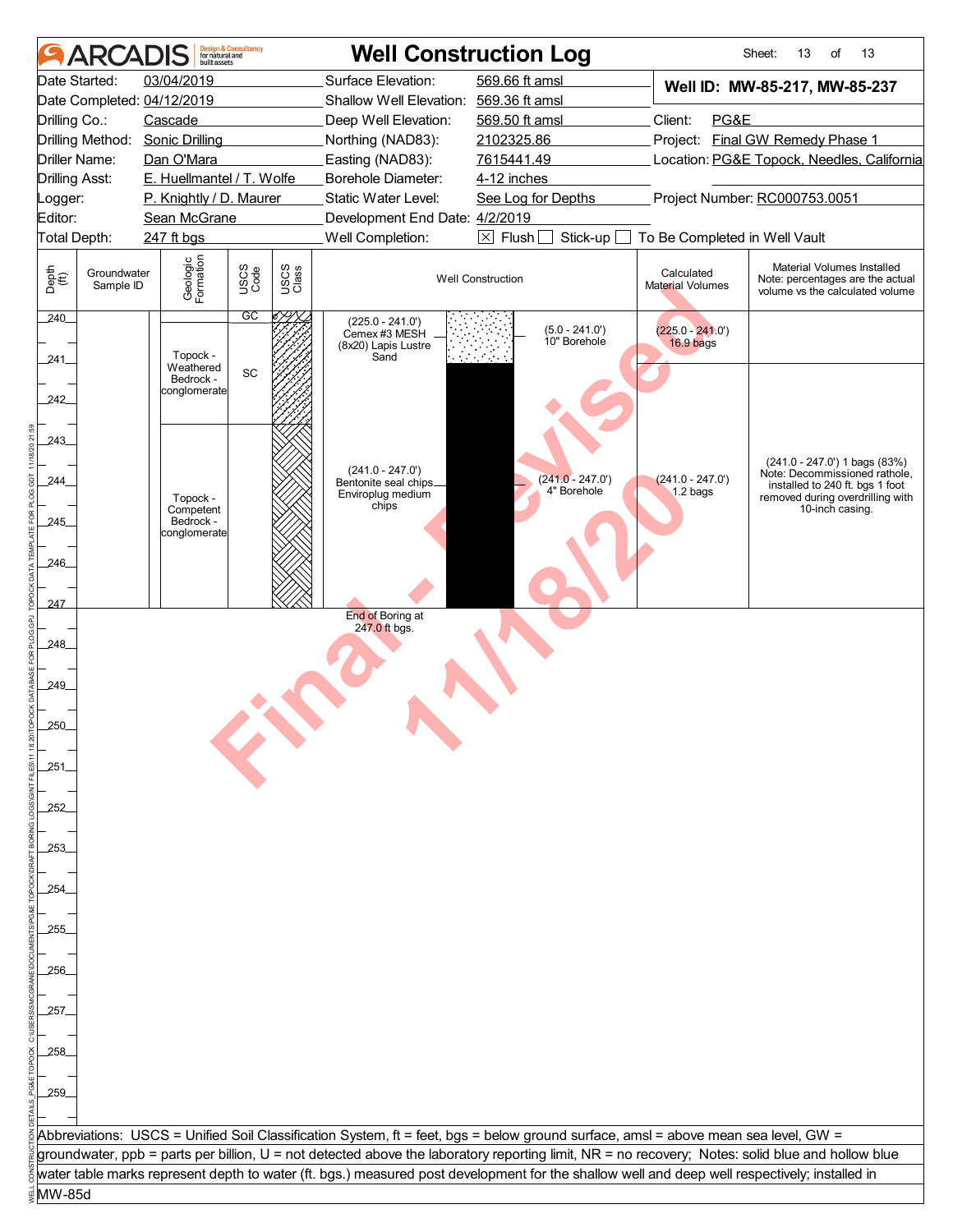|                                               |                  | <b>ARCADIS</b>                  | <b>Design &amp; Consultancy</b><br>for natural and<br><b>built</b> assets |                                 |                     | <b>Boring Log</b>                  |                           |                                                                                                                                                                                                                                                                                                                                                                                                             |                                                                                                                                                 | Sheet:<br>of                                                        | 13                    |
|-----------------------------------------------|------------------|---------------------------------|---------------------------------------------------------------------------|---------------------------------|---------------------|------------------------------------|---------------------------|-------------------------------------------------------------------------------------------------------------------------------------------------------------------------------------------------------------------------------------------------------------------------------------------------------------------------------------------------------------------------------------------------------------|-------------------------------------------------------------------------------------------------------------------------------------------------|---------------------------------------------------------------------|-----------------------|
| Date Started:                                 |                  | 01/07/2019                      |                                                                           |                                 |                     | Surface Elevation:                 | 569.66 ft amsl            |                                                                                                                                                                                                                                                                                                                                                                                                             | Boring No.: MW-85d                                                                                                                              |                                                                     |                       |
| Date Completed:                               |                  | 03/03/2019                      |                                                                           |                                 |                     | Northing (NAD83):                  | 2102325.86                |                                                                                                                                                                                                                                                                                                                                                                                                             |                                                                                                                                                 |                                                                     |                       |
| Drilling Co.:                                 |                  | Cascade                         |                                                                           |                                 |                     | Easting (NAD83):                   | 7615441.49                |                                                                                                                                                                                                                                                                                                                                                                                                             | Client:<br>PG&E                                                                                                                                 |                                                                     |                       |
| Drilling Method:<br>Drill Rig Type:           |                  | Sonic Drilling                  | <b>Terrasonic Track Mount</b>                                             |                                 | <b>Total Depth:</b> | <b>Borehole Diameter:</b>          | 247 ft bgs<br>4-12 inches |                                                                                                                                                                                                                                                                                                                                                                                                             | Project:                                                                                                                                        | Final GW Remedy Phase 1                                             |                       |
| Driller Name:                                 |                  | Dan O'Mara                      |                                                                           |                                 |                     | Depth to First Water: 120.4 ft bgs |                           |                                                                                                                                                                                                                                                                                                                                                                                                             | Location: PG&E Topock, Needles,<br>California                                                                                                   |                                                                     |                       |
| <b>Drilling Asst:</b>                         |                  |                                 | E. Huellmantel / T. Wolfe                                                 |                                 |                     | Sampling Method:                   |                           | 4 inch x 10 ft. Core Barrel Project Number: RC000753.0051                                                                                                                                                                                                                                                                                                                                                   |                                                                                                                                                 |                                                                     |                       |
| Logger:                                       |                  |                                 | P. Knightly / D. Maurer                                                   |                                 |                     | Sampling Interval:                 | Continuous                |                                                                                                                                                                                                                                                                                                                                                                                                             |                                                                                                                                                 |                                                                     |                       |
| Editor:                                       |                  |                                 | Sean McGrane                                                              |                                 |                     | Converted to Well:                 | $\sqrt{\times}$ Yes       | No                                                                                                                                                                                                                                                                                                                                                                                                          |                                                                                                                                                 |                                                                     |                       |
| Depth<br>$\widetilde{f(t)}$                   | Recovery<br>(in) | Sieve<br>Sample ID              | Groundwater<br>Sample ID                                                  | Geologic<br>Formation           | USCS<br>Code        | USCS<br>Class                      |                           | Soil Description                                                                                                                                                                                                                                                                                                                                                                                            |                                                                                                                                                 | <b>Drilling Notes</b>                                               | <b>Drilling Fluid</b> |
| $\mathbf{1}$<br>2<br>3<br>5<br>6              | 72               |                                 |                                                                           | Topock -<br>Fluvial<br>Deposits | GW-GM               |                                    |                           | (0.0 - 7.5') Topock - Fluvial Deposits; Well graded gravel with silt<br>and sand (GW-GM); yellowish brown / moderate yellowish brown<br>(10YR 5/4) some light brown (7.5YR 6/4); granules to very large<br>pebbles, subangular to subround; some fine to very coarse<br>grained sand, angular to subangular; little silt; trace subangular to<br>subround; some coarser clasts composed of metadiorite; dry |                                                                                                                                                 | (0.0')<br>Paul Knightly<br>geologist<br>on-site 0 to<br>107 ft bgs. |                       |
| 8<br>9<br>.10.<br>.12.<br>.13.<br>.14<br>.15. | 54               |                                 |                                                                           | Topock -<br>Fluvial<br>Deposits | <b>GM</b>           | $\circ$                            | of metadiorite; dry       | dark grayish brown (2.5Y 4/2); granules to very large pebbles,<br>angular to subround; some silt; little fine to very coarse grained<br>sand; trace angular to subround; some coarser clasts composed                                                                                                                                                                                                       | (7.5 - 17.0') Topock - Fluvial Deposits; Silty gravel with sand (GM);                                                                           |                                                                     |                       |
| .16.<br>.17                                   |                  |                                 |                                                                           |                                 |                     |                                    |                           | (17.0 - 22.8') Topock - Fluvial Deposits; Well graded gravel with<br>(10YR 4/2); granules to very coarse grained, subangular to                                                                                                                                                                                                                                                                             | silt and sand (GW-GM); dark grayish brown / dark yellowish brown                                                                                |                                                                     |                       |
| .18.<br>.19.                                  | 90               |                                 |                                                                           | Topock -<br>Fluvial<br>Deposits | <b>GW-GM</b>        |                                    |                           | subround; some fine to very coarse grained sand, subangular to<br>subround; little silt; trace subangular to subround; some coarser<br>clasts composed of metadiorite; dry                                                                                                                                                                                                                                  |                                                                                                                                                 |                                                                     |                       |
|                                               |                  |                                 |                                                                           |                                 |                     |                                    |                           |                                                                                                                                                                                                                                                                                                                                                                                                             | Abbreviations: USCS = Unified Soil Classification System, ft = feet, bgs = below ground surface, amsl = above mean sea level, GW =              |                                                                     |                       |
|                                               |                  |                                 |                                                                           |                                 |                     |                                    |                           |                                                                                                                                                                                                                                                                                                                                                                                                             | groundwater, ppb = parts per billion, U = not detected above the laboratory reporting limit, NR = no recovery; Notes: depth to water measured   |                                                                     |                       |
|                                               |                  |                                 |                                                                           |                                 |                     |                                    |                           |                                                                                                                                                                                                                                                                                                                                                                                                             | during first VAS interval; apparent partial recoveries can be the result of potential compaction of sediments in the core bag; wells MW-85-217, |                                                                     |                       |
|                                               |                  | MW-85-237 installed in borehole |                                                                           |                                 |                     |                                    |                           |                                                                                                                                                                                                                                                                                                                                                                                                             |                                                                                                                                                 |                                                                     |                       |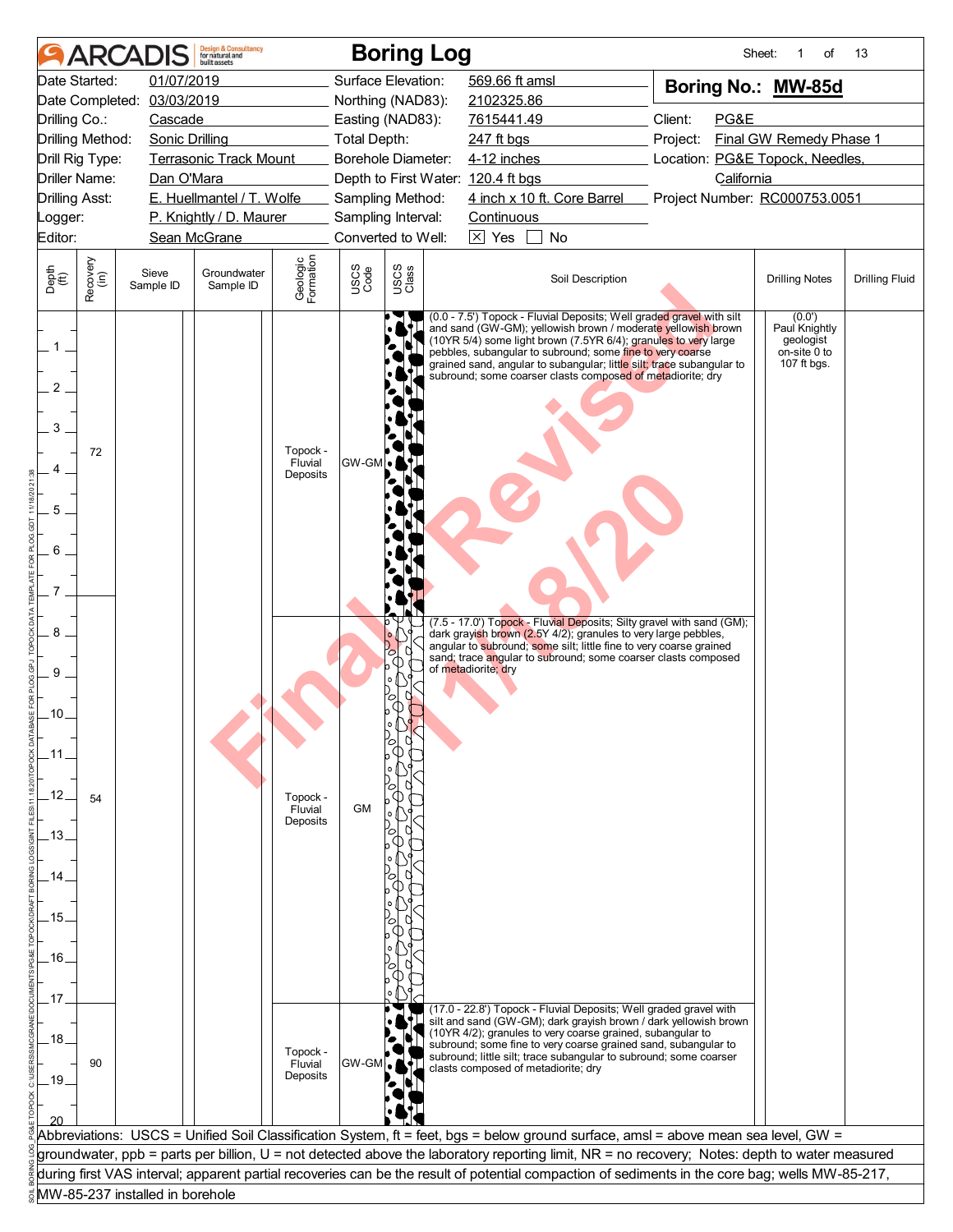|                       |                  |                                 | <b>Design &amp; Consultancy</b><br>for natural and<br>huilt assets |                                 |                     | <b>Boring Log</b>  |                                                                                                                                                                                                                  |                  | Sheet:                                                                                                                                                                                                                                                                                | 2<br>οf                                                       | 13                                                                        |
|-----------------------|------------------|---------------------------------|--------------------------------------------------------------------|---------------------------------|---------------------|--------------------|------------------------------------------------------------------------------------------------------------------------------------------------------------------------------------------------------------------|------------------|---------------------------------------------------------------------------------------------------------------------------------------------------------------------------------------------------------------------------------------------------------------------------------------|---------------------------------------------------------------|---------------------------------------------------------------------------|
|                       | Date Started:    | 01/07/2019                      |                                                                    |                                 |                     | Surface Elevation: | 569.66 ft amsl                                                                                                                                                                                                   |                  | Boring No.: MW-85d                                                                                                                                                                                                                                                                    |                                                               |                                                                           |
|                       | Date Completed:  | 03/03/2019                      |                                                                    |                                 |                     | Northing (NAD83):  | 2102325.86                                                                                                                                                                                                       |                  |                                                                                                                                                                                                                                                                                       |                                                               |                                                                           |
| Drilling Co.:         |                  | Cascade                         |                                                                    |                                 |                     | Easting (NAD83):   | 7615441.49                                                                                                                                                                                                       |                  | Client:<br>PG&E                                                                                                                                                                                                                                                                       |                                                               |                                                                           |
|                       | Drilling Method: | <b>Sonic Drilling</b>           |                                                                    |                                 | <b>Total Depth:</b> |                    | 247 ft bgs                                                                                                                                                                                                       |                  | Project:                                                                                                                                                                                                                                                                              | Final GW Remedy Phase 1                                       |                                                                           |
|                       | Drill Rig Type:  |                                 | <b>Terrasonic Track Mount</b>                                      |                                 |                     | Borehole Diameter: | 4-12 inches                                                                                                                                                                                                      |                  | Location: PG&E Topock, Needles,                                                                                                                                                                                                                                                       |                                                               |                                                                           |
|                       | Driller Name:    | Dan O'Mara                      |                                                                    |                                 |                     |                    | Depth to First Water: 120.4 ft bgs                                                                                                                                                                               |                  | California                                                                                                                                                                                                                                                                            |                                                               |                                                                           |
| <b>Drilling Asst:</b> |                  |                                 | E. Huellmantel / T. Wolfe                                          |                                 |                     | Sampling Method:   | 4 inch x 10 ft. Core Barrel                                                                                                                                                                                      |                  | Project Number: RC000753.0051                                                                                                                                                                                                                                                         |                                                               |                                                                           |
| _ogger:               |                  |                                 | P. Knightly / D. Maurer                                            |                                 |                     | Sampling Interval: | Continuous                                                                                                                                                                                                       |                  |                                                                                                                                                                                                                                                                                       |                                                               |                                                                           |
| Editor:               |                  |                                 | Sean McGrane                                                       |                                 |                     | Converted to Well: | $\boxed{\times}$ Yes                                                                                                                                                                                             | <b>No</b>        |                                                                                                                                                                                                                                                                                       |                                                               |                                                                           |
| Depth<br>(ft)         | Recovery<br>(in) | Sieve<br>Sample ID              | Groundwater<br>Sample ID                                           | Geologic<br>Formation           | USCS<br>Code        | USCS<br>Class      |                                                                                                                                                                                                                  | Soil Description |                                                                                                                                                                                                                                                                                       | <b>Drilling Notes</b>                                         | <b>Drilling Fluid</b>                                                     |
| 21.<br>22.            |                  |                                 |                                                                    | Topock -<br>Fluvial<br>Deposits | <b>GW-GN</b>        |                    |                                                                                                                                                                                                                  |                  |                                                                                                                                                                                                                                                                                       |                                                               |                                                                           |
| .23.                  | 90               |                                 |                                                                    |                                 |                     |                    | (22.8 - 27.0') Topock - Fluvial Deposits; Poorly graded sand with<br>gravel (SP); reddish yellow (7.5YR 6/6); fine grained to medium<br>grained; little granules to very large pebbles, angular to               |                  |                                                                                                                                                                                                                                                                                       |                                                               |                                                                           |
| 24.                   |                  |                                 |                                                                    |                                 |                     |                    | subangular; little coarser clasts composed of metadiorite; dry                                                                                                                                                   |                  |                                                                                                                                                                                                                                                                                       |                                                               |                                                                           |
| .25.                  |                  |                                 |                                                                    | Topock -<br>Fluvial             | <b>SP</b>           |                    |                                                                                                                                                                                                                  |                  |                                                                                                                                                                                                                                                                                       |                                                               |                                                                           |
|                       |                  |                                 |                                                                    | Deposits                        |                     |                    |                                                                                                                                                                                                                  |                  |                                                                                                                                                                                                                                                                                       |                                                               |                                                                           |
| 26                    |                  |                                 |                                                                    |                                 |                     |                    | (25.6'); and granules to large pebbles, angular to subround; little                                                                                                                                              |                  |                                                                                                                                                                                                                                                                                       |                                                               |                                                                           |
|                       |                  |                                 |                                                                    |                                 |                     |                    | coarser clasts composed of metadiorite; dry; decrease in sand                                                                                                                                                    |                  | (26.2'); little granules to very large pebbles, angular to subangular;                                                                                                                                                                                                                |                                                               |                                                                           |
| 27.                   |                  |                                 |                                                                    |                                 |                     | $\cap$             | increase in sand                                                                                                                                                                                                 |                  |                                                                                                                                                                                                                                                                                       |                                                               |                                                                           |
| 28.                   |                  |                                 |                                                                    |                                 |                     |                    | $(27.0 - 30.7)$ No recovery (NR)                                                                                                                                                                                 |                  |                                                                                                                                                                                                                                                                                       |                                                               |                                                                           |
| 29.                   |                  |                                 |                                                                    |                                 | NR                  |                    |                                                                                                                                                                                                                  |                  |                                                                                                                                                                                                                                                                                       |                                                               |                                                                           |
| .30.                  |                  |                                 |                                                                    |                                 |                     |                    |                                                                                                                                                                                                                  |                  |                                                                                                                                                                                                                                                                                       |                                                               |                                                                           |
| .31                   |                  |                                 |                                                                    | Topock -                        |                     |                    | (30.7 - 33.0') Topock - Fluvial Deposits; Well graded gravel with<br>granules to very large pebbles; little fine to very coarse grained<br>sand, angular to subangular; trace; trace silt; little coarser clasts |                  | sand (GW); dark grayish brown / dark yellowish brown (10YR 4/2);                                                                                                                                                                                                                      |                                                               |                                                                           |
| 32.                   | 87.6             |                                 |                                                                    | Fluvial<br>Deposits             | <b>GW</b>           |                    | composed of metadiorite: drv                                                                                                                                                                                     |                  |                                                                                                                                                                                                                                                                                       |                                                               |                                                                           |
| .33.                  |                  |                                 |                                                                    |                                 |                     |                    | (33.0 - 37.0') Topock - Fluvial Deposits; Poorly graded sand with                                                                                                                                                |                  |                                                                                                                                                                                                                                                                                       |                                                               |                                                                           |
| .34                   |                  |                                 |                                                                    |                                 |                     | ෆ                  | gravel (SP); reddish yellow (7.5YR 6/6); fine grained to medium<br>grained; little granules to very large pebbles, angular to<br>subangular; little coarser clasts composed of metadiorite; dry                  |                  |                                                                                                                                                                                                                                                                                       |                                                               |                                                                           |
| 35.                   |                  |                                 |                                                                    | Topock -<br>Fluvial             |                     |                    |                                                                                                                                                                                                                  |                  |                                                                                                                                                                                                                                                                                       |                                                               |                                                                           |
|                       |                  |                                 |                                                                    | Deposits                        | <b>SP</b>           |                    |                                                                                                                                                                                                                  |                  |                                                                                                                                                                                                                                                                                       |                                                               |                                                                           |
| 36.                   |                  |                                 |                                                                    |                                 |                     |                    |                                                                                                                                                                                                                  |                  |                                                                                                                                                                                                                                                                                       |                                                               |                                                                           |
|                       |                  |                                 |                                                                    |                                 |                     |                    | (36') brown (7.5YR 4/2); trace silt; trace clay; decrease in sand                                                                                                                                                |                  |                                                                                                                                                                                                                                                                                       |                                                               |                                                                           |
| .37.                  |                  |                                 |                                                                    |                                 |                     |                    |                                                                                                                                                                                                                  |                  |                                                                                                                                                                                                                                                                                       |                                                               |                                                                           |
| .38                   | 96               |                                 |                                                                    | Topock -<br>Fluvial<br>Deposits | <b>SM</b>           |                    | to very coarse grained, angular to subangular; little granules to<br>moisture from drilling fluid                                                                                                                |                  | (37.0 - 39.0') Topock - Fluvial Deposits; Well graded gravel (SM);<br>light brownish gray / pale yellowish brown (10YR 6/2); fine grained<br>large pebbles, subangular to subround; little silt; trace clay; some<br>coarser clasts composed of metadiorite; moist; weak cementation; | $(37.0 - 47.0')$<br>Rough drilling,<br>formation<br>collapse. | (37.0')<br>gallons of<br>water used;<br>qallons of<br>water<br>recovered; |
| .39.                  |                  |                                 |                                                                    | Topock -<br>Fluvial<br>Deposits | GW                  |                    | (39.0 - 41.0') Topock - Fluvial Deposits; Well graded gravel with<br>sand (GW); grayish brown (2.5Y 5/2); granules to very large<br>pebbles, angular to subround; little fine to very coarse grained             |                  |                                                                                                                                                                                                                                                                                       |                                                               | gallons of<br>water lost                                                  |
|                       |                  |                                 |                                                                    |                                 |                     |                    |                                                                                                                                                                                                                  |                  | Abbreviations: USCS = Unified Soil Classification System, ft = feet, bgs = below ground surface, amsl = above mean sea level, GW =                                                                                                                                                    |                                                               |                                                                           |
|                       |                  |                                 |                                                                    |                                 |                     |                    |                                                                                                                                                                                                                  |                  | groundwater, ppb = parts per billion, U = not detected above the laboratory reporting limit, NR = no recovery; Notes: depth to water measured                                                                                                                                         |                                                               |                                                                           |
|                       |                  |                                 |                                                                    |                                 |                     |                    |                                                                                                                                                                                                                  |                  | during first VAS interval; apparent partial recoveries can be the result of potential compaction of sediments in the core bag; wells MW-85-217,                                                                                                                                       |                                                               |                                                                           |
|                       |                  | MW-85-237 installed in borehole |                                                                    |                                 |                     |                    |                                                                                                                                                                                                                  |                  |                                                                                                                                                                                                                                                                                       |                                                               |                                                                           |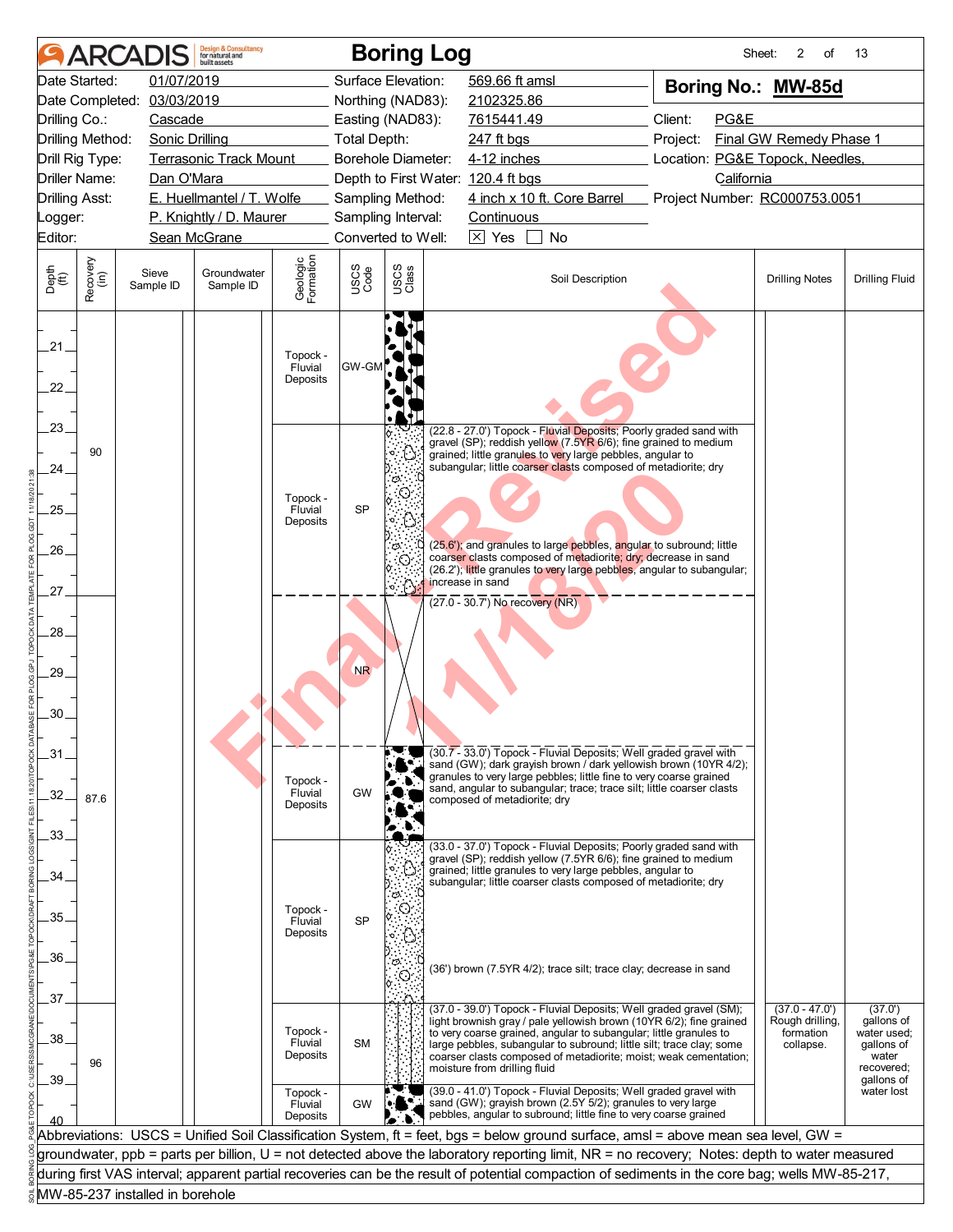|                       |                  |                                 | <b>Design &amp; Consultancy</b><br>for natural and<br>huilt assets |                                 |                     | <b>Boring Log</b>                      |                                                                                                                                                                                                                                                                                                  | Sheet:                          | 3<br>of                            | 13                    |
|-----------------------|------------------|---------------------------------|--------------------------------------------------------------------|---------------------------------|---------------------|----------------------------------------|--------------------------------------------------------------------------------------------------------------------------------------------------------------------------------------------------------------------------------------------------------------------------------------------------|---------------------------------|------------------------------------|-----------------------|
|                       | Date Started:    | 01/07/2019                      |                                                                    |                                 |                     | Surface Elevation:                     | 569.66 ft amsl                                                                                                                                                                                                                                                                                   | Boring No.: MW-85d              |                                    |                       |
|                       |                  | Date Completed: 03/03/2019      |                                                                    |                                 |                     | Northing (NAD83):                      | 2102325.86                                                                                                                                                                                                                                                                                       |                                 |                                    |                       |
| Drilling Co.:         |                  | Cascade                         |                                                                    |                                 |                     | Easting (NAD83):                       | 7615441.49                                                                                                                                                                                                                                                                                       | Client:<br>PG&E                 |                                    |                       |
| Drilling Method:      |                  | <b>Sonic Drilling</b>           |                                                                    |                                 | <b>Total Depth:</b> |                                        | 247 ft bgs                                                                                                                                                                                                                                                                                       | Project:                        | Final GW Remedy Phase 1            |                       |
| Drill Rig Type:       |                  |                                 | <b>Terrasonic Track Mount</b>                                      |                                 |                     | Borehole Diameter:                     | 4-12 inches                                                                                                                                                                                                                                                                                      | Location: PG&E Topock, Needles, |                                    |                       |
| <b>Driller Name:</b>  |                  | Dan O'Mara                      |                                                                    |                                 |                     |                                        | Depth to First Water: 120.4 ft bgs                                                                                                                                                                                                                                                               | California                      |                                    |                       |
| <b>Drilling Asst:</b> |                  |                                 | E. Huellmantel / T. Wolfe                                          |                                 |                     | Sampling Method:<br>Sampling Interval: | 4 inch x 10 ft. Core Barrel                                                                                                                                                                                                                                                                      | Project Number: RC000753.0051   |                                    |                       |
| Logger:<br>Editor:    |                  |                                 | P. Knightly / D. Maurer<br>Sean McGrane                            |                                 |                     | Converted to Well:                     | Continuous<br>$\boxtimes$ Yes<br>No                                                                                                                                                                                                                                                              |                                 |                                    |                       |
|                       |                  |                                 |                                                                    |                                 |                     |                                        |                                                                                                                                                                                                                                                                                                  |                                 |                                    |                       |
| Depth<br>(ft)         | Recovery<br>(in) | Sieve<br>Sample ID              | Groundwater<br>Sample ID                                           | Geologic<br>Formation           | USCS<br>Code        | USCS<br>Class                          | Soil Description                                                                                                                                                                                                                                                                                 |                                 | <b>Drilling Notes</b>              | <b>Drilling Fluid</b> |
|                       |                  |                                 |                                                                    | Topock -<br>Fluvial<br>Deposits | GW                  |                                        | sand, angular to subangular; trace angular to subround; trace silt;<br>and coarser clasts composed of metadiorite; dry                                                                                                                                                                           |                                 |                                    |                       |
| .41                   |                  |                                 |                                                                    |                                 |                     |                                        | (41.0 - 47.0') Topock - Fluvial Deposits; Well graded gravel with                                                                                                                                                                                                                                |                                 |                                    |                       |
|                       |                  |                                 |                                                                    |                                 |                     |                                        | sand (GW); dark gray (2.5Y 4/1); granules to very large pebbles,<br>angular to subround; little fine to very coarse grained sand,                                                                                                                                                                |                                 |                                    |                       |
| 42.                   |                  |                                 |                                                                    |                                 |                     | clay                                   | angular to subround; trace angular to subround; trace silt; trace                                                                                                                                                                                                                                |                                 |                                    |                       |
| 43.                   |                  |                                 |                                                                    |                                 |                     |                                        |                                                                                                                                                                                                                                                                                                  |                                 |                                    |                       |
|                       |                  |                                 |                                                                    |                                 |                     |                                        |                                                                                                                                                                                                                                                                                                  |                                 |                                    |                       |
| 44                    | 96               |                                 |                                                                    | Topock -                        |                     |                                        |                                                                                                                                                                                                                                                                                                  |                                 |                                    |                       |
|                       |                  |                                 |                                                                    | Fluvial<br>Deposits             | <b>GW</b>           |                                        |                                                                                                                                                                                                                                                                                                  |                                 |                                    |                       |
| .45.                  |                  |                                 |                                                                    |                                 |                     |                                        |                                                                                                                                                                                                                                                                                                  |                                 |                                    |                       |
|                       |                  |                                 |                                                                    |                                 |                     |                                        |                                                                                                                                                                                                                                                                                                  |                                 |                                    |                       |
| 46.                   |                  |                                 |                                                                    |                                 |                     |                                        |                                                                                                                                                                                                                                                                                                  |                                 |                                    |                       |
|                       |                  |                                 |                                                                    |                                 |                     |                                        |                                                                                                                                                                                                                                                                                                  |                                 |                                    |                       |
| 47.                   |                  |                                 |                                                                    |                                 |                     |                                        |                                                                                                                                                                                                                                                                                                  |                                 |                                    |                       |
|                       |                  |                                 |                                                                    |                                 |                     |                                        | (47.0 - 52.0') Topock - Fluvial Deposits; Well graded gravel with<br>sand (GW); dark grayish brown / dark yellowish brown (10YR 4/2);                                                                                                                                                            |                                 | $(47.0 - 67.0')$<br>Drilling water |                       |
| 48                    |                  |                                 |                                                                    |                                 |                     |                                        | granules to very large pebbles, subangular to round; little very fine<br>to coarse grained sand, subangular to subround; trace subangular                                                                                                                                                        |                                 | was used<br>could not              |                       |
|                       |                  |                                 |                                                                    |                                 |                     |                                        | to round; trace silt; moist; moisture from drilling fluid                                                                                                                                                                                                                                        |                                 | determine<br>quantity.             |                       |
| 49.                   |                  |                                 |                                                                    | Topock -                        |                     |                                        |                                                                                                                                                                                                                                                                                                  |                                 |                                    |                       |
|                       |                  |                                 |                                                                    | Fluvial                         | GW                  |                                        |                                                                                                                                                                                                                                                                                                  |                                 |                                    |                       |
| 50.                   |                  |                                 |                                                                    | <b>Deposits</b>                 |                     |                                        |                                                                                                                                                                                                                                                                                                  |                                 |                                    |                       |
|                       |                  |                                 |                                                                    |                                 |                     |                                        |                                                                                                                                                                                                                                                                                                  |                                 |                                    |                       |
| .51                   |                  |                                 |                                                                    |                                 |                     |                                        |                                                                                                                                                                                                                                                                                                  |                                 |                                    |                       |
|                       |                  |                                 |                                                                    |                                 |                     |                                        |                                                                                                                                                                                                                                                                                                  |                                 |                                    |                       |
| .52.                  | 120              |                                 |                                                                    |                                 |                     |                                        | (52.0 - 60.0') Topock - Fluvial Deposits; Well graded sand with                                                                                                                                                                                                                                  |                                 |                                    |                       |
| 53.                   |                  |                                 |                                                                    |                                 |                     |                                        | gravel (SW); brown (7.5YR 5/3); fine grained to coarse grained,<br>subangular to subround; little granules to large pebbles,                                                                                                                                                                     |                                 |                                    |                       |
|                       |                  |                                 |                                                                    |                                 |                     |                                        | subangular to round; little silt; little coarser clast composed of<br>conglomerate; trace coarser clast composed of basalt; dry                                                                                                                                                                  |                                 |                                    |                       |
| 54                    |                  |                                 |                                                                    |                                 |                     |                                        |                                                                                                                                                                                                                                                                                                  |                                 |                                    |                       |
|                       |                  |                                 |                                                                    |                                 |                     |                                        |                                                                                                                                                                                                                                                                                                  |                                 |                                    |                       |
| 55.                   |                  |                                 |                                                                    |                                 |                     |                                        |                                                                                                                                                                                                                                                                                                  |                                 |                                    |                       |
|                       |                  |                                 |                                                                    |                                 |                     |                                        |                                                                                                                                                                                                                                                                                                  |                                 |                                    |                       |
| 56.                   |                  |                                 |                                                                    | Topock -<br>Fluvial             | SW                  |                                        |                                                                                                                                                                                                                                                                                                  |                                 |                                    |                       |
|                       |                  |                                 |                                                                    | Deposits                        |                     |                                        |                                                                                                                                                                                                                                                                                                  |                                 |                                    |                       |
| .57                   |                  |                                 |                                                                    |                                 |                     |                                        |                                                                                                                                                                                                                                                                                                  |                                 |                                    |                       |
|                       |                  |                                 |                                                                    |                                 |                     |                                        |                                                                                                                                                                                                                                                                                                  |                                 |                                    |                       |
| .58                   |                  |                                 |                                                                    |                                 |                     |                                        |                                                                                                                                                                                                                                                                                                  |                                 |                                    |                       |
|                       | 120              |                                 |                                                                    |                                 |                     |                                        |                                                                                                                                                                                                                                                                                                  |                                 |                                    |                       |
| .59                   |                  |                                 |                                                                    |                                 |                     |                                        |                                                                                                                                                                                                                                                                                                  |                                 |                                    |                       |
|                       |                  |                                 |                                                                    |                                 |                     |                                        |                                                                                                                                                                                                                                                                                                  |                                 |                                    |                       |
|                       |                  |                                 |                                                                    |                                 |                     |                                        |                                                                                                                                                                                                                                                                                                  |                                 |                                    |                       |
|                       |                  |                                 |                                                                    |                                 |                     |                                        | Abbreviations: USCS = Unified Soil Classification System, ft = feet, bgs = below ground surface, amsl = above mean sea level, GW =                                                                                                                                                               |                                 |                                    |                       |
|                       |                  |                                 |                                                                    |                                 |                     |                                        | groundwater, ppb = parts per billion, U = not detected above the laboratory reporting limit, NR = no recovery; Notes: depth to water measured<br>during first VAS interval; apparent partial recoveries can be the result of potential compaction of sediments in the core bag; wells MW-85-217, |                                 |                                    |                       |
|                       |                  | MW-85-237 installed in borehole |                                                                    |                                 |                     |                                        |                                                                                                                                                                                                                                                                                                  |                                 |                                    |                       |
|                       |                  |                                 |                                                                    |                                 |                     |                                        |                                                                                                                                                                                                                                                                                                  |                                 |                                    |                       |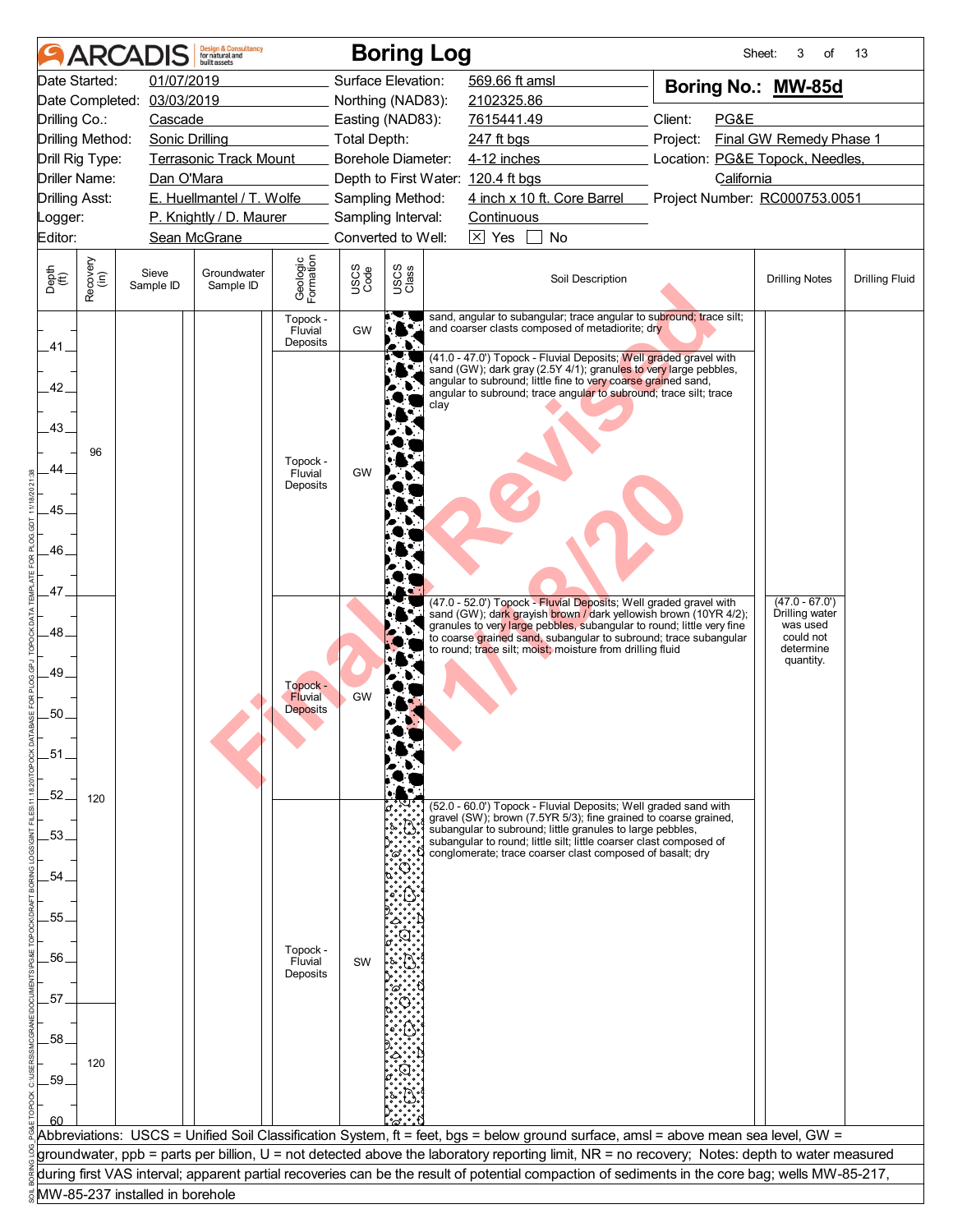|                                                    |                      |                                 | <b>Design &amp; Consultancy</b><br>for natural and<br>huilt assets |                                 |                     | <b>Boring Log</b>                      |                                    |                                                                                                                                                                                                                                                                                                                                                                                             |                                 | Sheet:     | οf                                                                  | 13                    |
|----------------------------------------------------|----------------------|---------------------------------|--------------------------------------------------------------------|---------------------------------|---------------------|----------------------------------------|------------------------------------|---------------------------------------------------------------------------------------------------------------------------------------------------------------------------------------------------------------------------------------------------------------------------------------------------------------------------------------------------------------------------------------------|---------------------------------|------------|---------------------------------------------------------------------|-----------------------|
|                                                    | Date Started:        | 01/07/2019                      |                                                                    |                                 |                     | Surface Elevation:                     | 569.66 ft amsl                     |                                                                                                                                                                                                                                                                                                                                                                                             |                                 |            | Boring No.: MW-85d                                                  |                       |
|                                                    |                      | Date Completed: 03/03/2019      |                                                                    |                                 |                     | Northing (NAD83):                      | 2102325.86                         |                                                                                                                                                                                                                                                                                                                                                                                             |                                 |            |                                                                     |                       |
| Drilling Co.:                                      |                      | Cascade                         |                                                                    |                                 |                     | Easting (NAD83):                       | 7615441.49                         |                                                                                                                                                                                                                                                                                                                                                                                             | Client:                         | PG&E       |                                                                     |                       |
|                                                    | Drilling Method:     | Sonic Drilling                  |                                                                    |                                 | <b>Total Depth:</b> |                                        | 247 ft bgs                         |                                                                                                                                                                                                                                                                                                                                                                                             | Project:                        |            | Final GW Remedy Phase 1                                             |                       |
|                                                    | Drill Rig Type:      |                                 | <b>Terrasonic Track Mount</b>                                      |                                 |                     | Borehole Diameter:                     | 4-12 inches                        |                                                                                                                                                                                                                                                                                                                                                                                             | Location: PG&E Topock, Needles, |            |                                                                     |                       |
|                                                    | <b>Driller Name:</b> | Dan O'Mara                      | E. Huellmantel / T. Wolfe                                          |                                 |                     |                                        | Depth to First Water: 120.4 ft bgs | 4 inch x 10 ft. Core Barrel Project Number: RC000753.0051                                                                                                                                                                                                                                                                                                                                   |                                 | California |                                                                     |                       |
| <b>Drilling Asst:</b><br>Logger:                   |                      |                                 | P. Knightly / D. Maurer                                            |                                 |                     | Sampling Method:<br>Sampling Interval: | Continuous                         |                                                                                                                                                                                                                                                                                                                                                                                             |                                 |            |                                                                     |                       |
| Editor:                                            |                      |                                 | Sean McGrane                                                       |                                 |                     | Converted to Well:                     | $\boxtimes$ Yes                    | No                                                                                                                                                                                                                                                                                                                                                                                          |                                 |            |                                                                     |                       |
|                                                    |                      |                                 |                                                                    |                                 |                     |                                        |                                    |                                                                                                                                                                                                                                                                                                                                                                                             |                                 |            |                                                                     |                       |
| Depth<br>(ft)                                      | Recovery<br>(in)     | Sieve<br>Sample ID              | Groundwater<br>Sample ID                                           | Geologic<br>Formation           | USCS<br>Code        | USCS<br>Class                          |                                    | Soil Description                                                                                                                                                                                                                                                                                                                                                                            |                                 |            | <b>Drilling Notes</b>                                               | <b>Drilling Fluid</b> |
| .61.<br>62.<br>63.<br>64.<br>$-65.$<br>66.<br>.67. | 120                  |                                 |                                                                    | Topock -<br>Fluvial<br>Deposits | GW                  |                                        | conglomerate; dry                  | (60.0 - 67.0') Topock - Fluvial Deposits; Well graded gravel with<br>sand (GW); brown (7.5YR 5/3); granules to very large pebbles,<br>angular to round; some fine to medium grained sand; trace<br>angular to round; trace silt; and coarser clast composed of                                                                                                                              |                                 |            |                                                                     |                       |
| .68.<br>69.<br>.70.<br>-72.                        | 120                  |                                 |                                                                    |                                 |                     |                                        |                                    | (67.0 - 80.3') Topock - Fluvial Deposits; Poorly graded sand (SP);<br>brown (10YR 5/3); very fine grained to medium grained; little<br>granules to very large pebbles, subangular to round; trace<br>subangular to subround; trace silt; trace clay; trace coarser clast<br>composed of conglomerate; dry to moist; moisture due to drilling<br>fluid, conglomerate cobbles weakly cemented |                                 |            | $(67.0 - 77.0')$<br>Slow drilling,<br>core samples<br>came out hot. |                       |
| .73.<br>74                                         |                      |                                 |                                                                    | Topock -<br>Fluvial<br>Deposits | <b>SP</b>           |                                        |                                    |                                                                                                                                                                                                                                                                                                                                                                                             |                                 |            |                                                                     |                       |
| 75.                                                |                      |                                 |                                                                    |                                 |                     |                                        |                                    |                                                                                                                                                                                                                                                                                                                                                                                             |                                 |            |                                                                     |                       |
|                                                    |                      |                                 |                                                                    |                                 |                     |                                        |                                    |                                                                                                                                                                                                                                                                                                                                                                                             |                                 |            |                                                                     |                       |
| .76.                                               |                      |                                 |                                                                    |                                 |                     |                                        |                                    |                                                                                                                                                                                                                                                                                                                                                                                             |                                 |            |                                                                     |                       |
|                                                    |                      |                                 |                                                                    |                                 |                     |                                        |                                    |                                                                                                                                                                                                                                                                                                                                                                                             |                                 |            |                                                                     |                       |
| 77                                                 |                      |                                 |                                                                    |                                 |                     |                                        |                                    |                                                                                                                                                                                                                                                                                                                                                                                             |                                 |            |                                                                     |                       |
|                                                    |                      |                                 |                                                                    |                                 |                     |                                        |                                    |                                                                                                                                                                                                                                                                                                                                                                                             |                                 |            |                                                                     |                       |
| .78.                                               |                      |                                 |                                                                    |                                 |                     |                                        |                                    |                                                                                                                                                                                                                                                                                                                                                                                             |                                 |            |                                                                     |                       |
| _79                                                | 120                  |                                 |                                                                    |                                 |                     |                                        |                                    |                                                                                                                                                                                                                                                                                                                                                                                             |                                 |            |                                                                     |                       |
|                                                    |                      |                                 |                                                                    |                                 |                     |                                        |                                    |                                                                                                                                                                                                                                                                                                                                                                                             |                                 |            |                                                                     |                       |
|                                                    |                      |                                 |                                                                    |                                 |                     |                                        |                                    | Abbreviations:  USCS = Unified Soil Classification System, ft = feet, bgs = below ground surface, amsl = above mean sea level, GW =                                                                                                                                                                                                                                                         |                                 |            |                                                                     |                       |
|                                                    |                      |                                 |                                                                    |                                 |                     |                                        |                                    | groundwater, ppb = parts per billion, U = not detected above the laboratory reporting limit, NR = no recovery; Notes: depth to water measured                                                                                                                                                                                                                                               |                                 |            |                                                                     |                       |
|                                                    |                      |                                 |                                                                    |                                 |                     |                                        |                                    | during first VAS interval; apparent partial recoveries can be the result of potential compaction of sediments in the core bag; wells MW-85-217,                                                                                                                                                                                                                                             |                                 |            |                                                                     |                       |
|                                                    |                      | MW-85-237 installed in borehole |                                                                    |                                 |                     |                                        |                                    |                                                                                                                                                                                                                                                                                                                                                                                             |                                 |            |                                                                     |                       |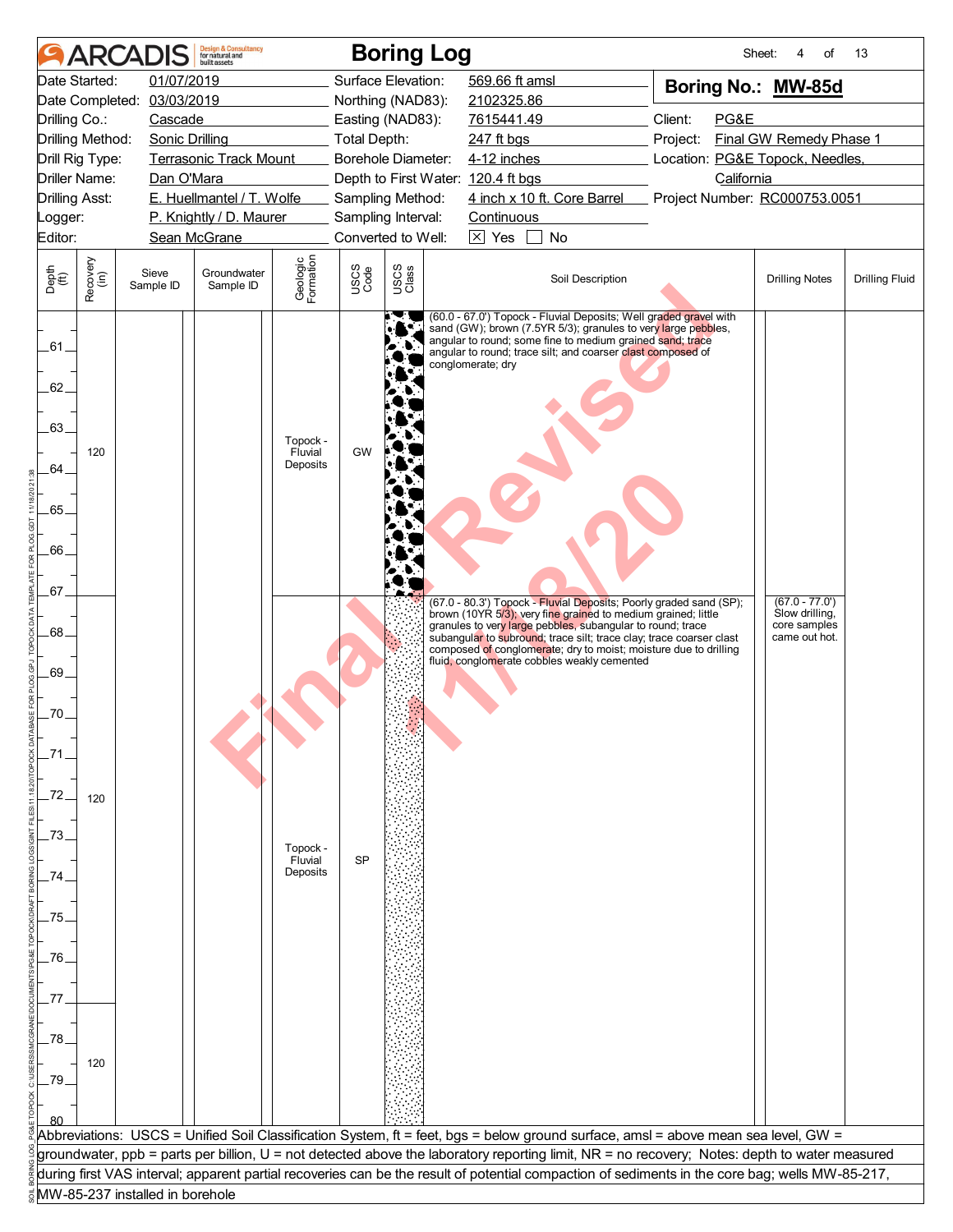|                       |                  | <b>ARCADIS</b>                  | <b>Design &amp; Consultancy</b><br>for natural and<br>huilt assets |                       |                        | <b>Boring Log</b>         |                                                                                                                                                                                                                                              | Sheet:                          | 5<br>of                 | 13                    |
|-----------------------|------------------|---------------------------------|--------------------------------------------------------------------|-----------------------|------------------------|---------------------------|----------------------------------------------------------------------------------------------------------------------------------------------------------------------------------------------------------------------------------------------|---------------------------------|-------------------------|-----------------------|
|                       | Date Started:    | 01/07/2019                      |                                                                    |                       |                        | Surface Elevation:        | 569.66 ft amsl                                                                                                                                                                                                                               | Boring No.: MW-85d              |                         |                       |
|                       | Date Completed:  | 03/03/2019                      |                                                                    |                       |                        | Northing (NAD83):         | 2102325.86                                                                                                                                                                                                                                   |                                 |                         |                       |
| Drilling Co.:         |                  | Cascade                         |                                                                    |                       |                        | Easting (NAD83):          | 7615441.49                                                                                                                                                                                                                                   | Client:<br>PG&E                 |                         |                       |
|                       | Drilling Method: | <b>Sonic Drilling</b>           |                                                                    |                       | <b>Total Depth:</b>    |                           | 247 ft bgs                                                                                                                                                                                                                                   | Project:                        | Final GW Remedy Phase 1 |                       |
|                       | Drill Rig Type:  |                                 | <b>Terrasonic Track Mount</b>                                      |                       |                        | <b>Borehole Diameter:</b> | 4-12 inches                                                                                                                                                                                                                                  | Location: PG&E Topock, Needles, |                         |                       |
|                       | Driller Name:    | Dan O'Mara                      |                                                                    |                       |                        |                           | Depth to First Water: 120.4 ft bgs                                                                                                                                                                                                           | California                      |                         |                       |
| <b>Drilling Asst:</b> |                  |                                 | E. Huellmantel / T. Wolfe                                          |                       |                        | Sampling Method:          | 4 inch x 10 ft. Core Barrel                                                                                                                                                                                                                  | Project Number: RC000753.0051   |                         |                       |
| Logger:               |                  |                                 | P. Knightly / D. Maurer                                            |                       |                        | Sampling Interval:        | Continuous                                                                                                                                                                                                                                   |                                 |                         |                       |
| Editor:               |                  |                                 | Sean McGrane                                                       |                       |                        | Converted to Well:        | $\boxtimes$ Yes<br>No                                                                                                                                                                                                                        |                                 |                         |                       |
| Depth<br>(ft)         | Recovery<br>(in) | Sieve<br>Sample ID              | Groundwater<br>Sample ID                                           | Geologic<br>Formation | USCS<br>Code           | USCS<br>Class             | Soil Description                                                                                                                                                                                                                             |                                 | <b>Drilling Notes</b>   | <b>Drilling Fluid</b> |
| .81<br>82.<br>.83.    | 120              |                                 |                                                                    |                       | $\overline{\text{SP}}$ |                           | (80.3 - 92.2') Topock - Fluvial Deposits; Well graded gravel with<br>sand (GW); brown (7.5YR 5/3); granules to very large pebbles,<br>subangular to round; little fine to medium grained sand; trace<br>subangular to round; trace silt; dry |                                 |                         |                       |
| 84.                   |                  |                                 |                                                                    |                       |                        |                           |                                                                                                                                                                                                                                              |                                 |                         |                       |
| .85.                  |                  |                                 |                                                                    |                       |                        |                           |                                                                                                                                                                                                                                              |                                 |                         |                       |
|                       |                  |                                 |                                                                    |                       |                        |                           |                                                                                                                                                                                                                                              |                                 |                         |                       |
| .86                   |                  |                                 |                                                                    | Topock -              |                        |                           |                                                                                                                                                                                                                                              |                                 |                         |                       |
|                       |                  |                                 |                                                                    | Fluvial               | GW                     |                           |                                                                                                                                                                                                                                              |                                 |                         |                       |
| 87 <sub>1</sub>       |                  |                                 |                                                                    | Deposits              |                        |                           |                                                                                                                                                                                                                                              |                                 |                         |                       |
|                       |                  |                                 |                                                                    |                       |                        |                           |                                                                                                                                                                                                                                              |                                 |                         |                       |
| .88.                  |                  |                                 |                                                                    |                       |                        |                           |                                                                                                                                                                                                                                              |                                 |                         |                       |
|                       |                  |                                 |                                                                    |                       |                        |                           |                                                                                                                                                                                                                                              |                                 |                         |                       |
| .89.                  |                  |                                 |                                                                    |                       |                        |                           |                                                                                                                                                                                                                                              |                                 |                         |                       |
| .90.                  |                  |                                 |                                                                    |                       |                        |                           |                                                                                                                                                                                                                                              |                                 |                         |                       |
|                       |                  |                                 |                                                                    |                       |                        |                           |                                                                                                                                                                                                                                              |                                 |                         |                       |
| .91                   |                  |                                 |                                                                    |                       |                        |                           |                                                                                                                                                                                                                                              |                                 |                         |                       |
|                       |                  |                                 |                                                                    |                       |                        |                           |                                                                                                                                                                                                                                              |                                 |                         |                       |
| 92.                   |                  |                                 |                                                                    |                       |                        |                           |                                                                                                                                                                                                                                              |                                 |                         |                       |
|                       | 120              |                                 |                                                                    |                       |                        |                           | (92.2 - 96.5') Topock - Fluvial Deposits; Well graded sand with                                                                                                                                                                              |                                 |                         |                       |
| .93.                  |                  |                                 |                                                                    |                       |                        |                           | gravel (SW); brown (10YR 5/3); fine grained to coarse grained,<br>angular to subround; some granules to very large pebbles,                                                                                                                  |                                 |                         |                       |
|                       |                  |                                 |                                                                    |                       |                        |                           | subangular to round; trace coarser clast composed of<br>conglomerate; dry                                                                                                                                                                    |                                 |                         |                       |
| .94                   |                  |                                 |                                                                    | Topock -              |                        |                           |                                                                                                                                                                                                                                              |                                 |                         |                       |
|                       |                  |                                 |                                                                    | Fluvial<br>Deposits   | SW                     |                           |                                                                                                                                                                                                                                              |                                 |                         |                       |
| .95.                  |                  |                                 |                                                                    |                       |                        |                           |                                                                                                                                                                                                                                              |                                 |                         |                       |
|                       |                  |                                 |                                                                    |                       |                        |                           |                                                                                                                                                                                                                                              |                                 |                         |                       |
| .96.                  |                  |                                 |                                                                    |                       |                        |                           |                                                                                                                                                                                                                                              |                                 |                         |                       |
| 97                    |                  |                                 |                                                                    | Topock -<br>Fluvial   | GP                     |                           | (96.5 - 97.0') Topock - Fluvial Deposits; Poorly graded gravel with                                                                                                                                                                          |                                 |                         |                       |
|                       |                  |                                 |                                                                    | Deposits              |                        |                           | sand (GP); reddish brown (2.5YR 4/4) little brown (10YR 5/3);<br>small cobbles, subangular to round; little fine to coarse grained                                                                                                           |                                 |                         |                       |
| .98                   |                  |                                 |                                                                    |                       |                        | sandstone                 | sand, angular to subround; dry; cobbles of conglomerate                                                                                                                                                                                      |                                 |                         |                       |
|                       | 120              |                                 |                                                                    | Topock -              | GW                     |                           | (97.0 - 105.0') Topock - Fluvial Deposits; Well graded gravel with<br>sand (GW); brown (10YR 5/3); granules to very large pebbles,                                                                                                           |                                 |                         |                       |
| .99                   |                  |                                 |                                                                    | Fluvial<br>Deposits   |                        |                           | subround to round; little fine to coarse grained sand, subangular to                                                                                                                                                                         |                                 |                         |                       |
|                       |                  |                                 |                                                                    |                       |                        |                           | subround; trace angular to round; trace silt; dry                                                                                                                                                                                            |                                 |                         |                       |
| 100                   |                  |                                 |                                                                    |                       |                        |                           |                                                                                                                                                                                                                                              |                                 |                         |                       |
|                       |                  |                                 |                                                                    |                       |                        |                           | Abbreviations: USCS = Unified Soil Classification System, ft = feet, bgs = below ground surface, amsl = above mean sea level, GW =                                                                                                           |                                 |                         |                       |
|                       |                  |                                 |                                                                    |                       |                        |                           | groundwater, ppb = parts per billion, U = not detected above the laboratory reporting limit, NR = no recovery; Notes: depth to water measured                                                                                                |                                 |                         |                       |
|                       |                  |                                 |                                                                    |                       |                        |                           | during first VAS interval; apparent partial recoveries can be the result of potential compaction of sediments in the core bag; wells MW-85-217,                                                                                              |                                 |                         |                       |
|                       |                  | MW-85-237 installed in borehole |                                                                    |                       |                        |                           |                                                                                                                                                                                                                                              |                                 |                         |                       |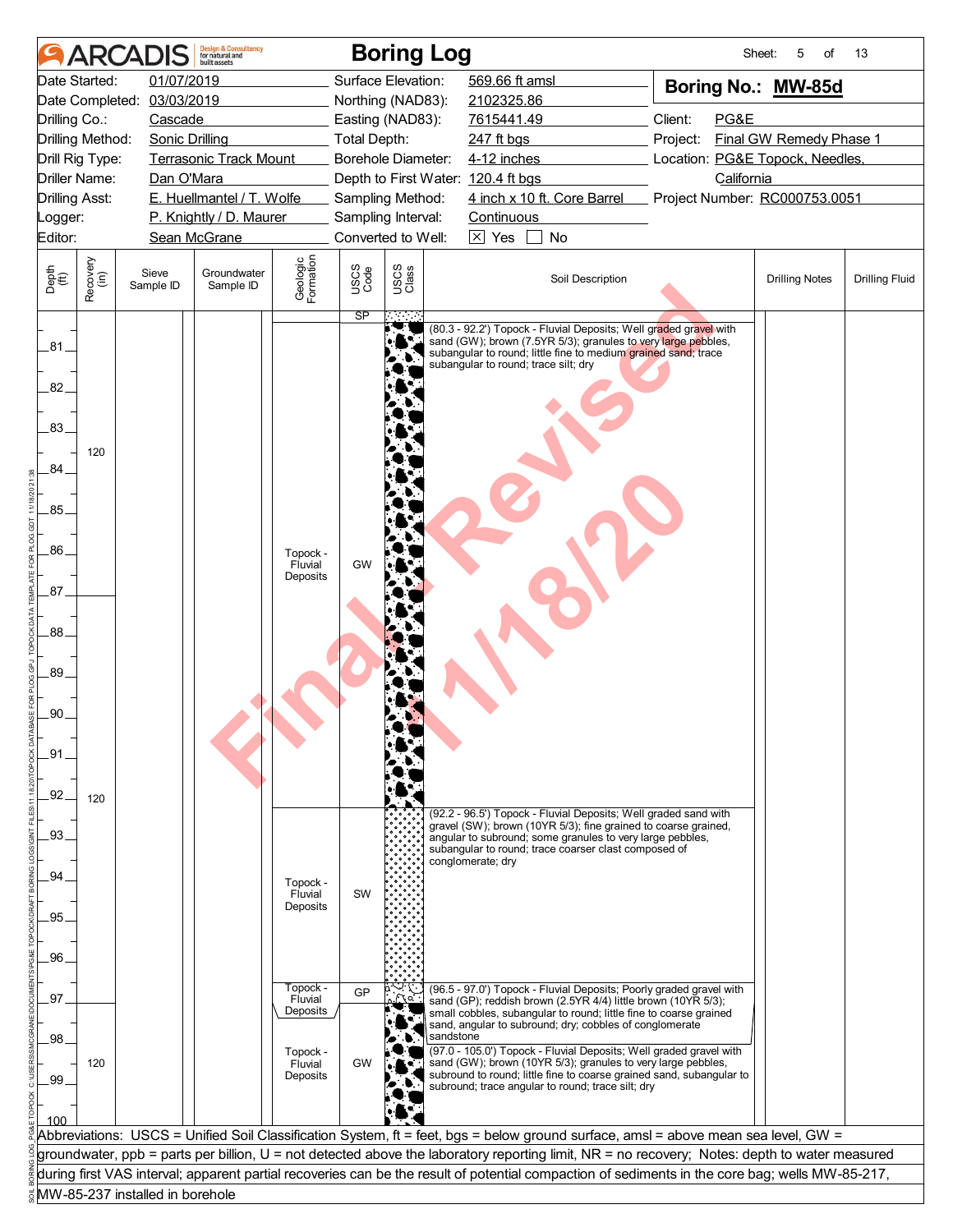|                           |                  | <b>ARCADIS</b>                  | <b>Design &amp; Consultancy</b><br>for natural and<br>huilt assets |                                 |                     | <b>Boring Log</b>  |                                                                                                                                                                                                                                                                                                  | Sheet:                          | 6<br>of                            | 13                          |
|---------------------------|------------------|---------------------------------|--------------------------------------------------------------------|---------------------------------|---------------------|--------------------|--------------------------------------------------------------------------------------------------------------------------------------------------------------------------------------------------------------------------------------------------------------------------------------------------|---------------------------------|------------------------------------|-----------------------------|
| Date Started:             |                  | 01/07/2019                      |                                                                    |                                 |                     | Surface Elevation: | 569.66 ft amsl                                                                                                                                                                                                                                                                                   | Boring No.: MW-85d              |                                    |                             |
|                           |                  | Date Completed: 03/03/2019      |                                                                    |                                 |                     | Northing (NAD83):  | 2102325.86                                                                                                                                                                                                                                                                                       |                                 |                                    |                             |
| Drilling Co.:             |                  | Cascade                         |                                                                    |                                 |                     | Easting (NAD83):   | 7615441.49                                                                                                                                                                                                                                                                                       | Client:<br>PG&E                 |                                    |                             |
| Drilling Method:          |                  | <b>Sonic Drilling</b>           |                                                                    |                                 | <b>Total Depth:</b> |                    | 247 ft bgs                                                                                                                                                                                                                                                                                       | Project:                        | Final GW Remedy Phase 1            |                             |
| Drill Rig Type:           |                  |                                 | <b>Terrasonic Track Mount</b>                                      |                                 |                     | Borehole Diameter: | 4-12 inches                                                                                                                                                                                                                                                                                      | Location: PG&E Topock, Needles, |                                    |                             |
| <b>Driller Name:</b>      |                  | Dan O'Mara                      |                                                                    |                                 |                     |                    | Depth to First Water: 120.4 ft bgs                                                                                                                                                                                                                                                               | California                      |                                    |                             |
| <b>Drilling Asst:</b>     |                  |                                 | E. Huellmantel / T. Wolfe                                          |                                 |                     | Sampling Method:   | 4 inch x 10 ft. Core Barrel                                                                                                                                                                                                                                                                      | Project Number: RC000753.0051   |                                    |                             |
| Logger:                   |                  |                                 | P. Knightly / D. Maurer                                            |                                 |                     | Sampling Interval: | Continuous                                                                                                                                                                                                                                                                                       |                                 |                                    |                             |
| Editor:                   |                  |                                 | Sean McGrane                                                       |                                 |                     | Converted to Well: | $\boxtimes$ Yes<br>No<br>$\mathbf{L}$                                                                                                                                                                                                                                                            |                                 |                                    |                             |
| Depth<br>(ft)             | Recovery<br>(in) | Sieve<br>Sample ID              | Groundwater<br>Sample ID                                           | Geologic<br>Formation           | USCS<br>Code        | USCS<br>Class      | Soil Description                                                                                                                                                                                                                                                                                 |                                 | <b>Drilling Notes</b>              | <b>Drilling Fluid</b>       |
| 101<br>102<br>103<br>104_ | 120              |                                 |                                                                    | Topock -<br>Fluvial<br>Deposits | GW                  |                    |                                                                                                                                                                                                                                                                                                  |                                 |                                    |                             |
| 105                       |                  |                                 |                                                                    |                                 |                     |                    | (105.0 - 120.0') Topock - Fluvial Deposits; Well graded gravel with                                                                                                                                                                                                                              |                                 |                                    |                             |
| $-106$                    |                  |                                 |                                                                    |                                 |                     |                    | silt and sand (GW-GM); dark gravish brown (2.5Y 4/2); small<br>pebbles to very large pebbles, angular to round; little fine to                                                                                                                                                                   |                                 |                                    |                             |
|                           |                  |                                 |                                                                    |                                 |                     |                    | medium grained sand; little silt; dry                                                                                                                                                                                                                                                            |                                 |                                    |                             |
| 107                       |                  |                                 |                                                                    |                                 |                     |                    |                                                                                                                                                                                                                                                                                                  |                                 |                                    |                             |
|                           |                  |                                 |                                                                    |                                 |                     |                    | (107.0 - 117.0') reddish brown (2.5YR 5/3); granules to very large<br>pebbles, subround to round; moist                                                                                                                                                                                          |                                 | (107.0')<br>Derrick Maurer         |                             |
| $-108$                    |                  |                                 |                                                                    |                                 |                     |                    |                                                                                                                                                                                                                                                                                                  |                                 | geologist                          |                             |
|                           |                  |                                 |                                                                    |                                 |                     |                    |                                                                                                                                                                                                                                                                                                  |                                 | on-site 107 to<br>247 ft bgs.      |                             |
| 109                       |                  |                                 |                                                                    |                                 |                     |                    |                                                                                                                                                                                                                                                                                                  |                                 |                                    |                             |
|                           |                  |                                 |                                                                    |                                 |                     |                    |                                                                                                                                                                                                                                                                                                  |                                 |                                    |                             |
| $-110$                    |                  |                                 |                                                                    |                                 |                     |                    |                                                                                                                                                                                                                                                                                                  |                                 |                                    |                             |
|                           |                  |                                 |                                                                    |                                 |                     |                    | (110.0 - 117.0'); trace; increase in gravel, decrease in sand                                                                                                                                                                                                                                    |                                 |                                    |                             |
| 111                       |                  |                                 |                                                                    |                                 |                     |                    |                                                                                                                                                                                                                                                                                                  |                                 |                                    |                             |
|                           |                  |                                 |                                                                    |                                 |                     |                    |                                                                                                                                                                                                                                                                                                  |                                 |                                    |                             |
| $-112$                    | 120              |                                 |                                                                    |                                 |                     |                    |                                                                                                                                                                                                                                                                                                  |                                 |                                    |                             |
|                           |                  |                                 |                                                                    | Topock -<br>Fluvial             | GW-GM               |                    |                                                                                                                                                                                                                                                                                                  |                                 | $(112.0 -$<br>117.0'               |                             |
| $\_113$                   |                  |                                 |                                                                    | Deposits                        |                     |                    |                                                                                                                                                                                                                                                                                                  |                                 | Rough drilling,<br>drill rod broke |                             |
|                           |                  |                                 |                                                                    |                                 |                     |                    |                                                                                                                                                                                                                                                                                                  |                                 | and was                            |                             |
| $-114$                    |                  |                                 |                                                                    |                                 |                     |                    |                                                                                                                                                                                                                                                                                                  |                                 | retrieved.                         |                             |
|                           |                  |                                 |                                                                    |                                 |                     |                    |                                                                                                                                                                                                                                                                                                  |                                 |                                    |                             |
| $-115$                    |                  |                                 |                                                                    |                                 |                     |                    |                                                                                                                                                                                                                                                                                                  |                                 |                                    |                             |
|                           |                  |                                 |                                                                    |                                 |                     |                    |                                                                                                                                                                                                                                                                                                  |                                 |                                    |                             |
| $-116$                    |                  |                                 |                                                                    |                                 |                     |                    |                                                                                                                                                                                                                                                                                                  |                                 |                                    |                             |
|                           |                  |                                 |                                                                    |                                 |                     |                    |                                                                                                                                                                                                                                                                                                  |                                 |                                    |                             |
| _117_                     |                  |                                 |                                                                    |                                 |                     |                    | (117.0 - 120.0') reddish brown (2.5YR 4/4); wet                                                                                                                                                                                                                                                  |                                 | (117.0')                           | (117.0')                    |
|                           |                  |                                 |                                                                    |                                 |                     |                    |                                                                                                                                                                                                                                                                                                  |                                 | Approximate                        | 150 gallons of              |
| $118$                     |                  |                                 |                                                                    |                                 |                     |                    |                                                                                                                                                                                                                                                                                                  |                                 | depth to water<br>table.           | water used; 0<br>gallons of |
|                           | 120              |                                 |                                                                    |                                 |                     |                    |                                                                                                                                                                                                                                                                                                  |                                 |                                    | water<br>recovered; 150     |
| $-119$                    |                  |                                 |                                                                    |                                 |                     |                    |                                                                                                                                                                                                                                                                                                  |                                 |                                    | gallons of<br>water lost    |
|                           |                  |                                 |                                                                    |                                 |                     |                    |                                                                                                                                                                                                                                                                                                  |                                 |                                    |                             |
|                           |                  |                                 |                                                                    |                                 |                     |                    |                                                                                                                                                                                                                                                                                                  |                                 |                                    |                             |
|                           |                  |                                 |                                                                    |                                 |                     |                    | Abbreviations: USCS = Unified Soil Classification System, ft = feet, bgs = below ground surface, amsl = above mean sea level, GW =                                                                                                                                                               |                                 |                                    |                             |
|                           |                  |                                 |                                                                    |                                 |                     |                    | groundwater, ppb = parts per billion, U = not detected above the laboratory reporting limit, NR = no recovery; Notes: depth to water measured<br>during first VAS interval; apparent partial recoveries can be the result of potential compaction of sediments in the core bag; wells MW-85-217, |                                 |                                    |                             |
|                           |                  | MW-85-237 installed in borehole |                                                                    |                                 |                     |                    |                                                                                                                                                                                                                                                                                                  |                                 |                                    |                             |
|                           |                  |                                 |                                                                    |                                 |                     |                    |                                                                                                                                                                                                                                                                                                  |                                 |                                    |                             |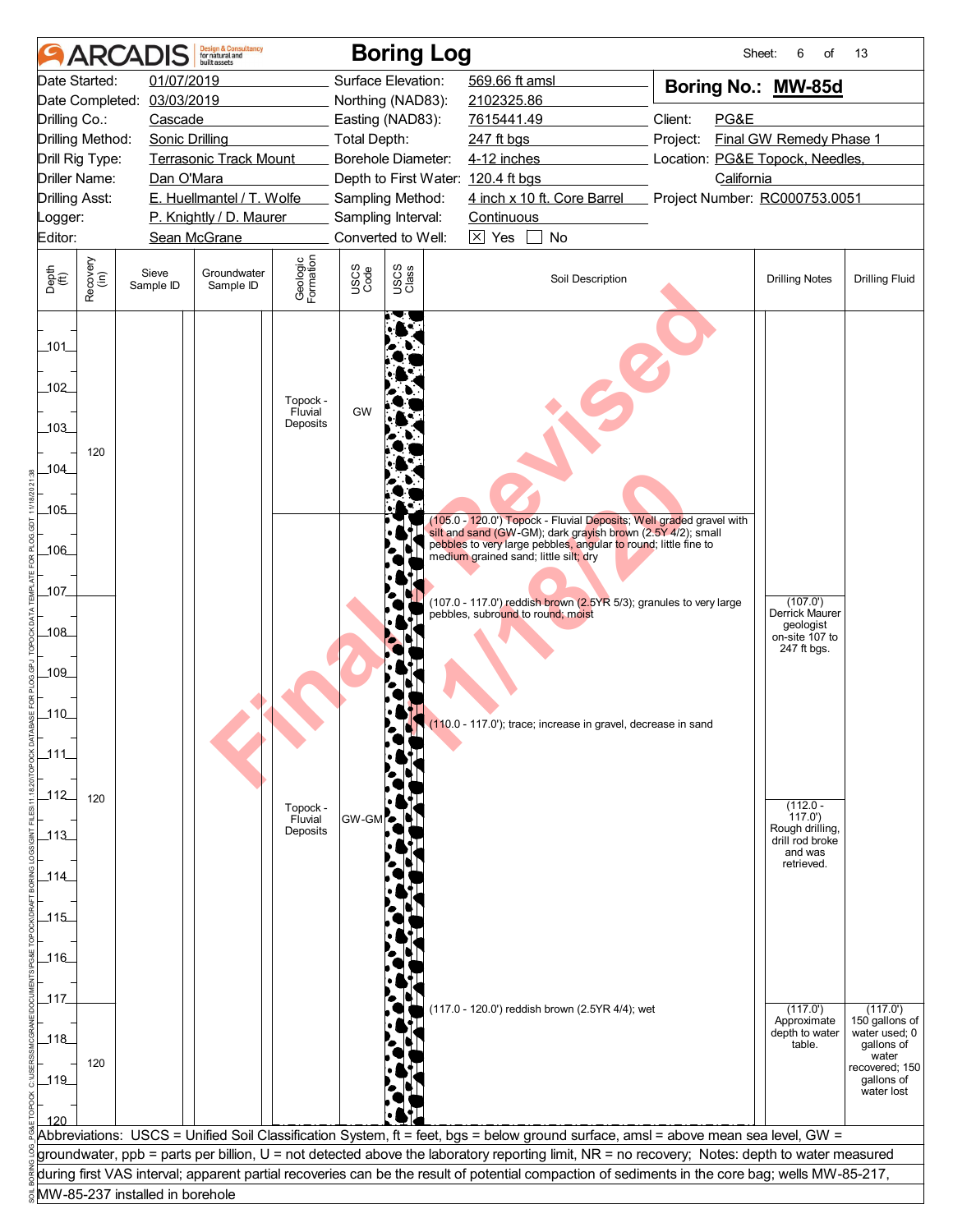|                                 | <b>ARCA</b>          |                                 | <b>Design &amp; Consultancy</b><br>for natural and<br>built assets |                                  |                     | <b>Boring Log</b>           |                                                                                                                                                                                                             |                                 | Sheet:<br>7<br>of       | 13                    |
|---------------------------------|----------------------|---------------------------------|--------------------------------------------------------------------|----------------------------------|---------------------|-----------------------------|-------------------------------------------------------------------------------------------------------------------------------------------------------------------------------------------------------------|---------------------------------|-------------------------|-----------------------|
|                                 | Date Started:        | 01/07/2019                      |                                                                    |                                  |                     | Surface Elevation:          | 569.66 ft amsl                                                                                                                                                                                              | Boring No.: MW-85d              |                         |                       |
|                                 | Date Completed:      | 03/03/2019                      |                                                                    |                                  |                     | Northing (NAD83):           | 2102325.86                                                                                                                                                                                                  |                                 |                         |                       |
| Drilling Co.:                   |                      | Cascade                         |                                                                    |                                  |                     | Easting (NAD83):            | 7615441.49                                                                                                                                                                                                  | Client:<br>PG&E                 |                         |                       |
|                                 | Drilling Method:     | <b>Sonic Drilling</b>           |                                                                    |                                  | <b>Total Depth:</b> |                             | 247 ft bgs                                                                                                                                                                                                  | Project:                        | Final GW Remedy Phase 1 |                       |
|                                 | Drill Rig Type:      |                                 | <b>Terrasonic Track Mount</b>                                      |                                  |                     | Borehole Diameter:          | 4-12 inches                                                                                                                                                                                                 | Location: PG&E Topock, Needles, |                         |                       |
|                                 | <b>Driller Name:</b> | Dan O'Mara                      |                                                                    |                                  |                     |                             | Depth to First Water: 120.4 ft bgs                                                                                                                                                                          | California                      |                         |                       |
| <b>Drilling Asst:</b>           |                      |                                 | E. Huellmantel / T. Wolfe                                          |                                  |                     | Sampling Method:            | 4 inch x 10 ft. Core Barrel                                                                                                                                                                                 | Project Number: RC000753.0051   |                         |                       |
| Logger:                         |                      |                                 | P. Knightly / D. Maurer                                            |                                  |                     | Sampling Interval:          | Continuous                                                                                                                                                                                                  |                                 |                         |                       |
| Editor:                         |                      |                                 | Sean McGrane                                                       |                                  |                     | Converted to Well:          | $\boxtimes$ Yes<br>No                                                                                                                                                                                       |                                 |                         |                       |
| Depth<br>(ft)                   | Recovery<br>(in)     | Sieve<br>Sample ID              | Groundwater<br>Sample ID                                           | Geologic<br>Formation            | USCS<br>Code        | USCS<br>Class               | Soil Description                                                                                                                                                                                            |                                 | <b>Drilling Notes</b>   | <b>Drilling Fluid</b> |
| 121<br>122<br>123<br>124<br>125 | 120                  |                                 | MW-N-VAS-<br>121.0-126.0<br>(0.51 ppb)<br>2/14/2019<br>14:09       | Topock -<br>Alluvium<br>Deposits | <b>GM</b>           | $\circ$<br>little silt: wet | (120.0 - 127.0') Topock - Alluvium Deposits; Silty gravel with sand<br>(GM); reddish brown (2.5YR 4/4); granules to very large pebbles,<br>subangular to subround; little very fine to medium grained sand; |                                 |                         |                       |
| 126<br>127                      |                      |                                 |                                                                    |                                  |                     |                             | (127.0 - 137.0') Topock - Alluvium Deposits; Well graded gravel<br>with silt and sand (GW-GM); reddish brown (2.5YR 4/4); granules                                                                          |                                 |                         |                       |
| 128<br>129                      | 36                   |                                 |                                                                    |                                  |                     |                             | to medium pebbles, subangular to subround; some fine to<br>medium grained sand; little silt; wet                                                                                                            |                                 |                         |                       |
| $-130$<br>$-131$                |                      |                                 |                                                                    | Topock -                         |                     |                             | (130.0 - 132.0') reddish brown (2.5YR 4/3)                                                                                                                                                                  |                                 |                         |                       |
| $-132$<br>$-133$                | 84                   |                                 |                                                                    | Alluvium<br>Deposits             | <b>GW-GN</b>        |                             | (132.0 - 137.0') granules to very large pebbles                                                                                                                                                             |                                 |                         |                       |
| 134<br>$-135$                   |                      |                                 |                                                                    |                                  |                     |                             |                                                                                                                                                                                                             |                                 |                         |                       |
| $-136$<br>137                   |                      |                                 |                                                                    |                                  |                     |                             |                                                                                                                                                                                                             |                                 |                         |                       |
| 138<br>$-139$                   | 120                  |                                 |                                                                    | Topock -<br>Alluvium<br>Deposits | <b>SM</b>           | clay; wet                   | (137.0 - 147.0') Topock - Alluvium Deposits; Silty sand (SM);<br>brown (7.5YR 4/3); fine grained to medium grained; little silt; trace<br>granules to very large pebbles, subangular to subround; trace     |                                 |                         |                       |
|                                 |                      |                                 |                                                                    |                                  |                     |                             | Abbreviations: USCS = Unified Soil Classification System, ft = feet, bgs = below ground surface, amsl = above mean sea level, GW =                                                                          |                                 |                         |                       |
|                                 |                      |                                 |                                                                    |                                  |                     |                             | groundwater, ppb = parts per billion, U = not detected above the laboratory reporting limit, NR = no recovery; Notes: depth to water measured                                                               |                                 |                         |                       |
|                                 |                      |                                 |                                                                    |                                  |                     |                             | during first VAS interval; apparent partial recoveries can be the result of potential compaction of sediments in the core bag; wells MW-85-217,                                                             |                                 |                         |                       |
|                                 |                      | MW-85-237 installed in borehole |                                                                    |                                  |                     |                             |                                                                                                                                                                                                             |                                 |                         |                       |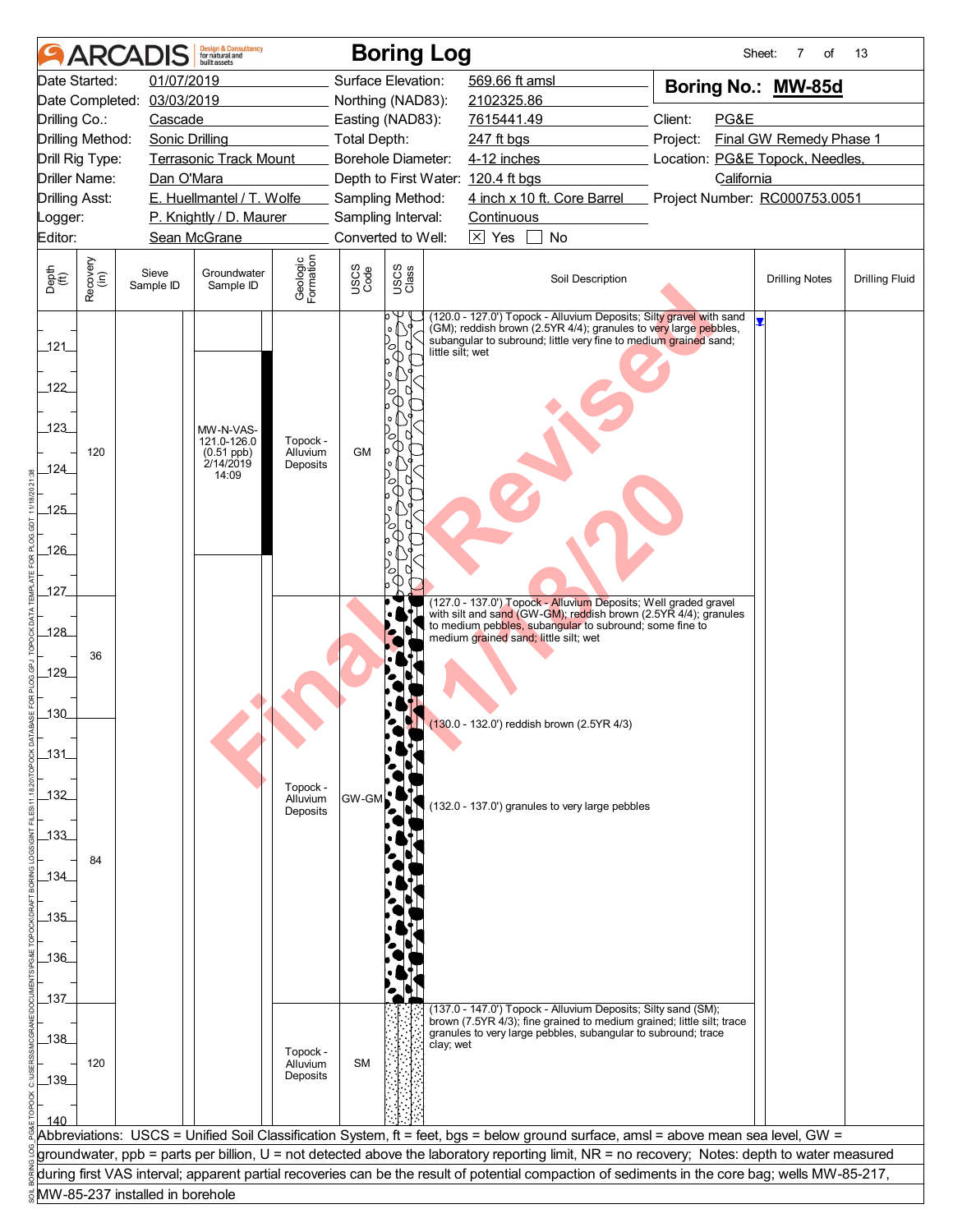|                       | <b>ARCA</b>          |                                 | <b>Design &amp; Consultancy</b><br>for natural and<br>huilt assets |                                  |                     | <b>Boring Log</b>                                      |                        |                                                                                                                                 | Sheet:                                                                                                                                          | 8<br>of                                 | 13                    |
|-----------------------|----------------------|---------------------------------|--------------------------------------------------------------------|----------------------------------|---------------------|--------------------------------------------------------|------------------------|---------------------------------------------------------------------------------------------------------------------------------|-------------------------------------------------------------------------------------------------------------------------------------------------|-----------------------------------------|-----------------------|
|                       | Date Started:        | 01/07/2019                      |                                                                    |                                  |                     | Surface Elevation:                                     | 569.66 ft amsl         |                                                                                                                                 | Boring No.: MW-85d                                                                                                                              |                                         |                       |
|                       | Date Completed:      | 03/03/2019                      |                                                                    |                                  |                     | Northing (NAD83):                                      | 2102325.86             |                                                                                                                                 |                                                                                                                                                 |                                         |                       |
| Drilling Co.:         |                      | Cascade                         |                                                                    |                                  |                     | Easting (NAD83):                                       | 7615441.49             |                                                                                                                                 | Client:<br>PG&E                                                                                                                                 |                                         |                       |
|                       | Drilling Method:     | <b>Sonic Drilling</b>           |                                                                    |                                  | <b>Total Depth:</b> |                                                        | 247 ft bgs             |                                                                                                                                 | Project:                                                                                                                                        | Final GW Remedy Phase 1                 |                       |
|                       | Drill Rig Type:      |                                 | <b>Terrasonic Track Mount</b>                                      |                                  |                     | Borehole Diameter:                                     | 4-12 inches            |                                                                                                                                 | Location: PG&E Topock, Needles,                                                                                                                 |                                         |                       |
| <b>Drilling Asst:</b> | <b>Driller Name:</b> | Dan O'Mara                      | E. Huellmantel / T. Wolfe                                          |                                  |                     | Depth to First Water: 120.4 ft bgs<br>Sampling Method: |                        | 4 inch x 10 ft. Core Barrel                                                                                                     | California<br>Project Number: RC000753.0051                                                                                                     |                                         |                       |
| Logger:               |                      |                                 | P. Knightly / D. Maurer                                            |                                  |                     | Sampling Interval:                                     | Continuous             |                                                                                                                                 |                                                                                                                                                 |                                         |                       |
| Editor:               |                      |                                 | Sean McGrane                                                       |                                  |                     | Converted to Well:                                     | $\boxtimes$ Yes        | No                                                                                                                              |                                                                                                                                                 |                                         |                       |
|                       |                      |                                 |                                                                    |                                  |                     |                                                        |                        |                                                                                                                                 |                                                                                                                                                 |                                         |                       |
| Depth<br>(ft)         | Recovery<br>(in)     | Sieve<br>Sample ID              | Groundwater<br>Sample ID                                           | Geologic<br>Formation            | USCS<br>Code        | USCS<br>Class                                          |                        | Soil Description                                                                                                                |                                                                                                                                                 | <b>Drilling Notes</b>                   | <b>Drilling Fluid</b> |
| 141                   |                      |                                 |                                                                    |                                  |                     |                                                        |                        |                                                                                                                                 |                                                                                                                                                 |                                         |                       |
| 142                   |                      |                                 |                                                                    |                                  |                     |                                                        |                        |                                                                                                                                 |                                                                                                                                                 |                                         |                       |
| 143                   |                      |                                 |                                                                    |                                  |                     |                                                        |                        |                                                                                                                                 |                                                                                                                                                 |                                         |                       |
| 144                   | 120                  |                                 | MW-N-VAS-                                                          | Topock -<br>Alluvium<br>Deposits | <b>SM</b>           |                                                        |                        |                                                                                                                                 |                                                                                                                                                 |                                         |                       |
|                       |                      |                                 | $142.0 - 147.0$<br>(<0.033 U)<br>2/16/2019                         |                                  |                     |                                                        |                        |                                                                                                                                 |                                                                                                                                                 |                                         |                       |
| $-145$                |                      |                                 | 10:57                                                              |                                  |                     |                                                        |                        |                                                                                                                                 |                                                                                                                                                 |                                         |                       |
| $-146$                |                      |                                 |                                                                    |                                  |                     |                                                        |                        |                                                                                                                                 |                                                                                                                                                 |                                         |                       |
|                       |                      |                                 |                                                                    |                                  |                     |                                                        |                        |                                                                                                                                 |                                                                                                                                                 |                                         |                       |
| 147                   |                      |                                 |                                                                    |                                  |                     |                                                        |                        |                                                                                                                                 |                                                                                                                                                 |                                         |                       |
|                       |                      |                                 |                                                                    |                                  |                     | ۰o                                                     |                        | (147.0 - 159.5') Topock - Alluvium Deposits; Silty gravel with sand<br>(GM); brown (7.5YR 4/3); granules to very large pebbles, |                                                                                                                                                 | (147.0')<br>6-inch casing               |                       |
| _148_                 |                      |                                 |                                                                    |                                  |                     |                                                        | silt; little clay; wet | subangular to subround; some fine to medium grained sand; little                                                                |                                                                                                                                                 | broke<br>downhole and<br>was retrieved. |                       |
| 149                   |                      |                                 |                                                                    |                                  |                     |                                                        |                        |                                                                                                                                 |                                                                                                                                                 |                                         |                       |
|                       |                      |                                 |                                                                    |                                  |                     |                                                        |                        |                                                                                                                                 |                                                                                                                                                 |                                         |                       |
| $-150$                |                      |                                 |                                                                    |                                  |                     |                                                        |                        |                                                                                                                                 |                                                                                                                                                 |                                         |                       |
|                       |                      |                                 |                                                                    |                                  |                     |                                                        |                        |                                                                                                                                 |                                                                                                                                                 |                                         |                       |
| $151$                 |                      |                                 |                                                                    |                                  |                     |                                                        |                        |                                                                                                                                 |                                                                                                                                                 |                                         |                       |
|                       |                      |                                 |                                                                    |                                  |                     |                                                        |                        |                                                                                                                                 |                                                                                                                                                 |                                         |                       |
| $-152$                |                      |                                 |                                                                    |                                  |                     |                                                        |                        |                                                                                                                                 |                                                                                                                                                 |                                         |                       |
| $-153$                |                      |                                 |                                                                    | Topock -                         |                     |                                                        |                        |                                                                                                                                 |                                                                                                                                                 |                                         |                       |
|                       | 240                  |                                 |                                                                    | Alluvium<br>Deposits             | <b>GM</b>           |                                                        |                        |                                                                                                                                 |                                                                                                                                                 |                                         |                       |
| _154                  |                      |                                 |                                                                    |                                  |                     |                                                        |                        |                                                                                                                                 |                                                                                                                                                 |                                         |                       |
|                       |                      |                                 |                                                                    |                                  |                     |                                                        |                        |                                                                                                                                 |                                                                                                                                                 |                                         |                       |
| $-155$                |                      |                                 |                                                                    |                                  |                     |                                                        |                        |                                                                                                                                 |                                                                                                                                                 |                                         |                       |
|                       |                      |                                 |                                                                    |                                  |                     |                                                        |                        |                                                                                                                                 |                                                                                                                                                 |                                         |                       |
| $-156$                |                      |                                 |                                                                    |                                  |                     |                                                        |                        |                                                                                                                                 |                                                                                                                                                 |                                         |                       |
| 157                   |                      |                                 |                                                                    |                                  |                     |                                                        |                        |                                                                                                                                 |                                                                                                                                                 |                                         |                       |
|                       |                      |                                 |                                                                    |                                  |                     |                                                        |                        |                                                                                                                                 |                                                                                                                                                 |                                         |                       |
| $158$                 |                      |                                 |                                                                    |                                  |                     |                                                        |                        |                                                                                                                                 |                                                                                                                                                 |                                         |                       |
|                       |                      |                                 |                                                                    |                                  |                     |                                                        |                        |                                                                                                                                 |                                                                                                                                                 |                                         |                       |
| $-159$                |                      |                                 |                                                                    |                                  |                     |                                                        |                        |                                                                                                                                 |                                                                                                                                                 |                                         |                       |
|                       |                      |                                 |                                                                    | Topock -                         | GW                  |                                                        |                        | (159.5 - 160.0') Topock - Alluvium Deposits; Well graded gravel                                                                 |                                                                                                                                                 |                                         |                       |
| 160                   |                      |                                 |                                                                    |                                  |                     |                                                        |                        |                                                                                                                                 | Abbreviations: USCS = Unified Soil Classification System, ft = feet, bgs = below ground surface, amsl = above mean sea level, GW =              |                                         |                       |
|                       |                      |                                 |                                                                    |                                  |                     |                                                        |                        |                                                                                                                                 | groundwater, ppb = parts per billion, U = not detected above the laboratory reporting limit, NR = no recovery; Notes: depth to water measured   |                                         |                       |
|                       |                      |                                 |                                                                    |                                  |                     |                                                        |                        |                                                                                                                                 | during first VAS interval; apparent partial recoveries can be the result of potential compaction of sediments in the core bag; wells MW-85-217, |                                         |                       |
|                       |                      | MW-85-237 installed in borehole |                                                                    |                                  |                     |                                                        |                        |                                                                                                                                 |                                                                                                                                                 |                                         |                       |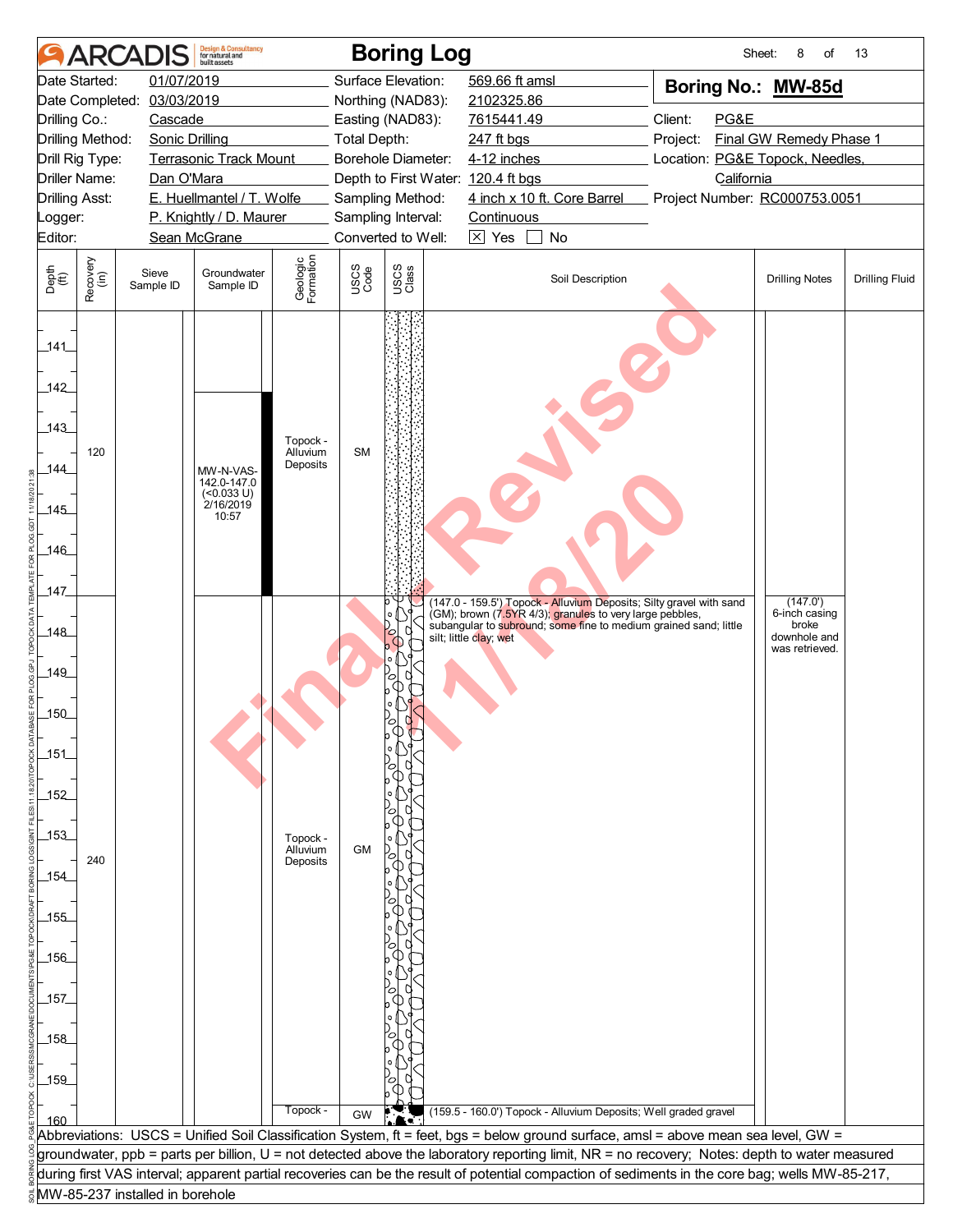| <b>ARCA</b>                       | <b>Design &amp; Consultancy</b><br>for natural and<br>huilt assets |                                          | <b>Boring Log</b>              |                                                                                                                                                 | Sheet:                          | of<br>9                   | 13                           |
|-----------------------------------|--------------------------------------------------------------------|------------------------------------------|--------------------------------|-------------------------------------------------------------------------------------------------------------------------------------------------|---------------------------------|---------------------------|------------------------------|
| Date Started:                     | 01/07/2019                                                         |                                          | Surface Elevation:             | 569.66 ft amsl                                                                                                                                  | Boring No.: MW-85d              |                           |                              |
|                                   | Date Completed: 03/03/2019                                         |                                          | Northing (NAD83):              | 2102325.86                                                                                                                                      |                                 |                           |                              |
| Drilling Co.:                     | Cascade                                                            |                                          | Easting (NAD83):               | 7615441.49                                                                                                                                      | Client:<br>PG&E                 |                           |                              |
| Drilling Method:                  | <b>Sonic Drilling</b>                                              | Total Depth:                             |                                | 247 ft bgs                                                                                                                                      | Project:                        | Final GW Remedy Phase 1   |                              |
| Drill Rig Type:                   | <b>Terrasonic Track Mount</b>                                      |                                          | Borehole Diameter:             | 4-12 inches                                                                                                                                     | Location: PG&E Topock, Needles, |                           |                              |
| Driller Name:                     | Dan O'Mara                                                         |                                          |                                | Depth to First Water: 120.4 ft bgs                                                                                                              | California                      |                           |                              |
| Drilling Asst:                    | E. Huellmantel / T. Wolfe                                          |                                          | Sampling Method:               | 4 inch x 10 ft. Core Barrel                                                                                                                     | Project Number: RC000753.0051   |                           |                              |
| _ogger:                           | P. Knightly / D. Maurer                                            |                                          | Sampling Interval:             | Continuous                                                                                                                                      |                                 |                           |                              |
| Editor:                           | Sean McGrane                                                       |                                          | Converted to Well:             | $\boxed{\times}$ Yes<br><b>No</b>                                                                                                               |                                 |                           |                              |
| Recovery<br>(in)<br>Depth<br>(ft) | Sieve<br>Groundwater<br>Sample ID<br>Sample ID                     | Geologic<br>Formation<br>USCS<br>Code    | USCS<br>Class                  | Soil Description                                                                                                                                |                                 | <b>Drilling Notes</b>     | <b>Drilling Fluid</b>        |
|                                   |                                                                    | <b>Alluvium</b><br>Deposits              | o.                             | with sand (GW); brown (7.5YR 4/3); granules to very large<br>pebbles, subangular to subround; and fine to medium grained                        |                                 |                           |                              |
| _161_                             |                                                                    |                                          | U<br>0                         | sand; trace silt; wet                                                                                                                           |                                 |                           |                              |
|                                   |                                                                    |                                          | - 1                            | (160.0 - 167.5') Topock - Alluvium Deposits; Silty gravel with sand<br>(GM); brown (7.5YR 4/3); granules to very large pebbles,                 |                                 |                           |                              |
| 162                               |                                                                    |                                          | $\circ$<br>silt; wet<br>n<br>∞ | subangular to subround; some fine to medium grained sand; little                                                                                |                                 |                           |                              |
|                                   |                                                                    |                                          | Œ                              |                                                                                                                                                 |                                 |                           |                              |
| _163_                             |                                                                    |                                          | o<br>ъ                         |                                                                                                                                                 |                                 |                           |                              |
| 240                               |                                                                    | Topock -                                 |                                |                                                                                                                                                 |                                 |                           |                              |
| 164                               |                                                                    | <b>GM</b><br>Alluvium<br>Deposits        | o.                             |                                                                                                                                                 |                                 |                           |                              |
|                                   |                                                                    |                                          | ∞<br><b>T</b>                  |                                                                                                                                                 |                                 |                           |                              |
| 165                               |                                                                    |                                          |                                |                                                                                                                                                 |                                 |                           |                              |
|                                   |                                                                    |                                          |                                |                                                                                                                                                 |                                 |                           |                              |
| 166                               |                                                                    |                                          |                                |                                                                                                                                                 |                                 |                           |                              |
|                                   |                                                                    |                                          |                                |                                                                                                                                                 |                                 |                           |                              |
| 167                               |                                                                    |                                          |                                |                                                                                                                                                 |                                 | $(167.0 -$                |                              |
|                                   |                                                                    |                                          |                                | (167.5 - 170.0') Topock - Alluvium Deposits; Well graded sand                                                                                   |                                 | 175.0'<br>Rough drilling. |                              |
| 168                               |                                                                    |                                          |                                | with gravel (SW); brown (7.5YR 4/3); fine grained to coarse<br>grained, subangular to subround; some granules to very large                     |                                 |                           |                              |
|                                   |                                                                    | Topock -<br><b>SW</b><br><b>Alluvium</b> |                                | pebbles, subangular to subround; trace silt; wet                                                                                                |                                 |                           |                              |
| 169                               |                                                                    | <b>Deposits</b>                          | 'ది                            |                                                                                                                                                 |                                 |                           |                              |
|                                   |                                                                    |                                          |                                |                                                                                                                                                 |                                 |                           |                              |
| _170_                             |                                                                    |                                          | bΨ,                            | (170.0 - 173.5') Topock - Alluvium Deposits; Silty gravel with sand                                                                             |                                 |                           |                              |
|                                   |                                                                    |                                          | '∘ (∣                          | (GM); brown (7.5YR 4/3); granules to very large pebbles,<br>subangular to subround; some fine to medium grained sand; little                    |                                 |                           |                              |
| 171<br>96                         |                                                                    |                                          | U<br>∞<br>silt; wet            |                                                                                                                                                 |                                 |                           |                              |
|                                   |                                                                    | Topock -<br><b>GM</b><br>Alluvium        |                                |                                                                                                                                                 |                                 |                           |                              |
| 172                               |                                                                    | Deposits                                 | ъ                              |                                                                                                                                                 |                                 |                           |                              |
|                                   |                                                                    |                                          |                                |                                                                                                                                                 |                                 |                           |                              |
| $-173$                            |                                                                    |                                          |                                |                                                                                                                                                 |                                 | $(173.0 -$                |                              |
| _174_                             |                                                                    |                                          |                                | (173.5 - 175.0') Topock - Alluvium Deposits; Well graded sand                                                                                   |                                 | 178.0'<br>Sample          |                              |
|                                   |                                                                    | Topock -<br>SW<br>Alluvium               |                                | with gravel (SW); brown (7.5YR 4/4); fine grained to coarse<br>grained, subangular to subround; some granules to very large                     |                                 | collected with<br>bailer. |                              |
| 175                               |                                                                    | Deposits                                 |                                | pebbles, subangular to subround; trace silt; wet                                                                                                |                                 |                           |                              |
|                                   | MW-N-VAS-<br>173.0-178.0                                           |                                          |                                | (175.0 - 181.5') Topock - Alluvium Deposits; Clayey gravel with                                                                                 |                                 |                           |                              |
| 176                               | (<0.033 U)<br>2/18/2019                                            |                                          |                                | sand (GC); brown (10YR 5/3); granules to very large pebbles,<br>subangular to subround; little fine to medium grained sand; little              |                                 |                           |                              |
|                                   | 09:20                                                              |                                          |                                | clay; trace silt; moist to wet                                                                                                                  |                                 |                           |                              |
| 177                               |                                                                    |                                          |                                |                                                                                                                                                 |                                 |                           |                              |
|                                   |                                                                    | Topock -<br>GC                           |                                |                                                                                                                                                 |                                 |                           | (177.0')<br>250 gallons of   |
| 144<br>178                        |                                                                    | Alluvium<br>Deposits                     |                                |                                                                                                                                                 |                                 |                           | water used; 0                |
|                                   |                                                                    |                                          |                                |                                                                                                                                                 |                                 |                           | qallons of<br>water          |
| $-179$                            |                                                                    |                                          |                                |                                                                                                                                                 |                                 |                           | recovered; 250<br>gallons of |
|                                   |                                                                    |                                          |                                |                                                                                                                                                 |                                 |                           | water lost                   |
| 180                               |                                                                    |                                          |                                |                                                                                                                                                 |                                 |                           |                              |
|                                   |                                                                    |                                          |                                | Abbreviations: USCS = Unified Soil Classification System, ft = feet, bgs = below ground surface, amsl = above mean sea level, GW =              |                                 |                           |                              |
|                                   |                                                                    |                                          |                                | groundwater, ppb = parts per billion, U = not detected above the laboratory reporting limit, NR = no recovery; Notes: depth to water measured   |                                 |                           |                              |
|                                   |                                                                    |                                          |                                | during first VAS interval; apparent partial recoveries can be the result of potential compaction of sediments in the core bag; wells MW-85-217, |                                 |                           |                              |
|                                   | MW-85-237 installed in borehole                                    |                                          |                                |                                                                                                                                                 |                                 |                           |                              |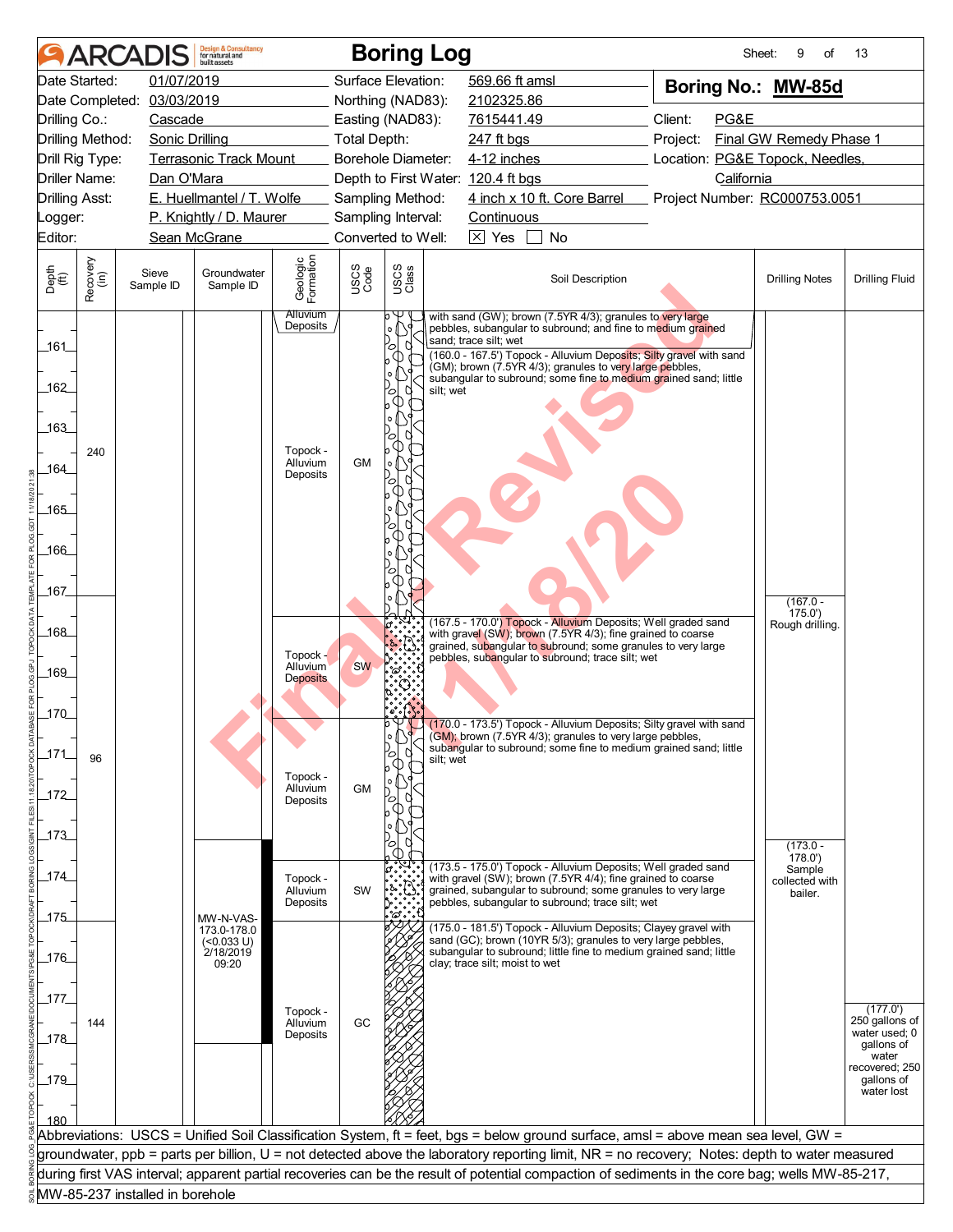|                             |                                        | <b>ARCADIS</b>                  | <b>Design &amp; Consultancy</b><br>for natural and<br>huilt assets |                                  |                     | <b>Boring Log</b>         |                                    |                                                                                                                                                                                                       | Sheet:                                                                                                                                          | 10<br>of                | 13                    |
|-----------------------------|----------------------------------------|---------------------------------|--------------------------------------------------------------------|----------------------------------|---------------------|---------------------------|------------------------------------|-------------------------------------------------------------------------------------------------------------------------------------------------------------------------------------------------------|-------------------------------------------------------------------------------------------------------------------------------------------------|-------------------------|-----------------------|
|                             | Date Started:                          | 01/07/2019                      |                                                                    |                                  |                     | Surface Elevation:        | 569.66 ft amsl                     |                                                                                                                                                                                                       | Boring No.: MW-85d                                                                                                                              |                         |                       |
|                             | Date Completed:                        | 03/03/2019                      |                                                                    |                                  |                     | Northing (NAD83):         | 2102325.86                         |                                                                                                                                                                                                       |                                                                                                                                                 |                         |                       |
| Drilling Co.:               |                                        | Cascade                         |                                                                    |                                  |                     | Easting (NAD83):          | 7615441.49                         |                                                                                                                                                                                                       | Client:<br>PG&E                                                                                                                                 |                         |                       |
|                             | Drilling Method:                       | Sonic Drilling                  |                                                                    |                                  | <b>Total Depth:</b> |                           | 247 ft bgs                         |                                                                                                                                                                                                       | Project:                                                                                                                                        | Final GW Remedy Phase 1 |                       |
|                             | Drill Rig Type:                        |                                 | <b>Terrasonic Track Mount</b>                                      |                                  |                     | <b>Borehole Diameter:</b> | 4-12 inches                        |                                                                                                                                                                                                       | Location: PG&E Topock, Needles,<br>California                                                                                                   |                         |                       |
|                             | Driller Name:<br><b>Drilling Asst:</b> | Dan O'Mara                      | E. Huellmantel / T. Wolfe                                          |                                  |                     | Sampling Method:          | Depth to First Water: 120.4 ft bgs | 4 inch x 10 ft. Core Barrel                                                                                                                                                                           | Project Number: RC000753.0051                                                                                                                   |                         |                       |
| _ogger:                     |                                        |                                 | P. Knightly / D. Maurer                                            |                                  |                     | Sampling Interval:        | Continuous                         |                                                                                                                                                                                                       |                                                                                                                                                 |                         |                       |
| Editor:                     |                                        |                                 | Sean McGrane                                                       |                                  |                     | Converted to Well:        | $\boxed{\times}$ Yes               | No                                                                                                                                                                                                    |                                                                                                                                                 |                         |                       |
|                             |                                        |                                 |                                                                    |                                  |                     |                           |                                    |                                                                                                                                                                                                       |                                                                                                                                                 |                         |                       |
| Depth<br>$\widetilde{f(t)}$ | Recovery<br>(in)                       | Sieve<br>Sample ID              | Groundwater<br>Sample ID                                           | Geologic<br>Formation            | USCS<br>Code        | USCS<br>Class             |                                    | Soil Description                                                                                                                                                                                      |                                                                                                                                                 | <b>Drilling Notes</b>   | <b>Drilling Fluid</b> |
| 181                         |                                        |                                 |                                                                    | Topock -<br>Alluvium<br>Deposits | GC                  |                           |                                    |                                                                                                                                                                                                       |                                                                                                                                                 |                         |                       |
| 182<br>183                  |                                        |                                 |                                                                    | Topock -<br>Alluvium<br>Deposits | GW                  |                           | trace silt; dry to moist           | (181.5 - 183.5') Topock - Alluvium Deposits; Well graded gravel<br>with sand (GW); light gray (10YR 7/2); granules to very large                                                                      | pebbles, angular to subround; little fine to medium grained sand;                                                                               |                         |                       |
| 184                         | 144                                    |                                 |                                                                    |                                  |                     |                           | clay; trace silt; moist            | (183.5 - 187.0') Topock - Alluvium Deposits; Clayey gravel with<br>sand (GC); brown (10YR 5/3); granules to very large pebbles,<br>subangular to subround; little fine to medium grained sand; little |                                                                                                                                                 |                         |                       |
| 185                         |                                        |                                 |                                                                    | Topock -<br>Alluvium<br>Deposits | GC                  |                           |                                    |                                                                                                                                                                                                       |                                                                                                                                                 |                         |                       |
| 186                         |                                        |                                 |                                                                    |                                  |                     |                           |                                    |                                                                                                                                                                                                       |                                                                                                                                                 |                         |                       |
| 187                         |                                        |                                 |                                                                    |                                  |                     |                           |                                    | (187.0 - 190.0') Topock - Alluvium Deposits; Clayey sand with                                                                                                                                         |                                                                                                                                                 |                         |                       |
| 188                         |                                        |                                 |                                                                    | Topock -                         |                     |                           |                                    | gravel (SC); reddish brown / moderate brown (5YR 4/4); fine<br>grained to medium grained; little granules to large pebbles,<br>angular to subangular; little clay; trace silt; moist                  |                                                                                                                                                 |                         |                       |
| 189                         |                                        |                                 |                                                                    | Alluvium<br><b>Deposits</b>      | <b>SC</b>           |                           |                                    |                                                                                                                                                                                                       |                                                                                                                                                 |                         |                       |
| 190                         |                                        |                                 |                                                                    |                                  |                     |                           |                                    | (190.0 - 193.5') Topock - Alluvium Deposits; Clayey sand (SC);                                                                                                                                        |                                                                                                                                                 |                         |                       |
| 191                         |                                        |                                 |                                                                    |                                  |                     |                           |                                    | brown (7.5YR 4/3); fine grained to medium grained; dry; weak<br>cementation; increase in sand, decrease in gravel                                                                                     |                                                                                                                                                 |                         |                       |
| $192$                       | 120                                    |                                 |                                                                    | Topock -<br>Alluvium<br>Deposits | SC                  |                           |                                    |                                                                                                                                                                                                       |                                                                                                                                                 |                         |                       |
| 193                         |                                        |                                 |                                                                    |                                  |                     |                           |                                    |                                                                                                                                                                                                       |                                                                                                                                                 |                         |                       |
| _194_                       |                                        |                                 |                                                                    |                                  |                     |                           |                                    | (193.5 - 197.0') Topock - Alluvium Deposits; Well graded gravel<br>(GW); (7.5R 5/3); granules to very large pebbles, angular to<br>subround; trace fine to medium grained sand; trace silt; dry       |                                                                                                                                                 |                         |                       |
| .195                        |                                        |                                 |                                                                    | Topock -<br>Alluvium<br>Deposits | GW                  |                           |                                    |                                                                                                                                                                                                       |                                                                                                                                                 |                         |                       |
| 196                         |                                        |                                 |                                                                    |                                  |                     |                           |                                    |                                                                                                                                                                                                       |                                                                                                                                                 |                         |                       |
| 197                         |                                        |                                 |                                                                    |                                  |                     |                           |                                    | (197.0 - 217.0') Topock - Alluvium Deposits; Clayey gravel with<br>sand (GC); brown (7.5YR 4/3); granules to very large pebbles,                                                                      |                                                                                                                                                 |                         |                       |
| 198<br>199                  | 228                                    |                                 |                                                                    | Topock -<br>Alluvium<br>Deposits | GC                  |                           | clay; trace silt; moist to wet     | subangular to subround; little fine to medium grained sand; little                                                                                                                                    |                                                                                                                                                 |                         |                       |
|                             |                                        |                                 |                                                                    |                                  |                     |                           |                                    |                                                                                                                                                                                                       |                                                                                                                                                 |                         |                       |
|                             |                                        |                                 |                                                                    |                                  |                     |                           |                                    |                                                                                                                                                                                                       | Abbreviations: USCS = Unified Soil Classification System, ft = feet, bgs = below ground surface, amsl = above mean sea level, GW =              |                         |                       |
|                             |                                        |                                 |                                                                    |                                  |                     |                           |                                    |                                                                                                                                                                                                       | groundwater, ppb = parts per billion, U = not detected above the laboratory reporting limit, NR = no recovery; Notes: depth to water measured   |                         |                       |
|                             |                                        | MW-85-237 installed in borehole |                                                                    |                                  |                     |                           |                                    |                                                                                                                                                                                                       | during first VAS interval; apparent partial recoveries can be the result of potential compaction of sediments in the core bag; wells MW-85-217, |                         |                       |
|                             |                                        |                                 |                                                                    |                                  |                     |                           |                                    |                                                                                                                                                                                                       |                                                                                                                                                 |                         |                       |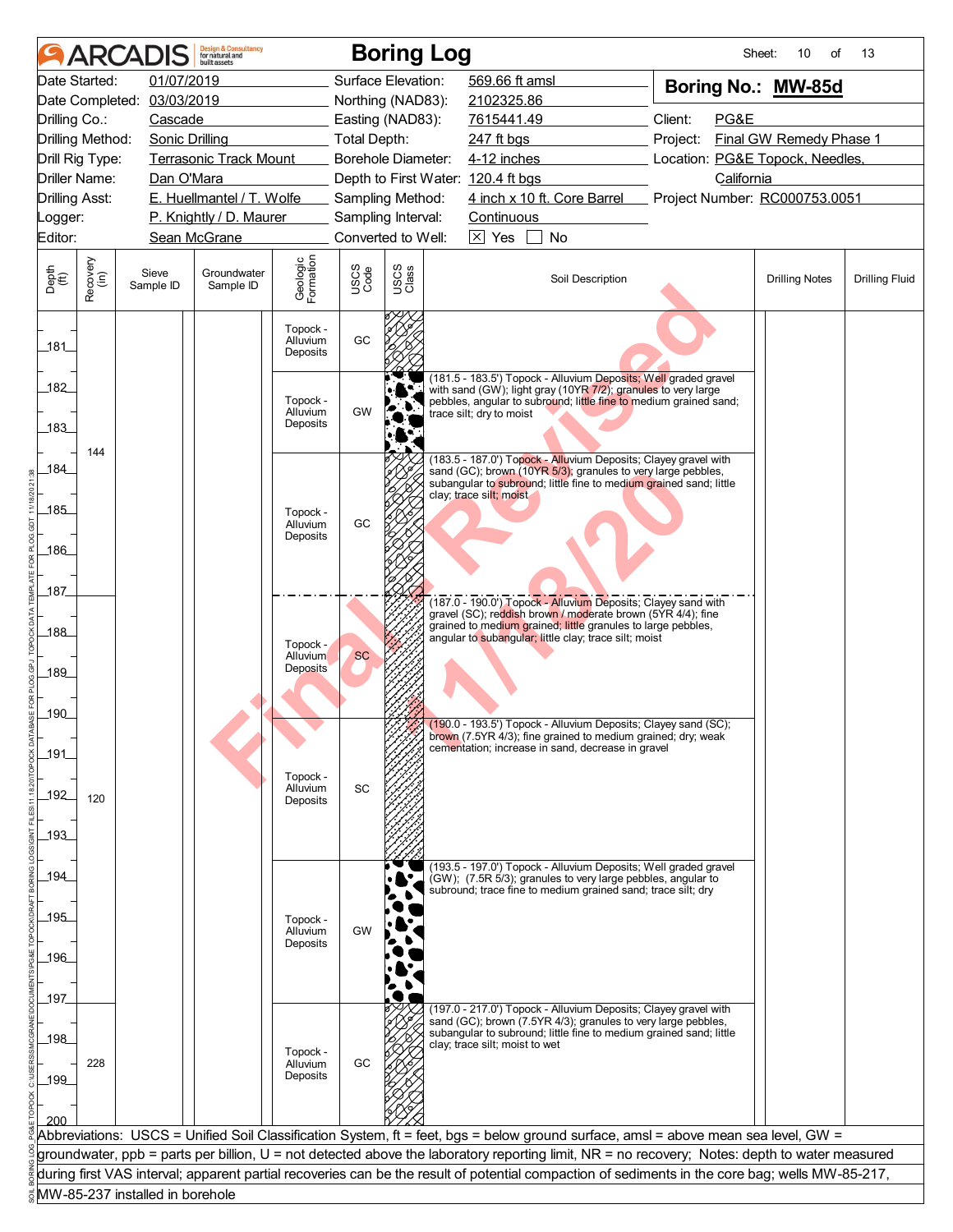|                                                                                                                                       | <b>ARCAI</b>         |                                 | <b>Design &amp; Consultancy</b><br>for natural and<br>huilt assets |                                                                                    |              | <b>Boring Log</b>  |                                                                                                                                                                                                                                                               | Sheet:                          | 11<br>of                                                                                | 13                                                                                                                                                                                                                                              |
|---------------------------------------------------------------------------------------------------------------------------------------|----------------------|---------------------------------|--------------------------------------------------------------------|------------------------------------------------------------------------------------|--------------|--------------------|---------------------------------------------------------------------------------------------------------------------------------------------------------------------------------------------------------------------------------------------------------------|---------------------------------|-----------------------------------------------------------------------------------------|-------------------------------------------------------------------------------------------------------------------------------------------------------------------------------------------------------------------------------------------------|
|                                                                                                                                       | Date Started:        | 01/07/2019                      |                                                                    |                                                                                    |              | Surface Elevation: | 569.66 ft amsl                                                                                                                                                                                                                                                | Boring No.: MW-85d              |                                                                                         |                                                                                                                                                                                                                                                 |
|                                                                                                                                       | Date Completed:      | 03/03/2019                      |                                                                    |                                                                                    |              | Northing (NAD83):  | 2102325.86                                                                                                                                                                                                                                                    |                                 |                                                                                         |                                                                                                                                                                                                                                                 |
| Drilling Co.:                                                                                                                         |                      | Cascade                         |                                                                    |                                                                                    |              | Easting (NAD83):   | 7615441.49                                                                                                                                                                                                                                                    | Client:<br>PG&E                 |                                                                                         |                                                                                                                                                                                                                                                 |
|                                                                                                                                       | Drilling Method:     | <b>Sonic Drilling</b>           |                                                                    |                                                                                    | Total Depth: |                    | 247 ft bgs                                                                                                                                                                                                                                                    | Project:                        | Final GW Remedy Phase 1                                                                 |                                                                                                                                                                                                                                                 |
|                                                                                                                                       | Drill Rig Type:      |                                 | <b>Terrasonic Track Mount</b>                                      |                                                                                    |              | Borehole Diameter: | 4-12 inches                                                                                                                                                                                                                                                   | Location: PG&E Topock, Needles, |                                                                                         |                                                                                                                                                                                                                                                 |
|                                                                                                                                       | <b>Driller Name:</b> | Dan O'Mara                      |                                                                    |                                                                                    |              |                    | Depth to First Water: 120.4 ft bgs                                                                                                                                                                                                                            | California                      |                                                                                         |                                                                                                                                                                                                                                                 |
| <b>Drilling Asst:</b>                                                                                                                 |                      |                                 | E. Huellmantel / T. Wolfe                                          |                                                                                    |              | Sampling Method:   | 4 inch x 10 ft. Core Barrel                                                                                                                                                                                                                                   | Project Number: RC000753.0051   |                                                                                         |                                                                                                                                                                                                                                                 |
| _ogger:                                                                                                                               |                      |                                 | P. Knightly / D. Maurer                                            |                                                                                    |              | Sampling Interval: | Continuous                                                                                                                                                                                                                                                    |                                 |                                                                                         |                                                                                                                                                                                                                                                 |
| Editor:                                                                                                                               |                      |                                 | Sean McGrane                                                       |                                                                                    |              | Converted to Well: | $\times$ Yes<br>No                                                                                                                                                                                                                                            |                                 |                                                                                         |                                                                                                                                                                                                                                                 |
| Depth<br>(ft)                                                                                                                         | Recovery<br>(in)     | Sieve<br>Sample ID              | Groundwater<br>Sample ID                                           | Geologic<br>Formation                                                              | USCS<br>Code | USCS<br>Class      | Soil Description                                                                                                                                                                                                                                              |                                 | <b>Drilling Notes</b>                                                                   | <b>Drilling Fluid</b>                                                                                                                                                                                                                           |
| 201<br>202<br>203<br>204<br>205<br>206<br>207<br>$-208$<br>209<br>210<br>211<br>212<br>213<br>214<br>215<br>.216<br>217<br>218<br>219 | 228<br>240           |                                 | MW-N-VAS-<br>210.0-215.0<br>(290)<br>2/21/2019<br>09:21            | Topock -<br><b>Alluvium</b><br><b>Deposits</b><br>Topock -<br>Alluvium<br>Deposits | GC<br>GC     |                    | (217.0 - 230.5') Topock - Alluvium Deposits; Clayey gravel with<br>sand (GC); reddish brown / moderate brown (5YR 4/4); granules<br>to very large pebbles, subangular to subround; some clay; little<br>fine to medium grained sand; trace silt; moist to wet |                                 | $(216.0 -$<br>217.0'<br>Lost soil core<br>down hole,<br>tripped back in<br>to retrieve. | (207.0')<br>70 gallons of<br>water used; 40<br>gallons of<br>water<br>recovered; 30<br>gallons of<br>water lost<br>$(217.0 -$<br>217.0'<br>120 gallons of<br>water used; 50<br>gallons of<br>water<br>recovered; 70<br>gallons of<br>water lost |
| 220                                                                                                                                   |                      |                                 |                                                                    |                                                                                    |              |                    | Abbreviations: USCS = Unified Soil Classification System, ft = feet, bgs = below ground surface, amsl = above mean sea level, GW =                                                                                                                            |                                 |                                                                                         |                                                                                                                                                                                                                                                 |
|                                                                                                                                       |                      |                                 |                                                                    |                                                                                    |              |                    | groundwater, ppb = parts per billion, U = not detected above the laboratory reporting limit, NR = no recovery; Notes: depth to water measured                                                                                                                 |                                 |                                                                                         |                                                                                                                                                                                                                                                 |
|                                                                                                                                       |                      |                                 |                                                                    |                                                                                    |              |                    | during first VAS interval; apparent partial recoveries can be the result of potential compaction of sediments in the core bag; wells MW-85-217,                                                                                                               |                                 |                                                                                         |                                                                                                                                                                                                                                                 |
|                                                                                                                                       |                      | MW-85-237 installed in borehole |                                                                    |                                                                                    |              |                    |                                                                                                                                                                                                                                                               |                                 |                                                                                         |                                                                                                                                                                                                                                                 |
|                                                                                                                                       |                      |                                 |                                                                    |                                                                                    |              |                    |                                                                                                                                                                                                                                                               |                                 |                                                                                         |                                                                                                                                                                                                                                                 |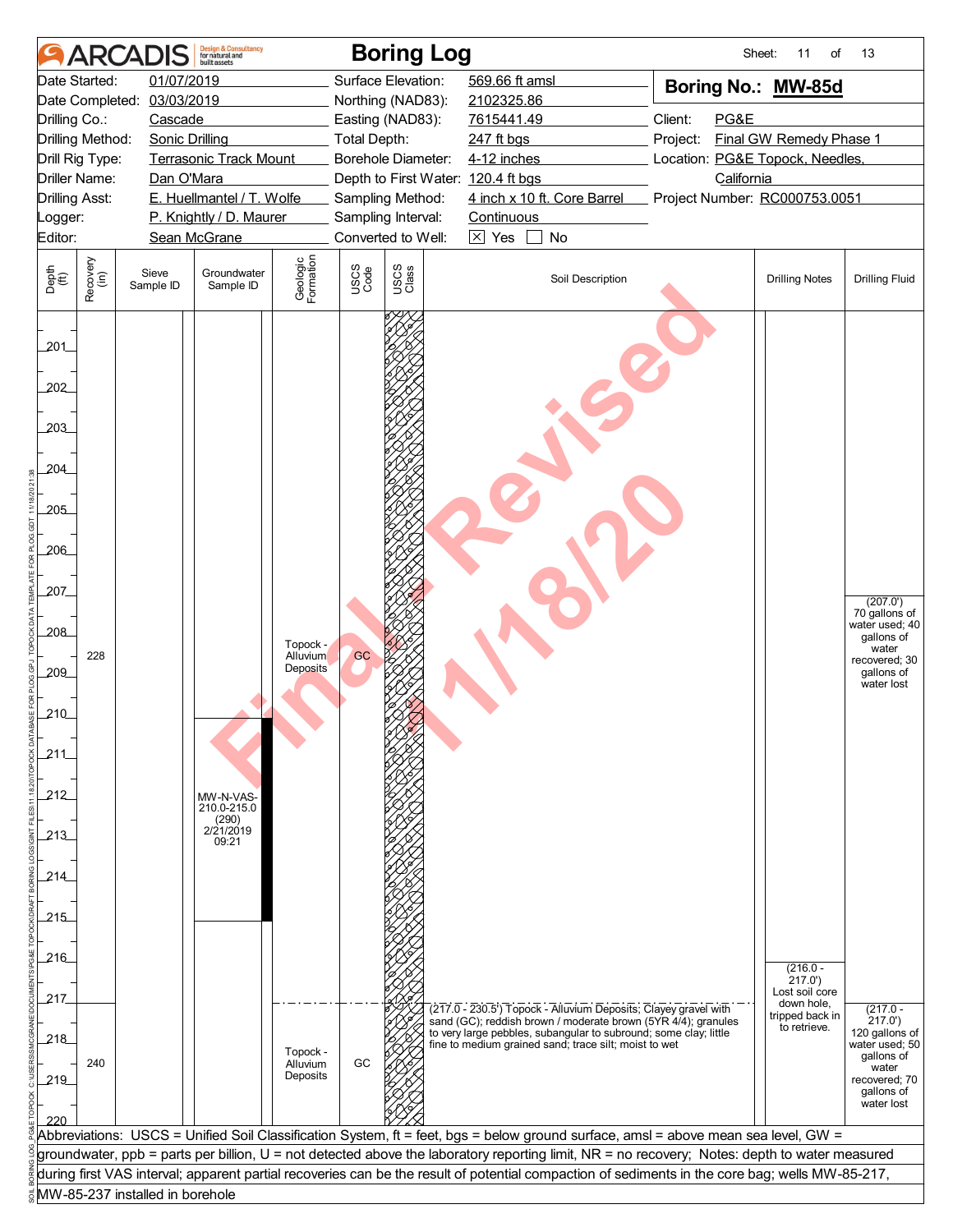| 01/07/2019<br>Surface Elevation:<br>569.66 ft amsl<br>Date Started:<br>Boring No.: MW-85d<br>03/03/2019<br>Date Completed:<br>Northing (NAD83):<br>2102325.86<br>Client:<br>PG&E<br>Drilling Co.:<br>Cascade<br>Easting (NAD83):<br>7615441.49<br>Final GW Remedy Phase 1<br>Drilling Method:<br><b>Sonic Drilling</b><br>Total Depth:<br>247 ft bgs<br>Project:<br><b>Terrasonic Track Mount</b><br>Borehole Diameter:<br>4-12 inches<br>Location: PG&E Topock, Needles,<br>Drill Rig Type:<br><b>Driller Name:</b><br>Depth to First Water: 120.4 ft bgs<br>California<br>Dan O'Mara<br>E. Huellmantel / T. Wolfe<br>4 inch x 10 ft. Core Barrel<br><b>Drilling Asst:</b><br>Sampling Method:<br>Project Number: RC000753.0051<br>P. Knightly / D. Maurer<br>Sampling Interval:<br>Continuous<br>Logger:<br>Converted to Well:<br>$\times$ Yes<br>No<br>Editor:<br>Sean McGrane<br>Geologic<br>Formation<br>Recovery<br>(in)<br>USCS<br>Class<br>USCS<br>Code<br>Depth<br>(ft)<br>Groundwater<br>Sieve<br>Soil Description<br><b>Drilling Notes</b><br><b>Drilling Fluid</b><br>Sample ID<br>Sample ID<br>221<br>222<br>223<br>224<br>225<br>Topock -<br>GC<br>Alluvium<br>Deposits<br>226<br>227<br>228<br>240<br>229<br>MW-N-VAS-<br>230<br>228.0-233.0<br>(<0.17 U<br>Topock -<br>ppb)<br>2/26/2019<br>(230,5 - 231.0') Topock - Alluvium Deposits; Well graded sand<br>with gravel (SW); reddish brown (5YR 4/3); medium grained to<br>SW<br>231<br>Alluvium<br>16:30<br>Deposits<br>very coarse grained, subangular to subround; some granules to<br>medium pebbles, subangular to subround; trace silt; trace coarser<br>clasts composed of metadiorite; wet<br>232<br>(231.0 - 240.0') Topock - Alluvium Deposits; Clayey gravel with<br>sand (GC); reddish brown / moderate brown (5YR 4/4); granules<br>to very large pebbles, subangular to subround; some clay; little<br>233<br>fine to medium grained sand; trace silt; moist to wet<br>234<br>235<br>Topock -<br>Alluvium<br>GC<br>Deposits<br>236<br>237<br>238<br>120<br>239<br>240<br>Abbreviations: USCS = Unified Soil Classification System, ft = feet, bgs = below ground surface, amsl = above mean sea level, GW =<br>groundwater, ppb = parts per billion, U = not detected above the laboratory reporting limit, NR = no recovery; Notes: depth to water measured<br>during first VAS interval; apparent partial recoveries can be the result of potential compaction of sediments in the core bag; wells MW-85-217,<br>MW-85-237 installed in borehole | <b>ARCA</b> | Design & Consultancy<br>for natural and<br><b>built</b> assets |  | <b>Boring Log</b> |  | Sheet:<br>12<br>of | 13 |
|------------------------------------------------------------------------------------------------------------------------------------------------------------------------------------------------------------------------------------------------------------------------------------------------------------------------------------------------------------------------------------------------------------------------------------------------------------------------------------------------------------------------------------------------------------------------------------------------------------------------------------------------------------------------------------------------------------------------------------------------------------------------------------------------------------------------------------------------------------------------------------------------------------------------------------------------------------------------------------------------------------------------------------------------------------------------------------------------------------------------------------------------------------------------------------------------------------------------------------------------------------------------------------------------------------------------------------------------------------------------------------------------------------------------------------------------------------------------------------------------------------------------------------------------------------------------------------------------------------------------------------------------------------------------------------------------------------------------------------------------------------------------------------------------------------------------------------------------------------------------------------------------------------------------------------------------------------------------------------------------------------------------------------------------------------------------------------------------------------------------------------------------------------------------------------------------------------------------------------------------------------------------------------------------------------------------------------------------------------------------------------------------------------------------------------------------------------------------------------------------------------------------------------|-------------|----------------------------------------------------------------|--|-------------------|--|--------------------|----|
|                                                                                                                                                                                                                                                                                                                                                                                                                                                                                                                                                                                                                                                                                                                                                                                                                                                                                                                                                                                                                                                                                                                                                                                                                                                                                                                                                                                                                                                                                                                                                                                                                                                                                                                                                                                                                                                                                                                                                                                                                                                                                                                                                                                                                                                                                                                                                                                                                                                                                                                                    |             |                                                                |  |                   |  |                    |    |
|                                                                                                                                                                                                                                                                                                                                                                                                                                                                                                                                                                                                                                                                                                                                                                                                                                                                                                                                                                                                                                                                                                                                                                                                                                                                                                                                                                                                                                                                                                                                                                                                                                                                                                                                                                                                                                                                                                                                                                                                                                                                                                                                                                                                                                                                                                                                                                                                                                                                                                                                    |             |                                                                |  |                   |  |                    |    |
|                                                                                                                                                                                                                                                                                                                                                                                                                                                                                                                                                                                                                                                                                                                                                                                                                                                                                                                                                                                                                                                                                                                                                                                                                                                                                                                                                                                                                                                                                                                                                                                                                                                                                                                                                                                                                                                                                                                                                                                                                                                                                                                                                                                                                                                                                                                                                                                                                                                                                                                                    |             |                                                                |  |                   |  |                    |    |
|                                                                                                                                                                                                                                                                                                                                                                                                                                                                                                                                                                                                                                                                                                                                                                                                                                                                                                                                                                                                                                                                                                                                                                                                                                                                                                                                                                                                                                                                                                                                                                                                                                                                                                                                                                                                                                                                                                                                                                                                                                                                                                                                                                                                                                                                                                                                                                                                                                                                                                                                    |             |                                                                |  |                   |  |                    |    |
|                                                                                                                                                                                                                                                                                                                                                                                                                                                                                                                                                                                                                                                                                                                                                                                                                                                                                                                                                                                                                                                                                                                                                                                                                                                                                                                                                                                                                                                                                                                                                                                                                                                                                                                                                                                                                                                                                                                                                                                                                                                                                                                                                                                                                                                                                                                                                                                                                                                                                                                                    |             |                                                                |  |                   |  |                    |    |
|                                                                                                                                                                                                                                                                                                                                                                                                                                                                                                                                                                                                                                                                                                                                                                                                                                                                                                                                                                                                                                                                                                                                                                                                                                                                                                                                                                                                                                                                                                                                                                                                                                                                                                                                                                                                                                                                                                                                                                                                                                                                                                                                                                                                                                                                                                                                                                                                                                                                                                                                    |             |                                                                |  |                   |  |                    |    |
|                                                                                                                                                                                                                                                                                                                                                                                                                                                                                                                                                                                                                                                                                                                                                                                                                                                                                                                                                                                                                                                                                                                                                                                                                                                                                                                                                                                                                                                                                                                                                                                                                                                                                                                                                                                                                                                                                                                                                                                                                                                                                                                                                                                                                                                                                                                                                                                                                                                                                                                                    |             |                                                                |  |                   |  |                    |    |
|                                                                                                                                                                                                                                                                                                                                                                                                                                                                                                                                                                                                                                                                                                                                                                                                                                                                                                                                                                                                                                                                                                                                                                                                                                                                                                                                                                                                                                                                                                                                                                                                                                                                                                                                                                                                                                                                                                                                                                                                                                                                                                                                                                                                                                                                                                                                                                                                                                                                                                                                    |             |                                                                |  |                   |  |                    |    |
|                                                                                                                                                                                                                                                                                                                                                                                                                                                                                                                                                                                                                                                                                                                                                                                                                                                                                                                                                                                                                                                                                                                                                                                                                                                                                                                                                                                                                                                                                                                                                                                                                                                                                                                                                                                                                                                                                                                                                                                                                                                                                                                                                                                                                                                                                                                                                                                                                                                                                                                                    |             |                                                                |  |                   |  |                    |    |
|                                                                                                                                                                                                                                                                                                                                                                                                                                                                                                                                                                                                                                                                                                                                                                                                                                                                                                                                                                                                                                                                                                                                                                                                                                                                                                                                                                                                                                                                                                                                                                                                                                                                                                                                                                                                                                                                                                                                                                                                                                                                                                                                                                                                                                                                                                                                                                                                                                                                                                                                    |             |                                                                |  |                   |  |                    |    |
|                                                                                                                                                                                                                                                                                                                                                                                                                                                                                                                                                                                                                                                                                                                                                                                                                                                                                                                                                                                                                                                                                                                                                                                                                                                                                                                                                                                                                                                                                                                                                                                                                                                                                                                                                                                                                                                                                                                                                                                                                                                                                                                                                                                                                                                                                                                                                                                                                                                                                                                                    |             |                                                                |  |                   |  |                    |    |
|                                                                                                                                                                                                                                                                                                                                                                                                                                                                                                                                                                                                                                                                                                                                                                                                                                                                                                                                                                                                                                                                                                                                                                                                                                                                                                                                                                                                                                                                                                                                                                                                                                                                                                                                                                                                                                                                                                                                                                                                                                                                                                                                                                                                                                                                                                                                                                                                                                                                                                                                    |             |                                                                |  |                   |  |                    |    |
|                                                                                                                                                                                                                                                                                                                                                                                                                                                                                                                                                                                                                                                                                                                                                                                                                                                                                                                                                                                                                                                                                                                                                                                                                                                                                                                                                                                                                                                                                                                                                                                                                                                                                                                                                                                                                                                                                                                                                                                                                                                                                                                                                                                                                                                                                                                                                                                                                                                                                                                                    |             |                                                                |  |                   |  |                    |    |
|                                                                                                                                                                                                                                                                                                                                                                                                                                                                                                                                                                                                                                                                                                                                                                                                                                                                                                                                                                                                                                                                                                                                                                                                                                                                                                                                                                                                                                                                                                                                                                                                                                                                                                                                                                                                                                                                                                                                                                                                                                                                                                                                                                                                                                                                                                                                                                                                                                                                                                                                    |             |                                                                |  |                   |  |                    |    |
|                                                                                                                                                                                                                                                                                                                                                                                                                                                                                                                                                                                                                                                                                                                                                                                                                                                                                                                                                                                                                                                                                                                                                                                                                                                                                                                                                                                                                                                                                                                                                                                                                                                                                                                                                                                                                                                                                                                                                                                                                                                                                                                                                                                                                                                                                                                                                                                                                                                                                                                                    |             |                                                                |  |                   |  |                    |    |